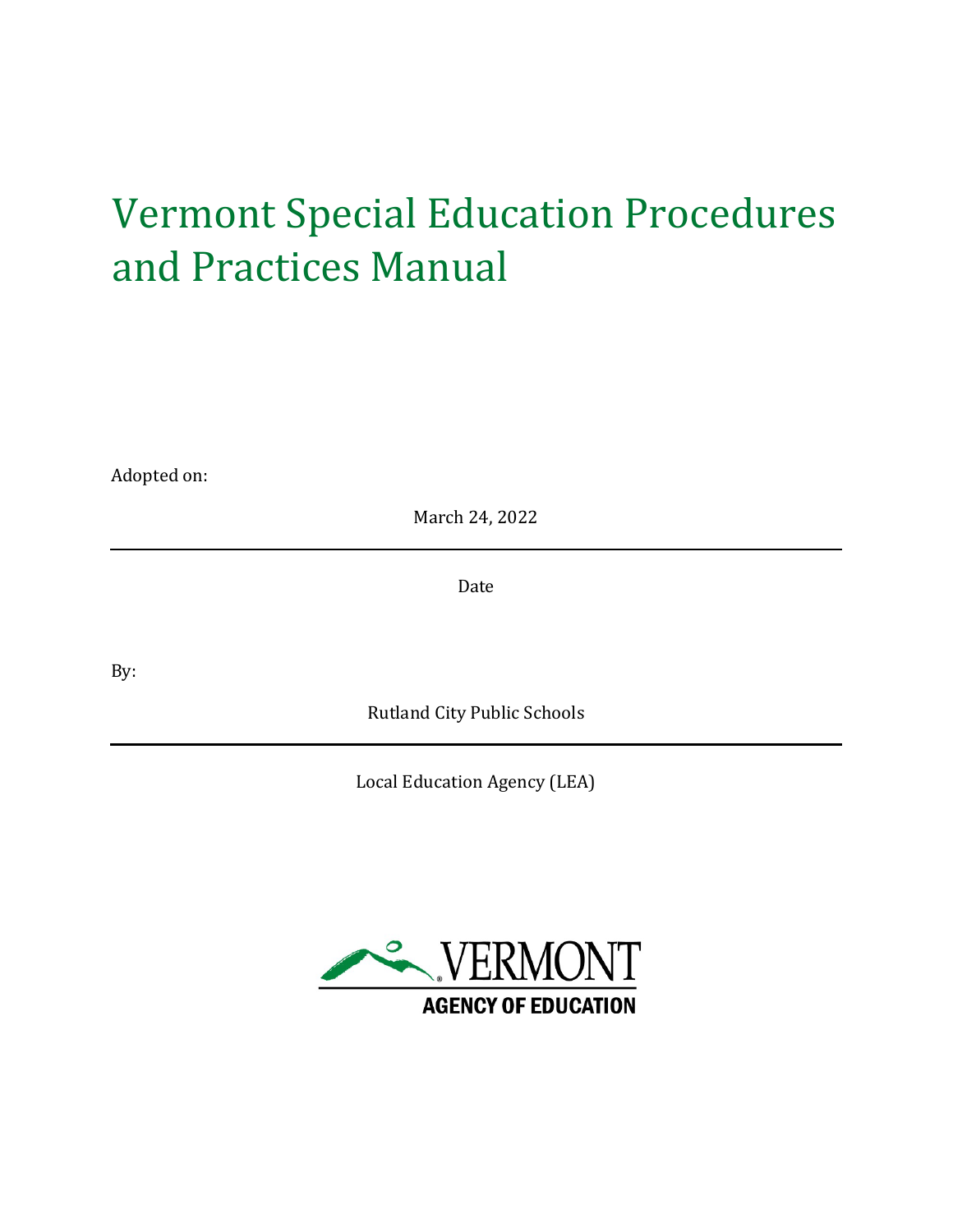# <span id="page-1-0"></span>Preface: A Note to Local Educators

As a condition of funding under the Individuals with Disabilities Education Improvement Act of 2004 (IDEA), local educational agencies (LEAs) are required to establish written policies and procedures for implementing federal special education laws. This Vermont Special Education Procedures and Practices Manual has been developed to help LEAs meet this requirement.

LEAs are encouraged to adopt these model procedures and practices as written, with the "our LEA" language throughout referring to the obligations and responsibilities that they are assuming as a function of supporting special education laws. LEAs also have the option of using this document as a baseline for developing their own policies and procedures, although any deviation from the language in this document should be reviewed by an LEA's legal counsel. Please note that adoption of this document meets the IDEA requirement to establish written policies and procedures but does not substitute for effectively implementing those policies and procedures.

The Vermont Agency of Education (AOE), in conjunction with the Vermont School Board Association, recommends that school boards adopt a policy statement which incorporates these model procedures and practices by reference, which will allow for future updates and revisions without having to go back to the local school board. The AOE recommends that any school board incorporating this manual upload a copy to their LEA's website, in accordance with the requirements of IDEA. The AOE also asks that any LEA incorporating this manual maintain a copy of their signed attestation (Appendix A), which should be made available to the AOE as needed for monitoring purposes.

LEAs who chose to not incorporate this document must ensure that their locally developed policies and procedures minimally align with the content provided in this manual. If LEAs choose to develop their own policies and procedures, the AOE strongly recommends, as best practice, that LEAs post these locally developed policies and procedures on their website.

This document may also serve as a resource for parents/guardians and as a reference tool for educators seeking to promote understanding of and compliance with special education requirements. If you have any questions about the content of this document or how to use it, please contact the AOE's Special Education Team at: AOE.SpecialEd@vermont.gov.

# Table of Contents

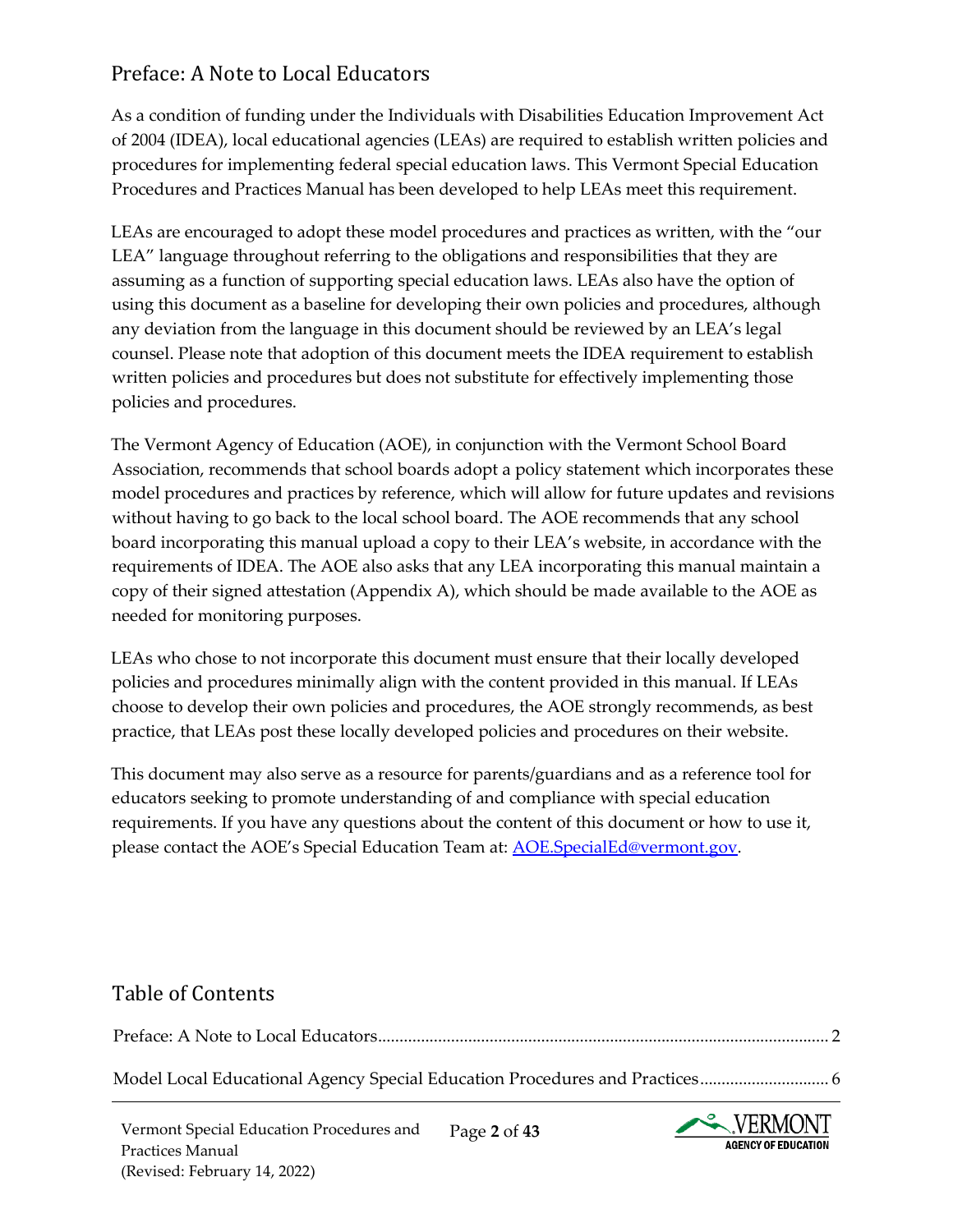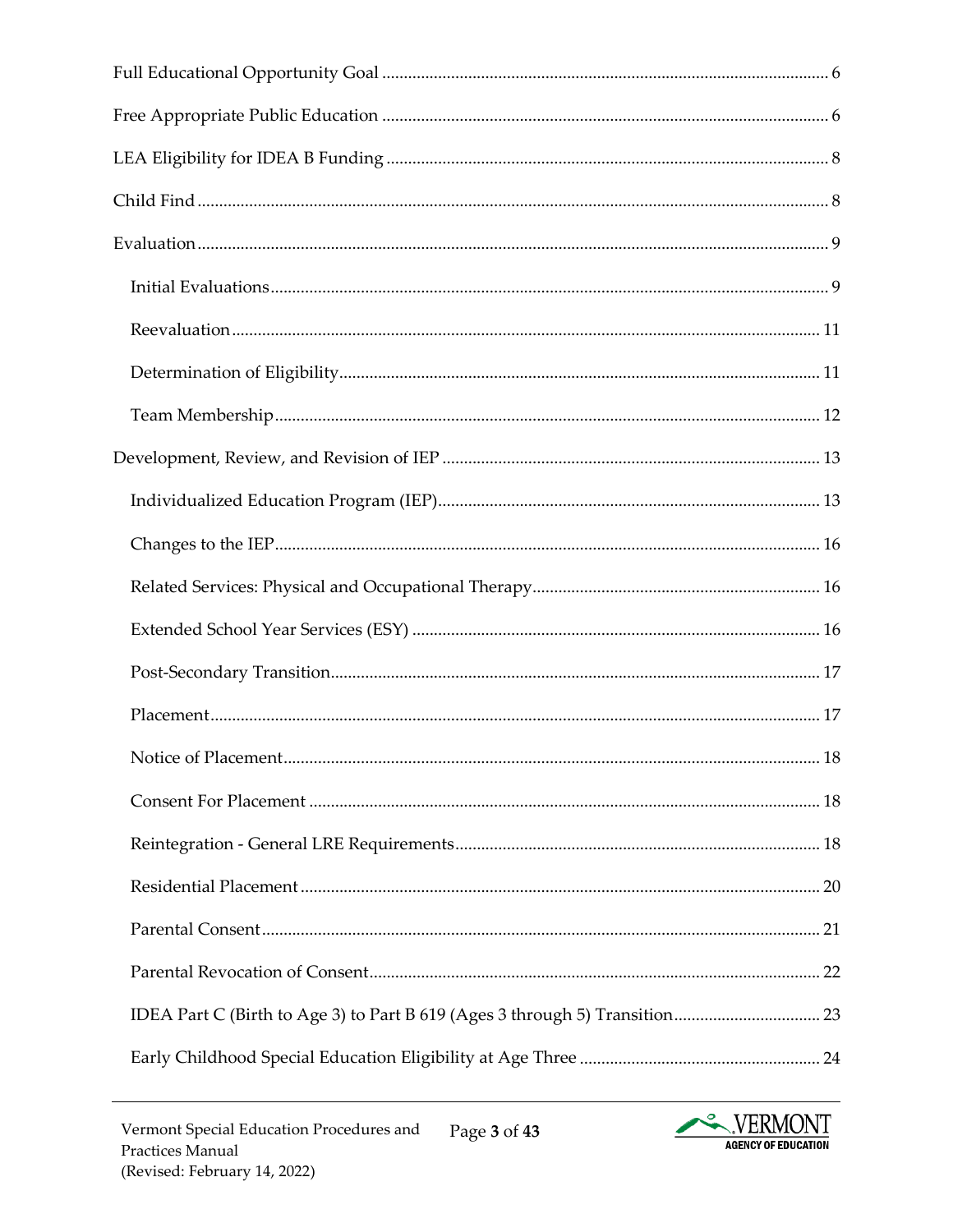| Early Childhood Special Education Eligibility from Age 3 until 6th Birthday  24 |  |
|---------------------------------------------------------------------------------|--|
|                                                                                 |  |
|                                                                                 |  |
|                                                                                 |  |
|                                                                                 |  |
|                                                                                 |  |
|                                                                                 |  |
|                                                                                 |  |
|                                                                                 |  |
| Opportunity To Examine Records and Parent Participation in Meetings 27          |  |
|                                                                                 |  |
|                                                                                 |  |
|                                                                                 |  |
|                                                                                 |  |
|                                                                                 |  |
|                                                                                 |  |
|                                                                                 |  |
|                                                                                 |  |
|                                                                                 |  |
|                                                                                 |  |
|                                                                                 |  |
|                                                                                 |  |
|                                                                                 |  |
|                                                                                 |  |

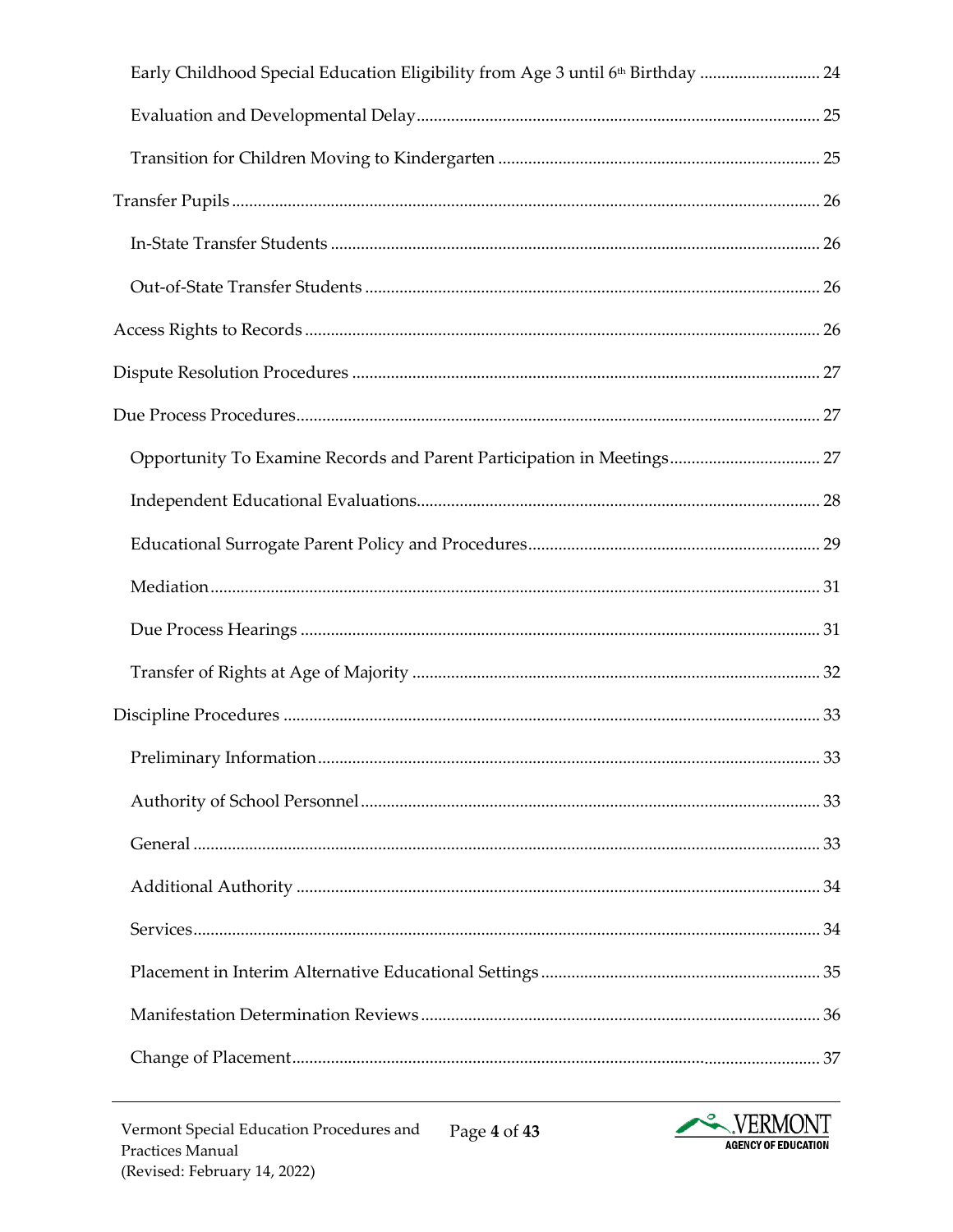| Protections for Students Not Yet Eligible for Special Education and Related Services 38    |  |
|--------------------------------------------------------------------------------------------|--|
|                                                                                            |  |
| Confidentiality of Educational Records/Information Policy and Procedures 39                |  |
| Students with Disabilities Parentally Placed in Independent Schools or Home Study Programs |  |
|                                                                                            |  |
|                                                                                            |  |
|                                                                                            |  |
|                                                                                            |  |
|                                                                                            |  |

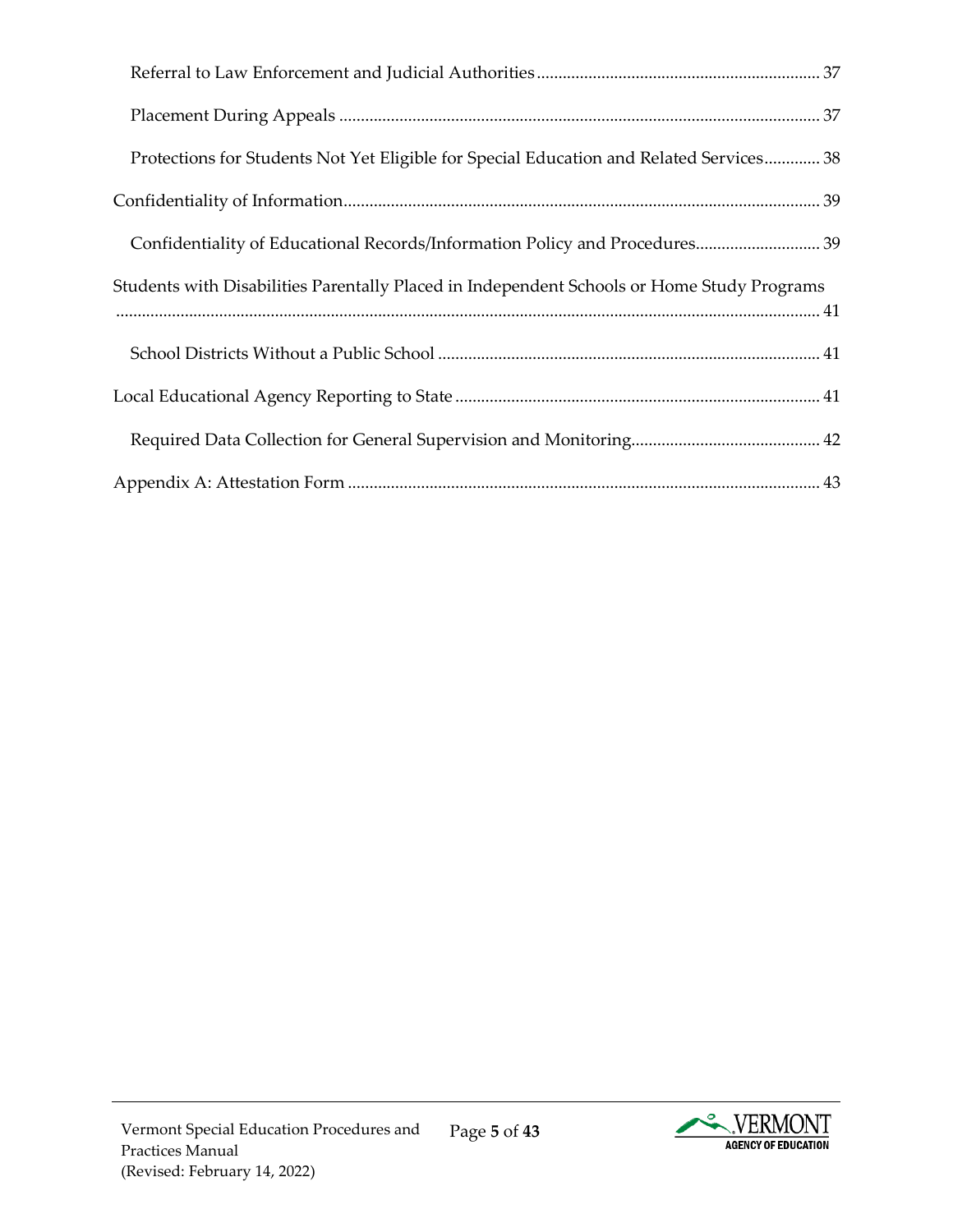# <span id="page-5-0"></span>Model Local Educational Agency Special Education Procedures and Practices

It is the responsibility of our local educational agency (LEA) to meet the needs of students with disabilities as defined in federal and state law and regulations and to provide a free appropriate public education to students in the least restrictive environment.

By adopting these model procedures and practices, our LEA describes how it fulfills the obligations under the Individuals with Disabilities Education Improvement Act of 2004 (IDEA) and the Vermont Special Education Rules 2360 series (Serving Children with Disabilities).

LEAs must develop or adopt written policies and procedures in a number of different areas, and our LEA has chosen to adopt the model procedures and practices promulgated by the Vermont Agency of Education (AOE) in order to satisfy the requirements of IDEA and the Special Education Rules 2360 Series. This document, while comprehensive, does not include every requirement set forth in the IDEA, the regulations implementing IDEA, and/or the Vermont Special Education Rules 2360 series. Our LEA recognizes its obligation to follow these laws, whether or not their provisions are restated in the Vermont Special Education Procedures and Practices Manual.

# <span id="page-5-1"></span>Full Educational Opportunity Goal

In order to meet the State of Vermont's goal of providing equitable educational opportunities to all students with disabilities, from birth through age 21, each LEA must make available to all of its students with disabilities the full variety of educational programs and services available to nondisabled students in the LEA. These include art, music, industrial arts, consumer and homemaking education, and vocational education or any program or activity in which nondisabled students participate. Each LEA must also provide supplementary aids and services determined appropriate and necessary by the student's IEP team to ensure that students with disabilities have an equal opportunity to participate in nonacademic and extracurricular services and activities.

(34 CFR §§ [300.109;](https://sites.ed.gov/idea/regs/b/b/300.109) [300.110;](https://sites.ed.gov/idea/regs/b/b/300.110) [300.201\)](https://sites.ed.gov/idea/regs/b/c/300.201)

# <span id="page-5-2"></span>Free Appropriate Public Education

Students with disabilities ages 3-21 who are eligible for special education are entitled to a Free Appropriate Public Education (FAPE) by our LEA. An eligible child/student under IDEA Part B shall be entitled to a FAPE beginning no later than the student's third birthday and continuing, unless otherwise provided, through 21 years of age [\(VTSBE 2360.2.1\).](https://education.vermont.gov/sites/aoe/files/documents/edu-series-2360-special-education-rules.pdf#page=11) This entitlement also applies to students who have been suspended or expelled from their public or independent school, have previously dropped out of school and have since re-enrolled, and students who are incarcerated. Additional information for children with disabilities ages 3 through 5 can be found in the [Dear Colleague Letter Preschool LRE \(2017\).](https://sites.ed.gov/idea/files/policy_speced_guid_idea_memosdcltrs_preschool-lre-dcl-1-10-17.pdf) 

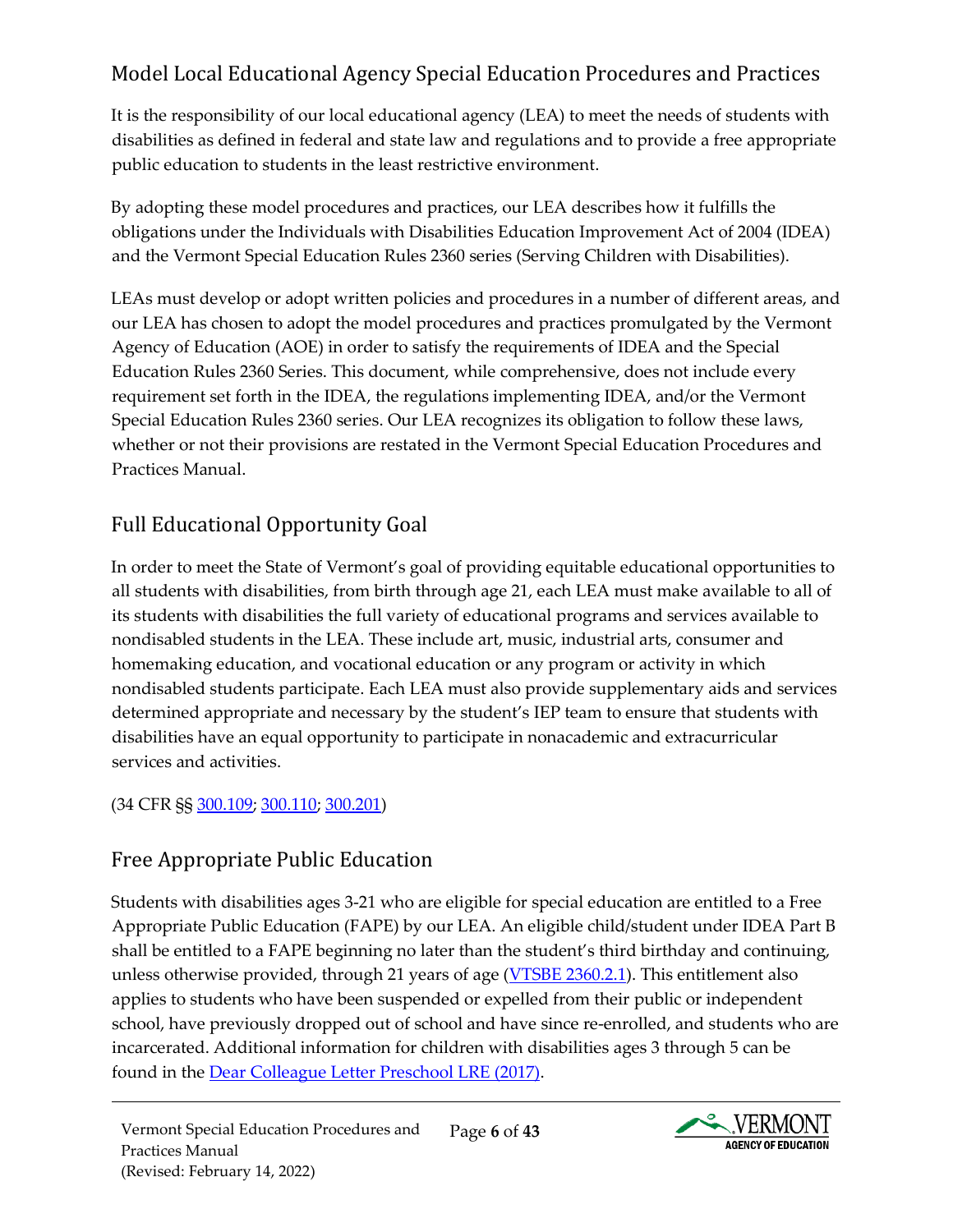A Free Appropriate Public Education means that our LEA provides:

- 1. An Individualized Education Program (IEP) written to meet the unique needs of each student regarding specially designed instruction, supports, services, and student-specific academic and non-academic goals. Those needs will be supported within the general education environment to the maximum extent appropriate, so that the student can meet the educational standards that apply to all students.
- 2. Special education and related services to all eligible students at no cost to the student's family, as required by the IEP.
- 3. Assistive technology devices and/or services to all eligible students to increase, maintain or improve the student's functional capabilities.
- 4. Instruction in the Least Restrictive Environment (LRE), which means that, to the maximum extent appropriate, the student is educated with their non-disabled peers. The use of special classes, separate schools or other removal of the student from the general education environment only occurs if the nature or severity of the student's disability is such that the student cannot be successfully educated in the general education environment with the use of supplementary aids and services. LRE means that eligible students should be taught with their peers as much as possible. LRE may look different for each student. Our LEA has its own continuum of placements, and each placement is based on student need. If the student is placed outside of the general education classroom, the IEP shall include an explanation as to why.
- 5. Accommodations, supplementary aids and services to students to support the student in the LRE. Extended School Year Services (ESY) are provided when a student's IEP Team determines, on an individual basis, that those services are necessary for the provision of FAPE. Our LEA does not limit the availability of ESY services to students with specific disabilities, nor does it limit the amount of services a student can receive. The decision to provide ESY services, and the type(s) of service(s) provided, is based on the student's need. ESY services may extend the school day, and may be offered on weekends, holidays and school vacations, as well as during the summer months.
- 6. Residential program placement. If our LEA places a student with a disability in a public or private residential program deemed necessary to provide special education and related services to a student with a disability, the program, including non-medical care and room and board, will come at no cost to the parents of the student.
- 7. Supplementary aids and services determined appropriate and necessary by the student's IEP Team, to provide nonacademic and extracurricular services and activities in the manner necessary to afford students with disabilities an equal opportunity for participation in those services and activities as provided to students without disabilities.
- 8. Access to educational programs and services. Our LEA ensures that students with disabilities served by our LEA have available to them the variety of educational programs and services available to nondisabled students served by our LEA, including art, music, proficiency-based graduation requirements, industrial arts, consumer and homemaking education, and vocational education.

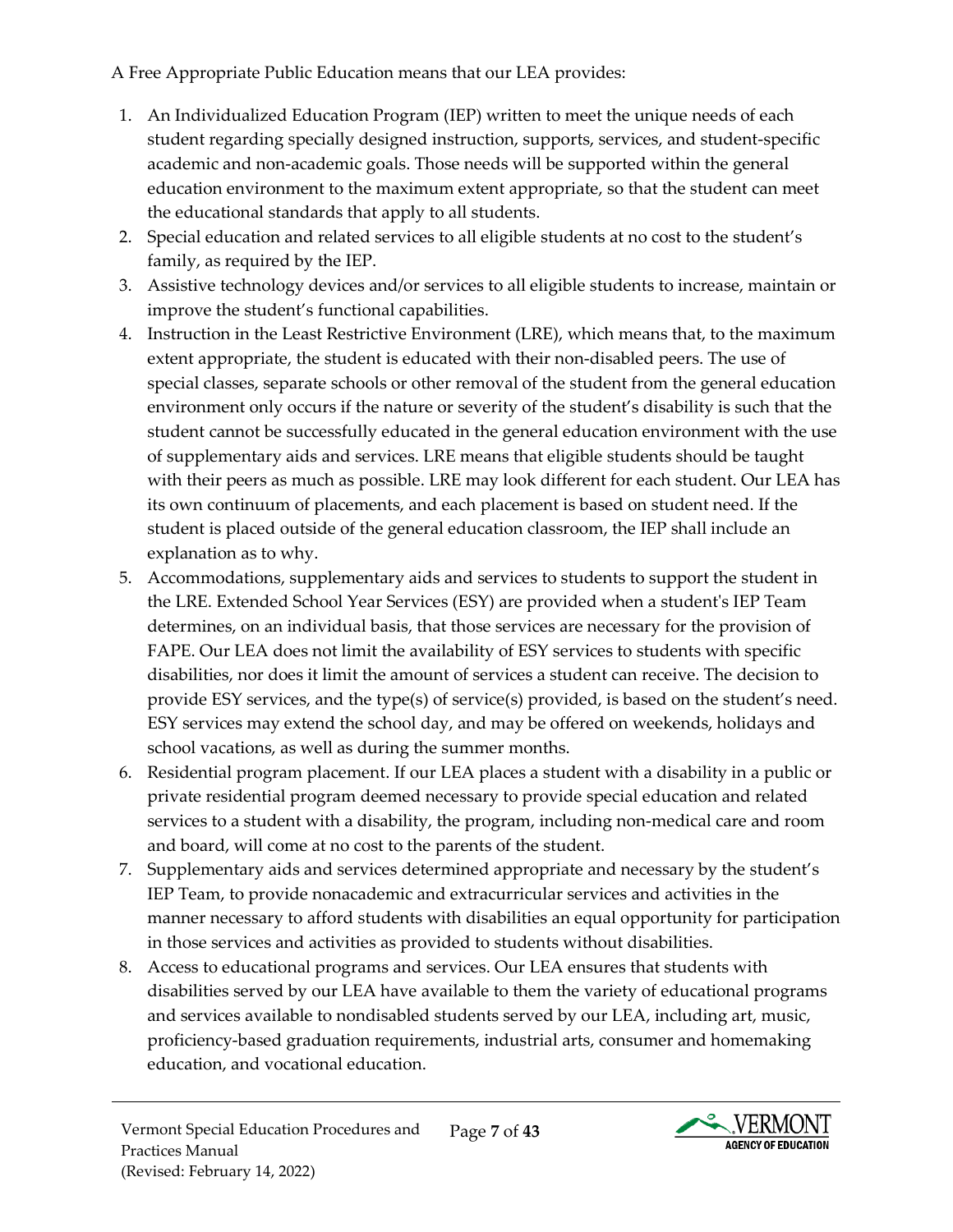- 9. Appropriate physical education services. Our LEA ensures that a student with a disability receives appropriate physical education services. Our LEA affords each student with a disability the opportunity to participate in a regular physical education program available to non-disabled students, unless the student is enrolled full time in a separate facility or needs specially designed physical education, as prescribed in the student's IEP.
- 10. Related services as determined by the IEP team, including transportation and developmental, corrective or other supportive services to assist the student from benefitting from special education including speech-language, audiology, interpreting, psychological services, occupational and physical therapy, counseling services, school health services, school nurse services, social work services, and parent counseling and training.

# <span id="page-7-0"></span>LEA Eligibility for IDEA B Funding

Our LEA will take measurable steps to recruit, hire, train and retain personnel who meet the [applicable requirements](https://sites.ed.gov/idea/regs/b/b/300.156/c) to provide special education and related services to children with disabilities [\(Section 300.156\(d\)\).](https://sites.ed.gov/idea/regs/b/b/300.156/d)

- [Part 300 \(Part B\) Assistance to States for the Education of Children with Disabilities](https://sites.ed.gov/idea/regs/b)
- $\bullet$  [Section 300.156 Personnel qualifications](https://sites.ed.gov/idea/regs/b/b/300.156)

# <span id="page-7-1"></span>Child Find

The Individuals with Disabilities Education Act (IDEA) requires that all public schools locate, identify and evaluate (at no cost to the parent) all students suspected of having a disability from birth through age 21. Our LEA meets this requirement to identify students, which exists even if the public school is not currently providing special education services and includes students who have been advancing from grade to grade.

Our LEA locates and identifies children or students who are: homeless, migrant, in the custody of the Department for Children and Families (DCF), vulnerable adults, not enrolled in school, parentally placed in independent schools (within our LEA boundaries) and/or enrolled in a Vermont Home Study Program.

For children birth up to age 3, our LEA may fulfill its Child Find responsibility by developing and maintaining a regional agreement with a Children's Integrated Services/Early Intervention (CIS/EI) program or other entities.

Under IDEA Part B 619 (ages 3 through 5), screening may be conducted as part of child find activities in order to determine whether the child should be referred for further evaluation and may be in need of special education and related services. Parents will receive a copy of the [Part](https://education.vermont.gov/documents/notice-of-procedural-safeguards-rights-of-parents-of-students-with-disabilities) [B Procedural Safeguards](https://education.vermont.gov/documents/notice-of-procedural-safeguards-rights-of-parents-of-students-with-disabilities) at the time of a child's initial referral for special education evaluation under Part B of IDEA or when the parents request a special education evaluation of their child.

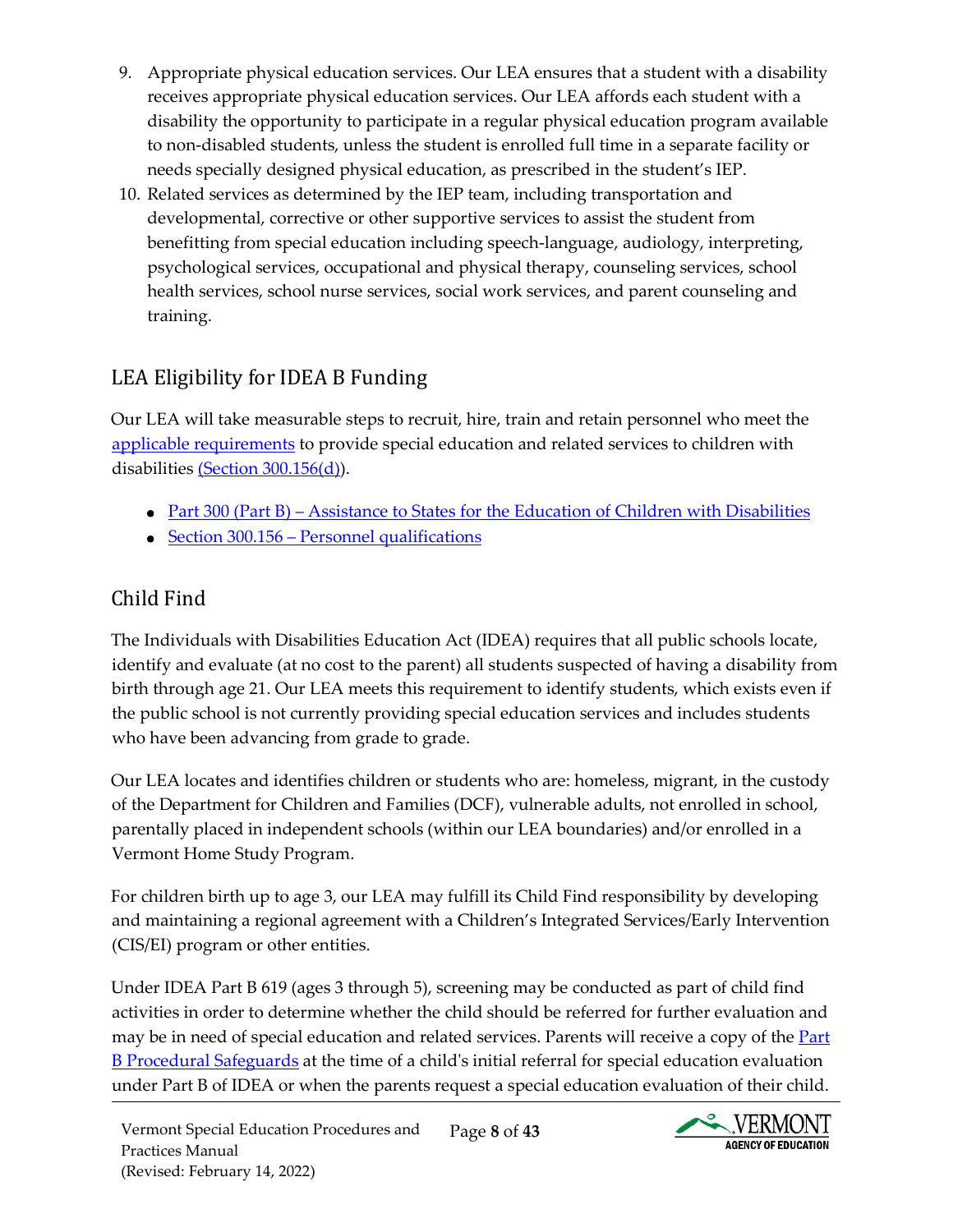There can be some confusion about the difference between screening and assessment in early childhood settings. This *infographic* on screening and assessment in early childhood settings helps illustrate key characteristics for each type of tool.

As co-lead agencies, AOE and the Agency of Human Services (AHS) have adopted procedures outlined in the Part C Interagency Agreement and are specified in regional CIS/EI and LEA agreements, to conduct screenings for children under the age of three who are suspected of having a disability and may be in need of early intervention services. For children with established diagnosed conditions set forth in **VTSBE 2360.5.5(a)(2)**, screening is not necessary because records establish that the child has a disability and is eligible for Part C services.

Screening procedures are activities that are jointly developed in regional agreements and carried out by the regional CIS/EI provider and/or our LEA to identify, at the earliest possible age, a child suspected of having a disability and in need of early intervention services. They include the administration of state-approved screening tools and methods by qualified personnel.

For students aged 3 through 21, it is our LEA's responsibility to conduct Child Find activities.

In order to implement Child Find, our LEA has developed and is implementing a Child Find System. Our LEA must provide a public notice related to Child Find. That notice shall:

- $\bullet$  Be available in all the native languages within our LEA;
- Ensure confidentiality of all students;
- Describe the students whom our LEA is seeking to find and what will be done with the information collected;
- Contain a summary of policies and procedures that our LEA will follow (storage, disclosure to third parties, retention and destruction of information);
- Contain a description of the Family Educational Rights and Privacy Act (FERPA) and implementing regulations;
- Be advertised in a local newspaper, Front Porch Forum, radio and/or social media, local community centers, pediatrician offices, and/or on applicable websites, should the LEA choose to.

(34 CFR §§ [303.320,](https://sites.ed.gov/idea/regs/c/d/303.320) [303.21,](https://sites.ed.gov/idea/regs/c/a/303.21) [303.421,](https://sites.ed.gov/idea/regs/c/e/303.421) [303.420\(a\)\(1\)](https://sites.ed.gov/idea/regs/c/e/303.420/a/1)[/VTSBE 2360.5.3\)](https://education.vermont.gov/sites/aoe/files/documents/edu-series-2360-special-education-rules.pdf#page=37)

# <span id="page-8-0"></span>Evaluation

# <span id="page-8-1"></span>Initial Evaluations

A referral for an initial special education evaluation may come from: parents/guardians, school staff/504 team/Educational Support Team (EST), a representative from the AOE, regional Children's Integrated Services/Early Intervention programs (CIS/EI), or another Vermont state

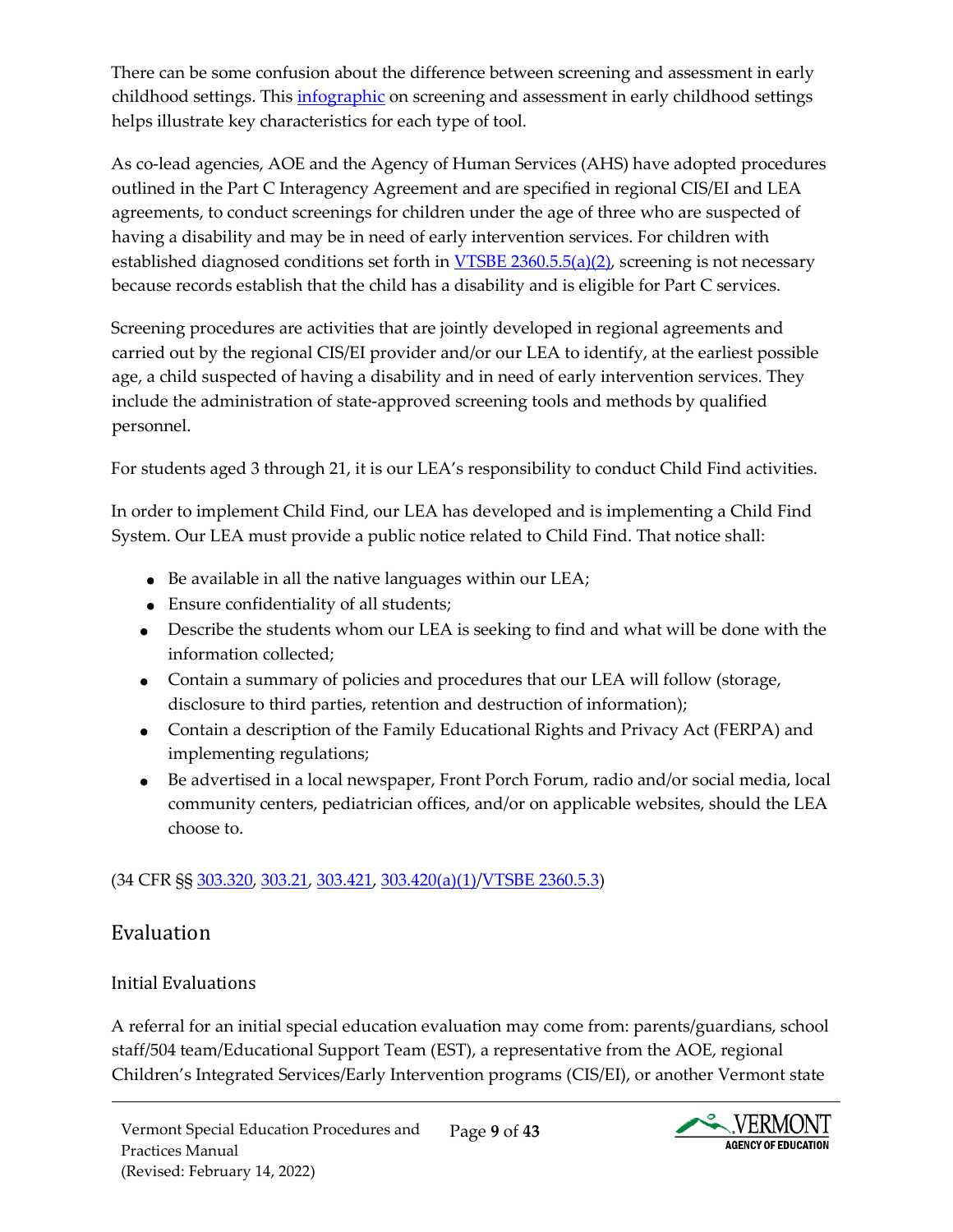agency or department (e.g., Agency of Human Services, Department for Children and Families, Department of Mental Health).

A written referral is not required, with the exception of children identified by CIS/EI as potentially eligible for Part B services at age three. Between six months and 90 days before the child's third birthday, the regional CIS/EI program must provide written notification to our LEA. The IDEA Part C to Part B Transition section contains specific and additional information on CIS/EI transition to ECSE. Our LEA will document the date on which the referral was made and by whom. Within 15 days of the referral, our LEA begins the special education evaluation process, and requests consent to initiate the evaluation from the parent/guardian or Educational Surrogate Parent (if the student is in DCF custody). Should our LEA not complete the evaluation or convene an evaluation meeting within 15 days, our LEA will provide the parent/guardian written notice including an explanation for contributing factors to the decision.

A student's participation in the school's Response to Intervention (RTI), Multi-tiered System of Supports (MTSS), Evidence-Based Interventions (EBI) or other strategies or interventions for academic and behavioral support must not cause the evaluation to be delayed or denied. Student participation in Response to Intervention (RTI) or other evidence-based interventions shall not be used by our LEA to deny a timely initial comprehensive special education evaluation for students suspected of having a disability.

If the evaluation moves forward, our LEA holds an Evaluation Planning Team (EPT) meeting. This meeting will determine which areas of concern need to be evaluated/what questions the team wants answered, which tests will be used and who will be administering the tests. The parent/guardian or Educational Surrogate will need to sign consent for any individual tests that will be administered to the student as part of the evaluation process.

The timeline for the evaluation and issued report is 60 days from date that our LEA is in receipt of the Parental Consent Form or the date on our LEA's Notice, which informs parents that it will be reviewing existing data as the sole basis for the initial evaluation.

If the evaluation is going to exceed 60 days, our LEA must inform the parents in writing. Our LEA is not permitted to delay the evaluation and issued report due to reasons specific to our LEA (e.g., our LEA can't find a speech/language pathologist to do the evaluation, the special educator is out on leave, or quantity of snow days enacted by our LEA). A delay to the evaluation and issued report must be based on conditions pertaining to the student/family (e.g., due to student/family illness or hospitalization, the student's availability for the assessment, or relocation to another LEA by the student/family). Parents must receive written notice about any delay prior to the 60-day timeline, in which our LEA must identify the expected completion date.

The IDEA includes a special rule for eligibility determination. A student must not be determined to be a student with a disability if the determinant factor for that determination is:

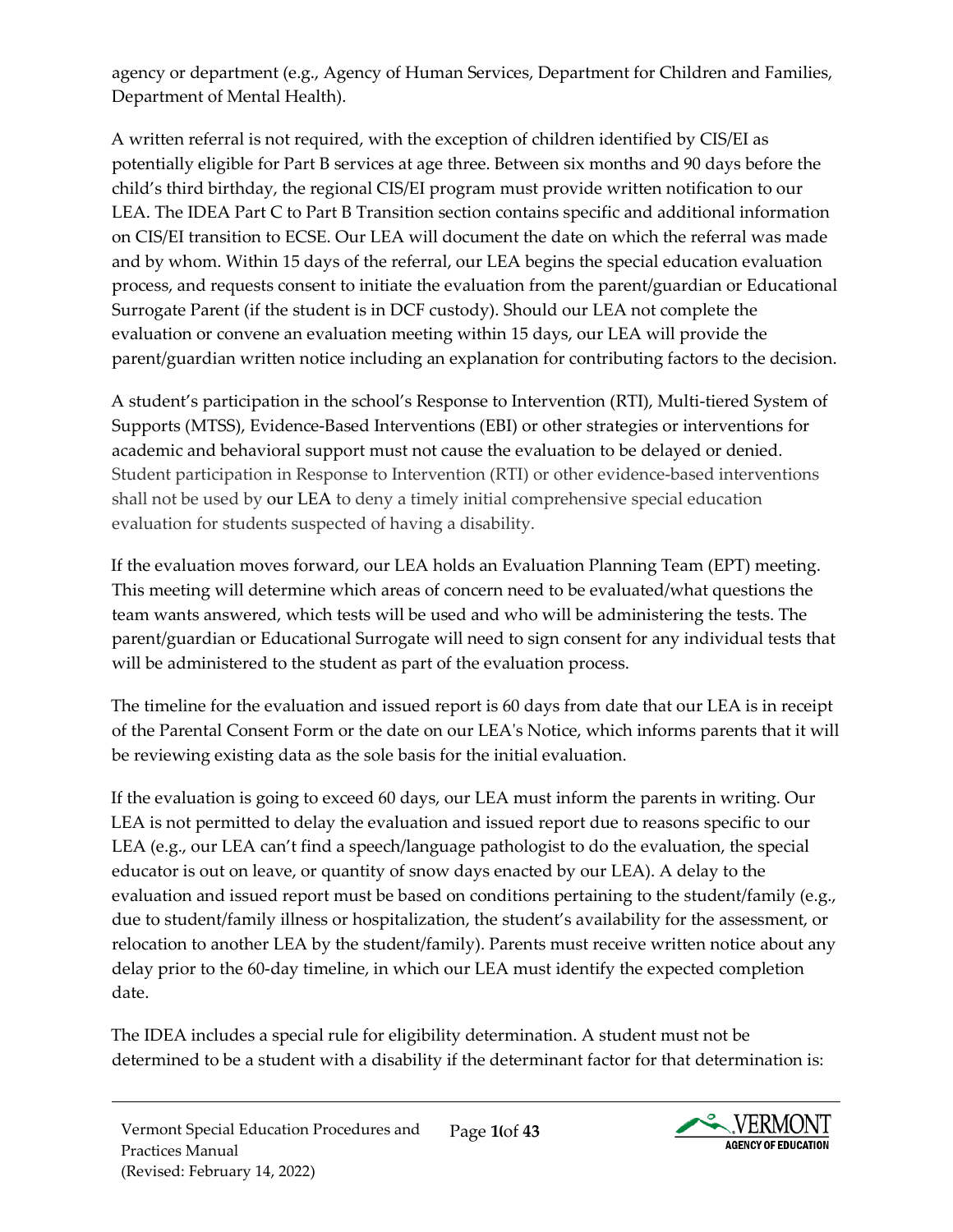- Lack of appropriate instruction in reading, including the essential components of reading instruction (as defined in section 1208(3) of the ESEA as such section was in effect on the day before the date of enactment of the Every Student Succeeds Act (December 9, 2015));
- Lack of appropriate instruction in math, or  $\bullet$ Limited English proficiency.

#### [\(34 CFR § 300.306](https://sites.ed.gov/idea/regs/b/d/300.306)[/VTSBE 2362.2.1\)](https://education.vermont.gov/sites/aoe/files/documents/edu-series-2360-special-education-rules.pdf#page=76)

#### <span id="page-10-0"></span>Reevaluation

Every three years (or earlier if requested by the parent/guardian or teacher), students participate in a reevaluation to determine the need for continued educational and/or related service needs. If the parent/guardian and our LEA agree that a reevaluation is deemed unnecessary then they may choose to forgo the assessment.

[\(34 CFR § 300.303](https://sites.ed.gov/idea/regs/b/d/300.303)[/VTSBE 2362.2.3\)](https://education.vermont.gov/sites/aoe/files/documents/edu-series-2360-special-education-rules.pdf#page=79) 

<span id="page-10-1"></span>Determination of Eligibility

Every evaluation will include three sections (or gates):

- 1. Disability Determination: The team must determine what questions they want answered. The answers will help to determine if the student meets the eligibility criteria for one of the 13 special education disability categories:
	- Autism spectrum disorder (ASD);
	- Deaf/blind (DB);
	- Developmental delay\* (DD); Emotional disturbance (ED);
	- Hearing loss (HL);
	- Intellectual disability (ID);
	- Multiple disabilities (MD);
	- Other health impairment (OHI);
	- Including, but not limited to **Long COVID**;
	- Orthopedic impairment (OI);
	- Specific learning disability (SLD);
	- Speech/language impairment (SLI);
	- Traumatic brain injury (TBI);  $\bullet$ Visual impairment (VI).

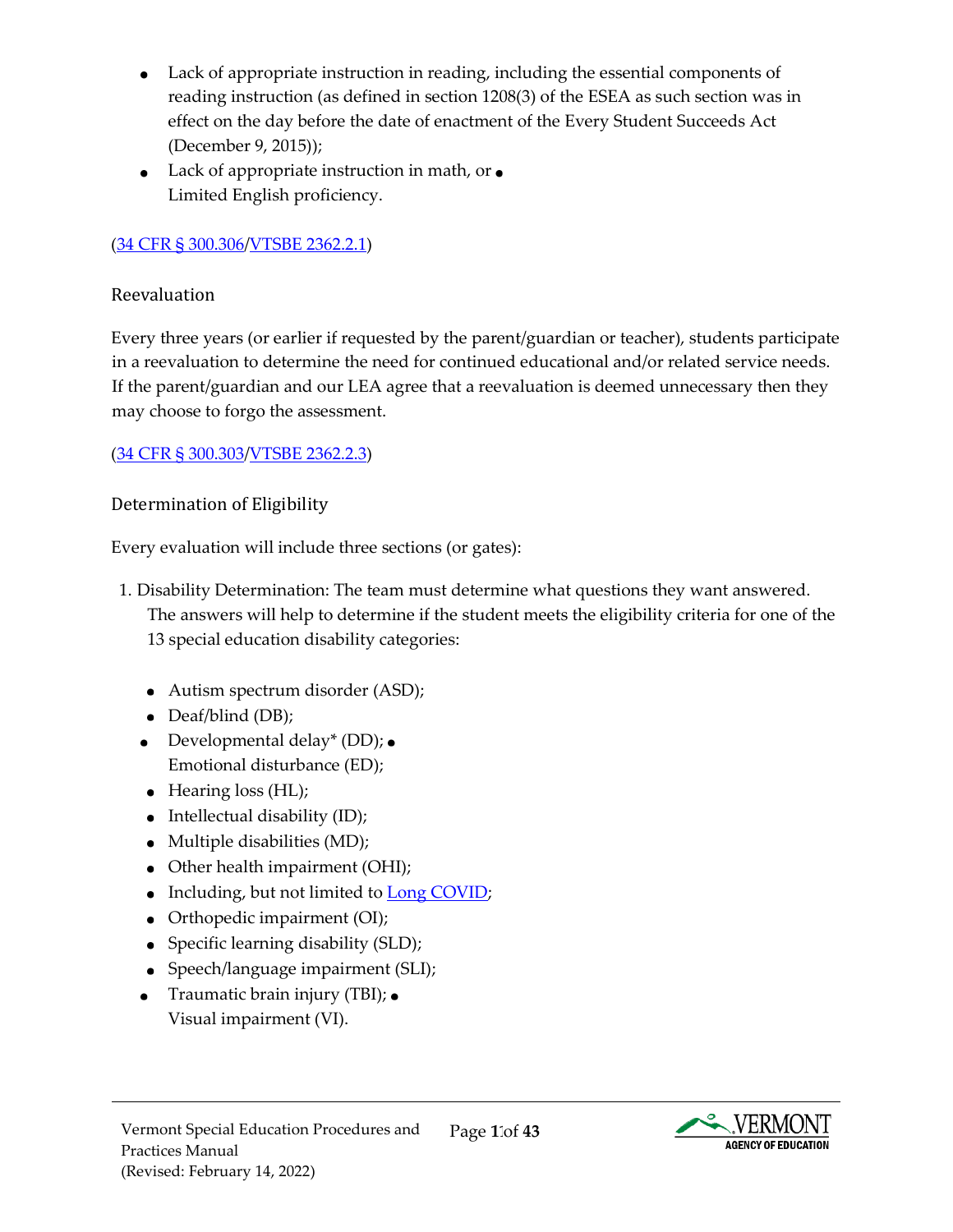\*developmental delay is the only special education disability category that applies for ages 3 through 5.

- 2. Adverse Effect: If the student has a disability, how does it impact the student's ability to learn? The answers will determine which academic areas are being affected (e.g., math calculation, basic reading, oral expression, written expression and/or functional skills). Adverse effect begins with age 6 evaluations and does not apply for ages 3 through 5.
- 3. Need for Special Education: Once the disability has been identified and the determination of how it impacts the student's education is described, the team must determine if the student requires specially designed instruction to benefit from their educational program Specially designed instruction means adapting the content, methodology, or delivery of instruction as appropriate to the needs of an eligible student under the IDEA:
	- a. To address the unique needs of the student resulting from the student's disability; and
	- b. To ensure access of the student to the general curriculum, so that the student can meet the educational standards within the jurisdiction of the public agency that apply to all students.

## [\(34 CFR §§ 300.8\)](https://sites.ed.gov/idea/regs/b/a/300.8)

Once special education eligibility has been determined, the team must then meet again (or continue after the eligibility meeting) to write an Individualized Education Program (IEP). The IEP is designed to reflect the results from the evaluation and developed to enable the student to progress in the general education curriculum.

## <span id="page-11-0"></span>Team Membership

A team is formed after the referral for an evaluation or during a reevaluation. Team members who are familiar with the student (e.g., teachers, parents/guardians) gather to develop the evaluation plan. The Evaluation Planning Team (EPT) will discuss the student's strengths and needs and will determine which areas should be evaluated. The IEP team is responsible for the development, implementation and progress monitoring of each eligible student's IEP.

Participants for an evaluation team or IEP team may include many of the same participants:

- 1. LEA representative: This may be the principal, special educator, special education director or someone else appointed by our LEA. This person must be knowledgeable about the curriculum and resources and must be qualified to make a final decision if consensus isn't met.
- 2. Parent(s), a legal guardian or an educational surrogate parent if the student is an unaccompanied youth or in DCF custody.
- 3. General education teacher: This is generally the student's classroom teacher, but may have been a previous year's teacher.

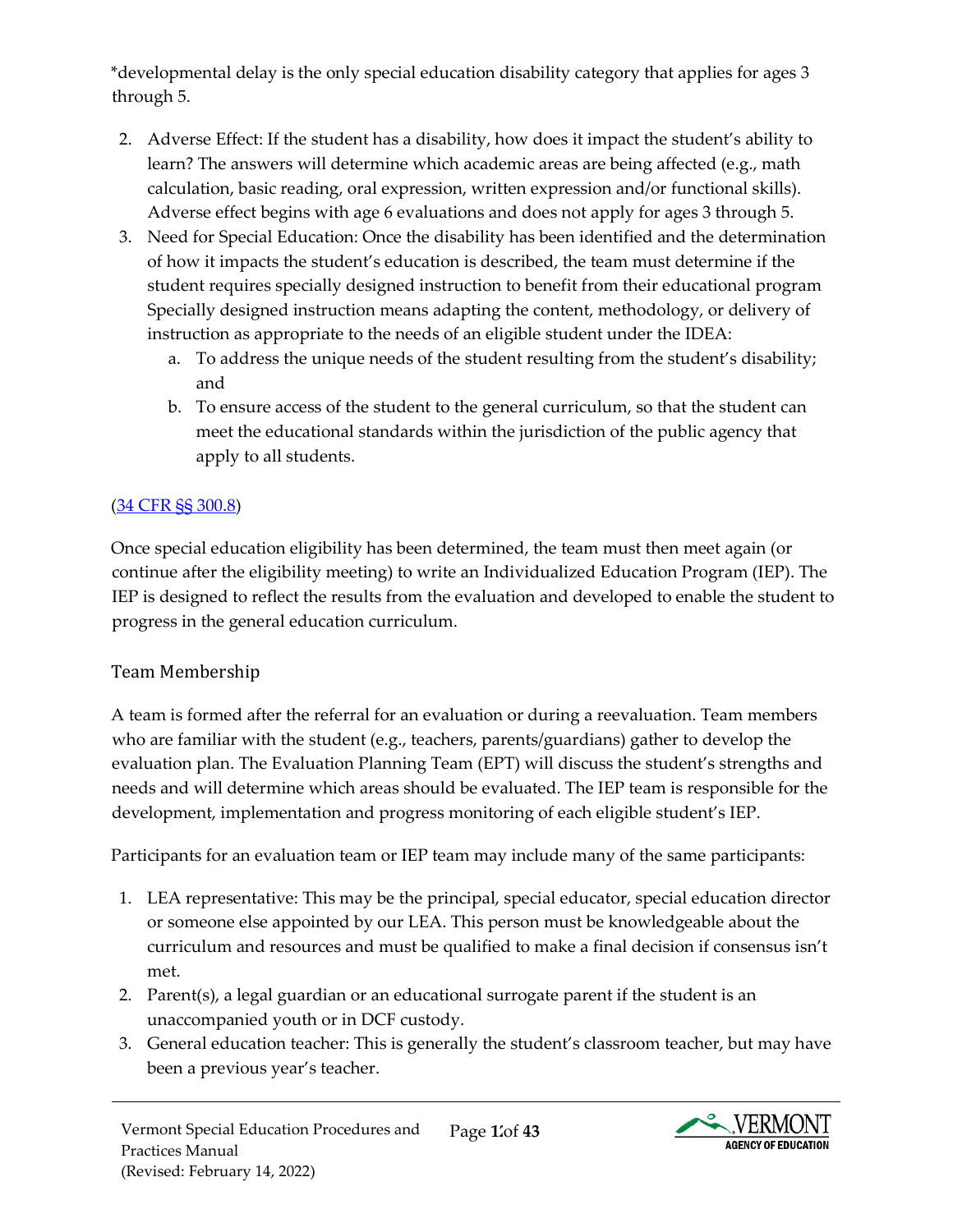- 4. Person who can interpret the evaluation results: This may be a special educator, a speech/language pathologist or school psychologist.
- 5. Special educator or service provider: This can also include an occupational therapist, adaptive PE teacher or speech/language pathologist.
- 6. The student may be invited if appropriate. As students get older, it may be in their best interest to include them in meetings so they can advocate for what they feel they need. Adult students without guardianships must be included.
- 7. If the student has a Specific Learning Disability (SLD), then an additional team member who is qualified to conduct diagnostic examinations will be in attendance. This may be a school psychologist, special educator or reading teacher.
- 8. If the student was previously served under CIS/EI, the parent can request that an invitation be extended to the Part C staff to support a smooth transition.
- 9. Others possible team members: Parents may bring family members or advocates, and may request medical professionals, audiologists or others to participate as well. Schools may choose to invite others as well (e.g., job coach or paraeducator for Post-Secondary Transition Services; outside agencies such as Developmental Services, Adult Mental Health and/or Vocational Rehabilitation staff).

Team members may be excused from a meeting if the parent/guardian and our LEA representative agree in writing and if that team member is not needed (e.g., the math teacher may not need to be in attendance if math is not going to be discussed). If, however, the team member is required and needs to be excused from the meeting (with the written agreement with the parent/guardian and LEA representative), then the team member must submit an update/provide input in writing prior to the meeting.

When making any decisions during an evaluation meeting or an IEP meeting, all parties strive for consensus. It is best that decisions are made together with everyone in agreement. If there is not agreement between the team members, then it is the responsibility of our LEA representative to make the final decision. If they disagree with the LEA's decision, the parent/guardians have the right to pursue alternative dispute resolution procedures through mediation, due process or through an administrative complaint.

# <span id="page-12-0"></span>Development, Review, and Revision of IEP

## <span id="page-12-1"></span>Individualized Education Program (IEP)

An IEP is a written plan for a student who is eligible for special education. An IEP Team develops and implements the IEP. The IEP is reviewed and revised at least every year, more frequently if needed. A student's first IEP is developed within 30 days of their special education eligibility meeting.

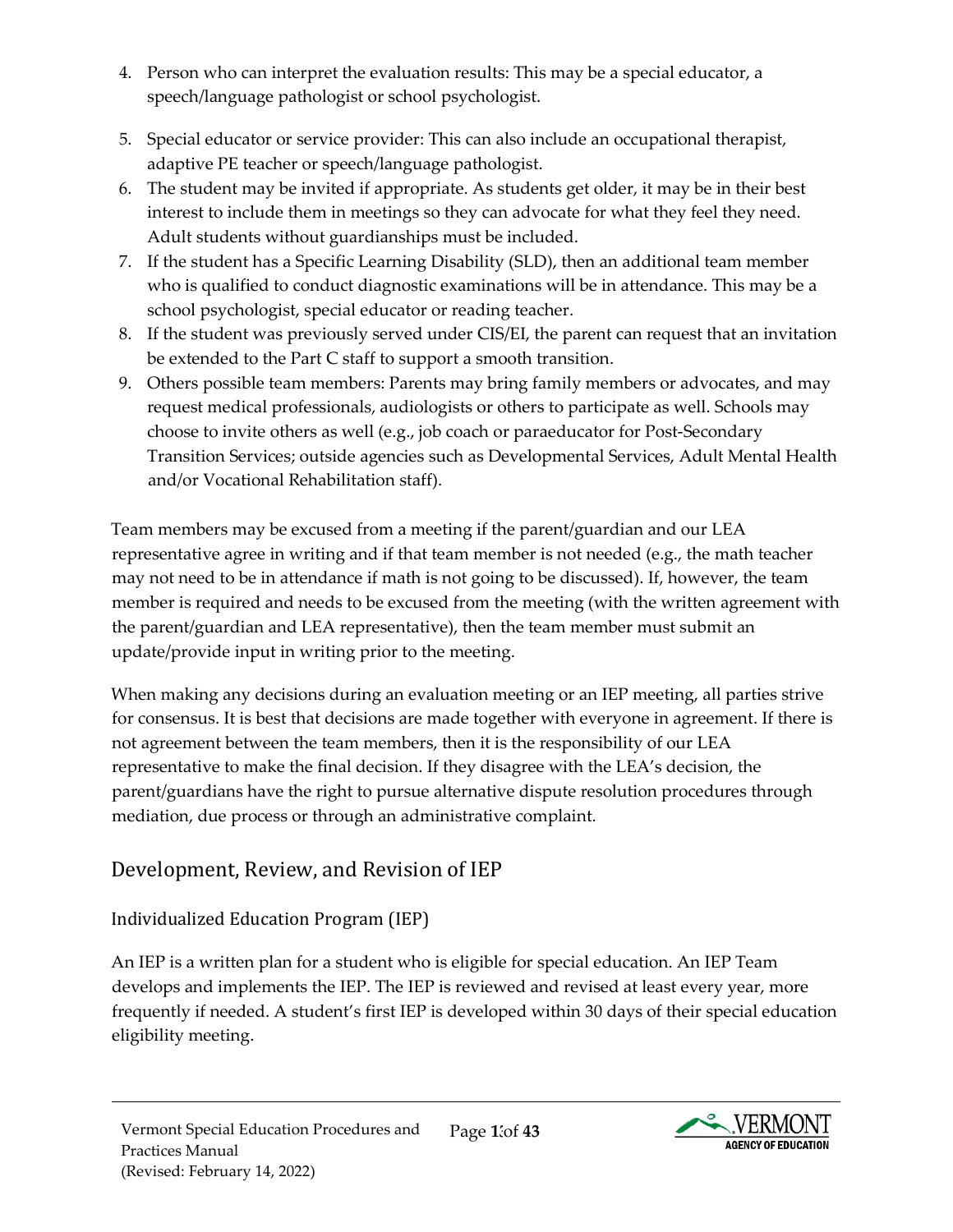For a preschool age child, the IEP shall address how the student's disability affects their access to and active participation in age-appropriate activities within the LRE. The IEP present levels of performance, goals, and objectives shall align with the following early childhood outcome areas:

- Positive social and emotional skills and relationships;
- Acquisition and use of and knowledge and skills; and Taking appropriate action to meet the student's need.

Each IEP must have the following components:

- 1. The current levels of achievement, strengths and needs of the student (this may be both academic and social/emotional/behavioral), as well as a description of the student's current functional performance.
- 2. Input from the parent.
- 3. A statement of any individual accommodations in the administration of State, district-wide or local assessments of student achievement.
- 4. Academic, developmental (age appropriate) and functional goals and objectives that are measurable, with projected dates of accomplishment. Goals should be written to reflect the expectation that they will be completed within a year of being articulated.
- 5. Goals which enable the student to participate in the general education curriculum (or for preschool students, participate in activities) with non-disabled peers.
- 6. A way of providing progress reporting of annual goals to the student's parents as often as progress reporting is provided to the parents of the student's non-disabled peers.
- 7. A list of services (including special education, related services, supplementary aids and services, and Extended Year Services (ESY)) that the student is entitled to receive, under their IEP. Services must contain:
	- A description of services (e.g., math intervention, speech language skill development, behavior support);
	- The location of services (e.g., general education classroom, speech room, gym);
	- The provider of the services (e.g., title, not name of a specific person);
	- Service frequency and duration (e.g., how many days per week and for how long);  $\bullet$ The size of the group receiving the service (e.g., 1:1, small group, large group).
- 8. A list of accommodations and/or modifications needed by the student (e.g., does the student require extra time to take tests? Does the student need tests read to them? Does the student need to complete fewer math problems or be pre-taught the vocabulary prior to the lesson?).
- 9. Additional considerations as needed. These could include, but are not limited to:
	- Language needs if the student's first language is not English;

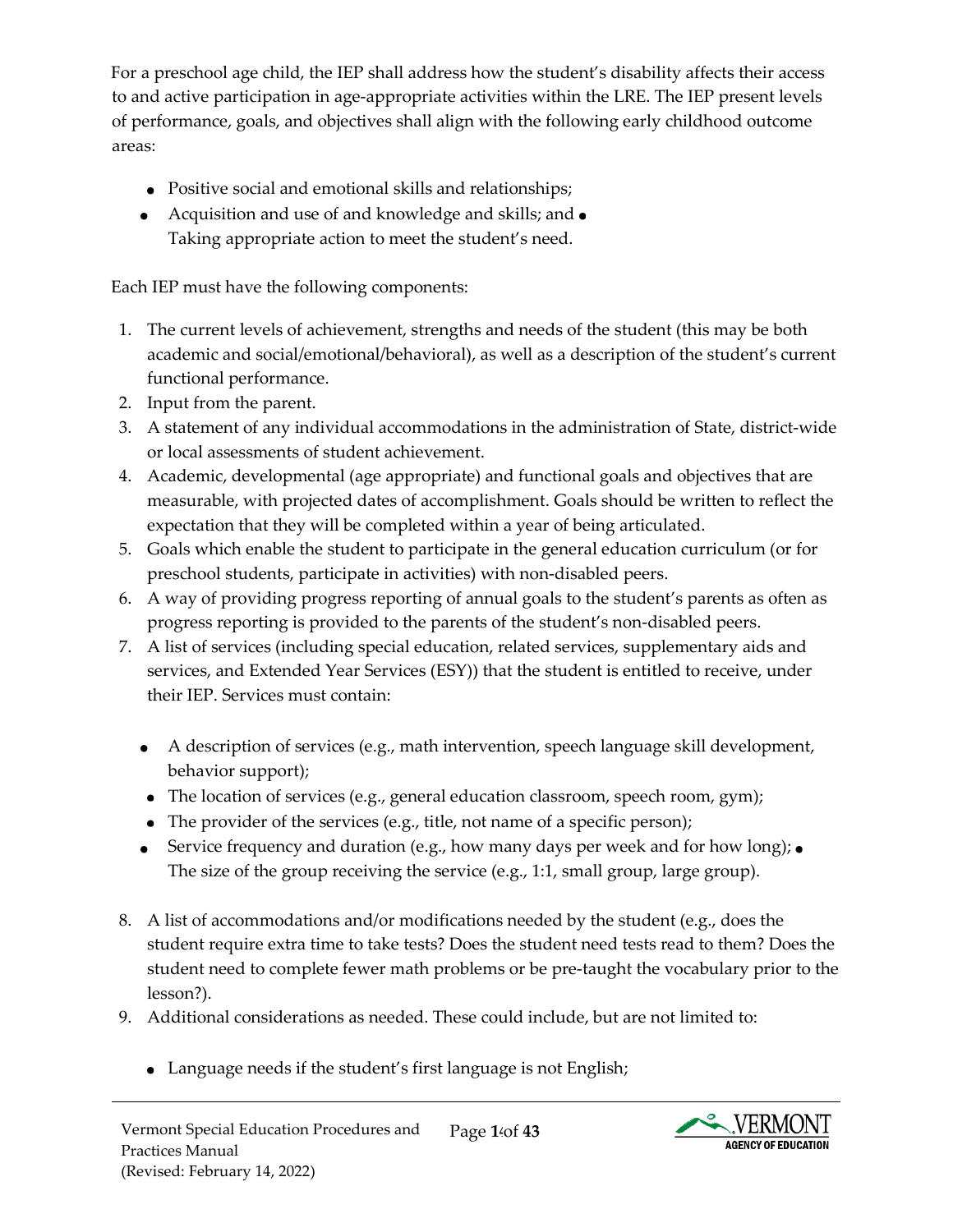- Braille instruction if the student is blind/visually impaired;
- Communication needs if the student has a hearing loss (e.g., does the student need an interpreter or instruction in sign language);
- Assistive technology devices or services (e.g., speech-to-text software, audio books);
- Behavioral supports/interventions (e.g., does the student need a behavioral interventionist or a behavior plan?);
- Social skills, anger management, conflict resolution (e.g., this may be instruction or support from staff in the classroom);
- Supplementary aids and services program modifications or supports, or supports for school staff who will be working with the student, to support the following outcomes: o Make progress toward IEP goals; o Make progress in the general education curriculum; o Participate in extra-curricular activities;
	- $\circ$  Be educated in the Least Restrictive Environment (LRE) (e.g., shortened assignments, planned seating on the bus, 1:1 support, frequent breaks, specific instruction/training for staff working with the student, oral tests, interpreters during basketball practices, or facilitating play);
	- o A device or service that is necessary for the student to receive FAPE.

Every year, the IEP is reviewed and revised to determine if the student is making progress toward the goals as outlined. The team revises the IEP based on data indicating student progress. Information that is included in the revised IEP includes:

- Progress or lack of progress toward the student's IEP goals;
- Progress or lack of progress in the general education curriculum;
- The results if there are any new evaluations, as applicable;
- New information from the parents/guardians (e.g., new family dynamics/divorce or new baby, behaviors at home, new medication, new student interest/activity);
- The student's anticipated needs for the next year (e.g., will the student need increased or decreased services based on progress?);
- Determination of the student's placement, including a description and related rationale as to how much the student will be taught with their peers in the general education classroom;
- Information regarding any accommodations that the student will receive for state or LEA wide or local assessments, an explanation as to why the assessment as generally provided is not appropriate, and a determination about how the student will be assessed;
- Discuss/determine if the student needs Extended School Year Services (ESY).

Our LEA will make the student's IEP available to each general education teacher, special education teacher, related service provider and other service provider who is responsible for its implementation. Further, teachers and providers will be made aware of their specific

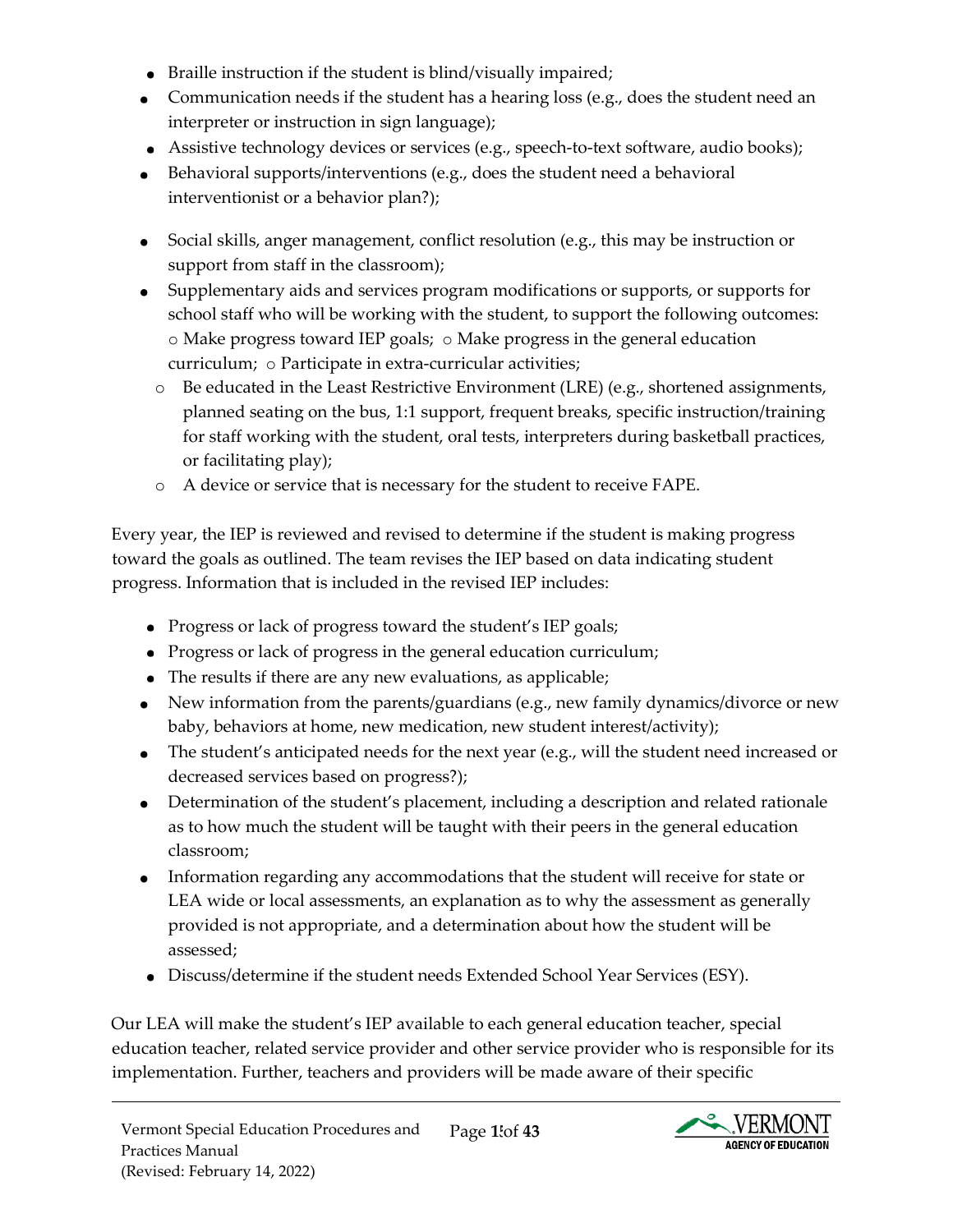responsibilities related to IEP implementation as well as the specific accommodations, modifications and supports as outlined in each student's IEP.

[\(34 CFR § 300.324](https://sites.ed.gov/idea/regs/b/d/300.324)[/VTSBE 2363.6\)](https://education.vermont.gov/sites/aoe/files/documents/edu-series-2360-special-education-rules.pdf#page=95) 

#### <span id="page-15-0"></span>Changes to the IEP

Periodically, the IEP Team may make some changes to the student's goals or the services between annual reviews. Sometimes changes between annual reviews may be facilitated without holding an in-person/virtual meeting, in which case the parent/guardian must agree in writing to not hold the meeting. Generally, in the absence of a meeting, the student's case manager will make the change in the IEP and send out a new copy to the team.

#### [\(34 CFR § 300.324](https://sites.ed.gov/idea/regs/b/d/300.324)[/VTSBE 2363.6\)](https://education.vermont.gov/sites/aoe/files/documents/edu-series-2360-special-education-rules.pdf#page=95)

## <span id="page-15-1"></span>Related Services: Physical and Occupational Therapy

Our LEA ensures related services are provided in accordance with the IEP. Related services are the developmental, corrective and other supportive services required to assist a student with a disability in benefitting from special education, including speech-language pathology, audiology services, interpreting services, psychological services, physical therapy, occupational therapy, counseling services (including rehabilitation counseling services), orientation, transportation and mobility services, medical services as defined in this section, parent counseling and training, school health services, school nurse services, school social work, assistive technology services, appropriate access to recreation (including therapeutic recreation), other appropriate developmental or corrective support services, and other appropriate support services including the early identification and assessment of disabling conditions in students as described in [VTSBE Rule 2360.2.16.](https://education.vermont.gov/sites/aoe/files/documents/edu-series-2360-special-education-rules.pdf#page=21) 

## <span id="page-15-2"></span>Extended School Year Services (ESY)

Some students with IEPs require Extended School Year Services. However, IEP eligibility does not guarantee ESY services. Not all students with disabilities are eligible for ESY services.

The IEP Team determines whether the ESY services are necessary for the provision of FAPE. In Vermont, this decision is based on:

- If the student needs ESY to allow the student an opportunity to reach their educational goals;
- If there is significant regression during vacations that students are not regaining quickly;
- If the student's disability presents a danger of substantial regression;
- If the student's post-secondary transition goals require continued programming beyond the school year;

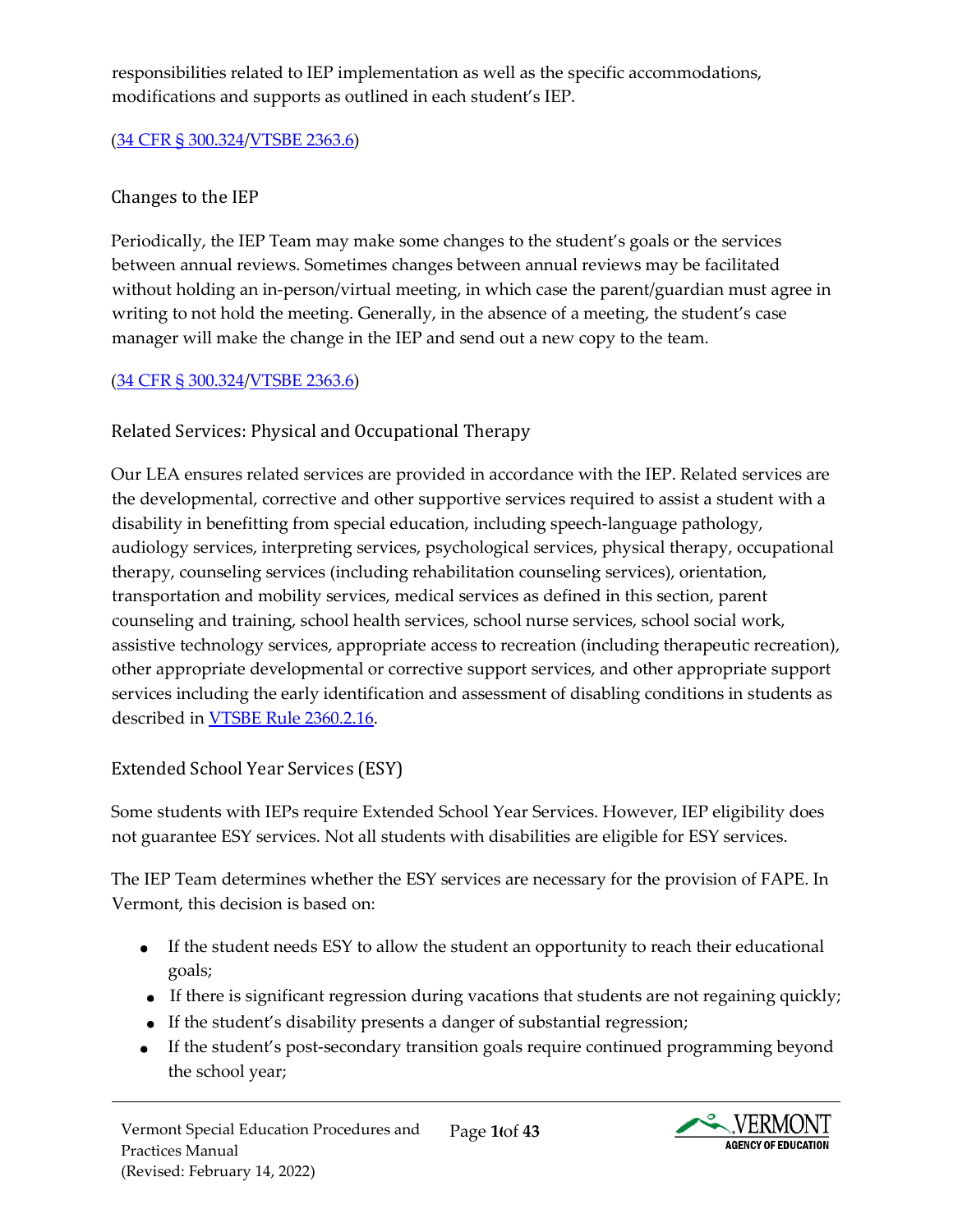#### <span id="page-16-0"></span>Post-Secondary Transition

The postsecondary transition plan begins during the first IEP revision after the student turns 16. This means that the IEP Team must begin planning for the student at age 15 or earlier. The first transition plan must be complete, include all 8 elements of Indicator 13, and include the following domain areas: education/training, employment, and independent living (as applicable).

When developing the plan, the IEP Team will use age-appropriate transition assessments, including, but not limited to: academic achievement, college/career readiness inventories, student preferences and interests. As outlined in the Vermont [IEP post-secondary transition](https://education.vermont.gov/documents/edu-individualized-education-program-post-secondary-transition-plan-template) [plan template,](https://education.vermont.gov/documents/edu-individualized-education-program-post-secondary-transition-plan-template) the assessments must delve into identifying information about that student's strengths, needs, preferences and interests. Other agencies may attend the transition meeting if they will be involved or paying for services after the student graduates. Examples of these agencies include Vocational Rehabilitation, Developmental Services, Department of Mental Health and Designated Agencies.

When a student nears graduation, our LEA will write a Summary of Performance for that student. It will be based on the student's unique needs and will include academic achievement, functional performance and recommendations on how to assist the student in meeting their post-secondary goals. Please see the Sample Summary of Performance Plan on the [Vermont](https://education.vermont.gov/documents/sample-summary-of-performance-exit-report) [AOE website](https://education.vermont.gov/documents/sample-summary-of-performance-exit-report) for info on the Summary of Performance.

#### $(YTSBE 2362.2.4(g)(i))$

## <span id="page-16-1"></span>Placement

Our LEA ensures that the educational placement for students with disabilities (i.e., the provision of special education and related services) is determined by the IEP Team based on the student's individual circumstances and individual needs, and not based on the student's disability category.

Our LEA ensures an evaluation is conducted before special education and related services are provided to a student with a disability, and that an educational placement is provided to implement each student's IEP. The IEP Team makes placement decisions. The placement is based upon and implements the student's IEP, is determined at least annually, and in uniformity with the least restrictive environment provisions described below.

(34 CFR § 300.116[/VTSBE 2364.3,](https://education.vermont.gov/sites/aoe/files/documents/edu-series-2360-special-education-rules.pdf#page=105) [34 CFR §§ 300.301\(a\),](https://sites.ed.gov/idea/regs/b/d/300.301/a) [300.114,](https://sites.ed.gov/idea/regs/b/b/300.114) [300.115,](https://sites.ed.gov/idea/regs/b/b/300.115) [300.116,](https://sites.ed.gov/idea/regs/b/b/300.116) [300-117,](https://sites.ed.gov/idea/regs/b/b/300.117) [300.116\(b\)\)](https://sites.ed.gov/idea/regs/b/b/300.116/b) 

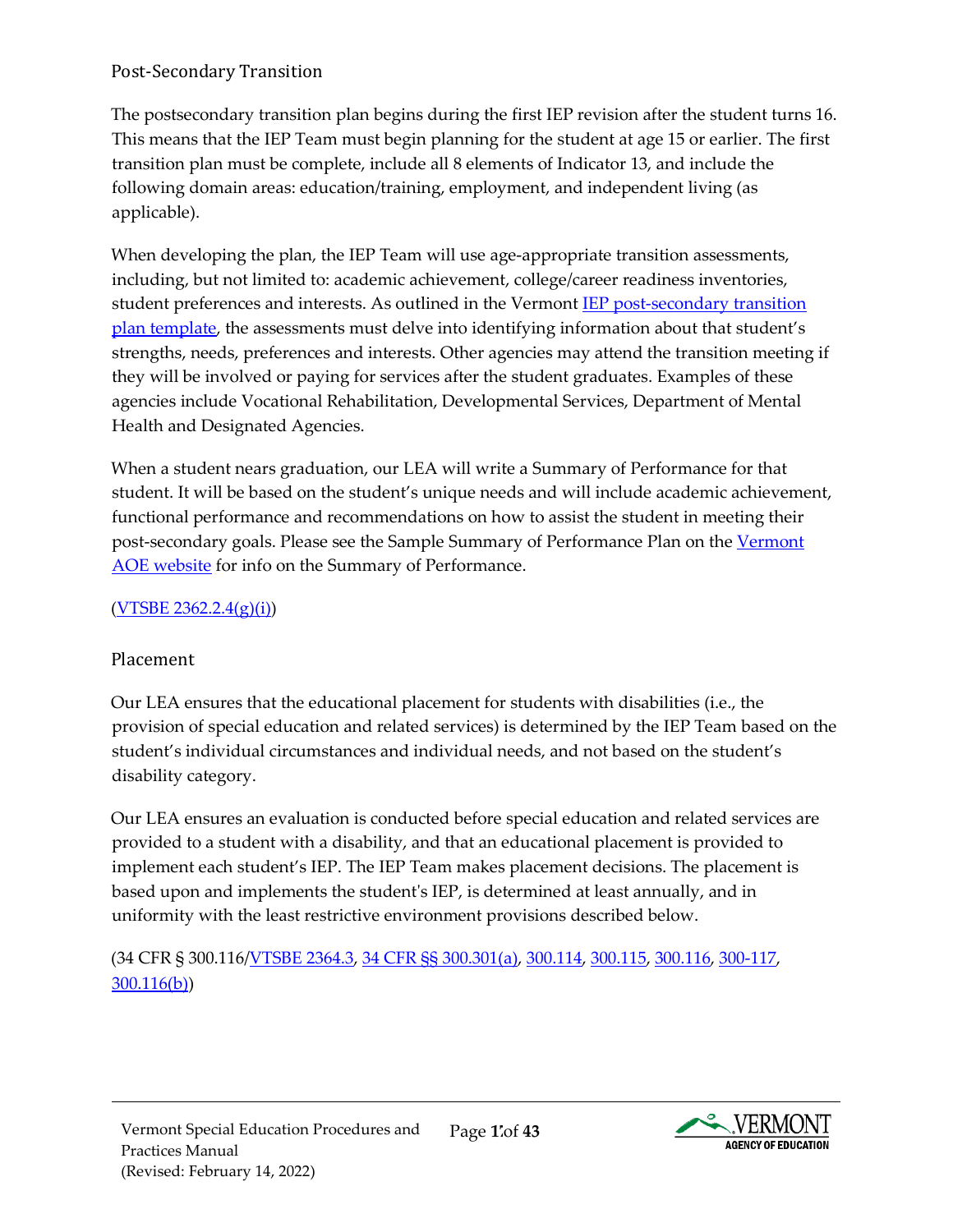#### <span id="page-17-0"></span>Notice of Placement

Our LEA provides notice of a student's educational placement, following the development of the IEP, and a copy of the IEP and notice is given to the student's parent(s).

(34 CFR § 300.503)

#### <span id="page-17-1"></span>Consent For Placement

Our LEA obtains informed and written parental consent prior to the initial provision of special education and related services to a student with a disability in a program providing special education and related services.

Reasonable efforts to obtain informed consent from the parent for the initial provision of special education and related services to the student are made by our LEA. If the parent of a student fails to respond or refuses to consent to services, our LEA cannot provide special education or related services, and cannot use mediation or due process procedures to obtain agreement or a ruling that the services may be provided to the student.

If the parent of the student refuses to consent to the initial provision of special education and related services, or the parent fails to respond to a request to provide consent for the initial provision of special education and related services, our LEA will not be considered to be in violation of the requirement to make available FAPE to the student for the failure to provide the student with the special education and related services for which our LEA requests consent. Our LEA is not required to convene an IEP team meeting or develop an IEP for the student for the special education and related services for which our LEA requests such consent.

#### [\(34 CFR § 300.300\(b\)\)](https://sites.ed.gov/idea/regs/b/d/300.300/b)

#### <span id="page-17-2"></span>Reintegration - General LRE Requirements

Our LEA ensures that to the maximum extent appropriate, students with disabilities have the right to be educated with their non-disabled peers. Least Restrictive Environment (LRE) is not necessarily a location, so much as it is a determination around how the student can receive an appropriate education, while also meeting their unique needs, in light of their circumstances. Schools generally have multiple options (often referred to as the continuum of services and/or placements) for LRE, including:

- The general education classroom with their peers (i.e., inclusion);
- The general education classroom with additional supports and/or services;
- A combination of education provided in the general education classroom and in a separate/special education classroom;
- Full time special education classroom;
- Independent schools;

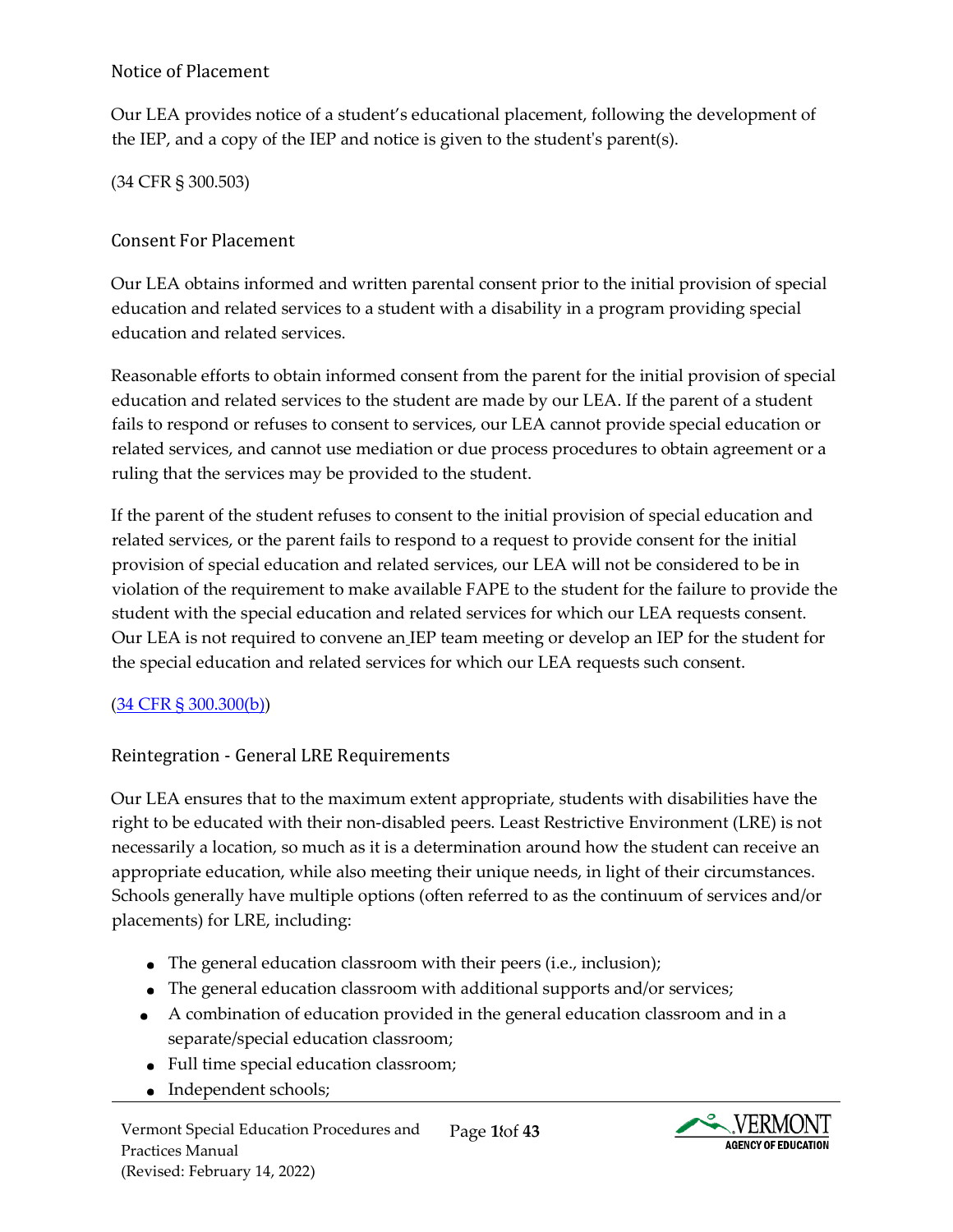- Tutorials;
- Residential settings;
- Homebound/hospitalized settings.

Additionally, a child/student may receive early childhood special education (ECSE) services in a state-approved public or private prequalified universal prekindergarten (UPK) program. Our LEA may, but is not required to, provide ECSE services outside of our LEA, even if the student is enrolled in an UPK program outside of our LEA. All public and private UPK programs shall adhere to applicable federal and state laws including, but not limited to: IDEA Part B, Section 504 of the Rehabilitation Act of 1973, the Americans with Disabilities Act (ADA), Title VII of the Civil Rights Act of 1964, Vermont's Act 166 of 2014, VTSBE Rule Series 2600, and the Vermont Agency of Human Services (AHS) Child Development Division (CDD) licensing regulations. For students who are enrolled in public or private UPK programs and receive ECSE services, the UPK program shall allow access to ECSE service providers and permit announced and unannounced visits by representatives of Agency of Education, AHS and our LEA staff.

Each student's LRE is differentiated dependent upon the student's needs. Some benefits of inclusion include:

- Students have the opportunity to learn from each other;
- Students can build and maintain relationships;
- Students eligible for special education are not considered different or "other" by their peers;
- Students have access to the same instruction as their peers, although it may be modified to meet their needs;
- Students benefit from the resources available in the classroom.

Special classes, separate schooling or other removal of students with disabilities from the general educational environment shall occur only if the nature or severity of the student's disability is such that education in general classes with the use of supplementary aids and services cannot be achieved satisfactorily.

Pursuant to [16 V.S.A § 2959b,](https://legislature.vermont.gov/statutes/section/16/101/02959) the IEP Team may consider the cost of the provision of special education or related services to the student if:

- 1. The IEP has been developed with the parents in accordance with Rules 2363;
- 2. The IEP Team has determined that the student's placement contained in the IEP is appropriate for the student;
- 3. Each of the options under consideration by the IEP Team for fulfilling the requirements of the student's IEP would constitute a free appropriate public education in the least restrictive environment for the student; and
- 4. The funding mechanism for the special education service was not used to deny a free appropriate public education to the student.

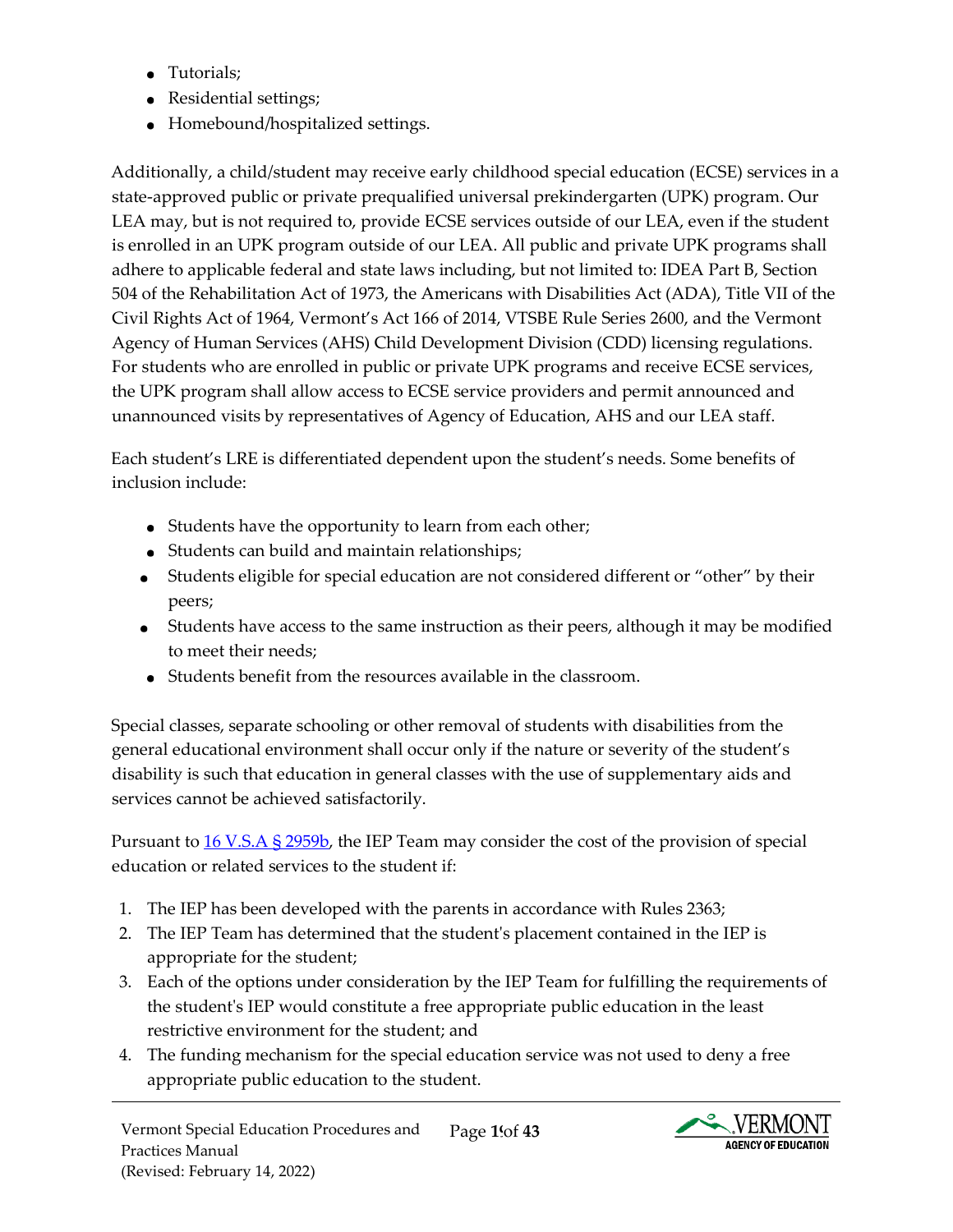#### <span id="page-19-0"></span>Residential Placement

At any time, a parent/guardian or IEP Team member may request that the IEP Team consider sending a student to a residential placement. Once that request has been made, the Secretary of Education must be informed in writing. The Secretary may establish a Residential Review Team to consider the request to investigate the need for a residential placement. In addition, the IEP Team is provided with technical assistance (by either the Residential Review Team or a designated member) regarding the need for residential placement, alternatives to residential placement and alternative cost-effective residential facilities.

The Residential Review Team has 30 days to investigate the residential request. The Residential Review Team may:

- Advise the IEP Team on alternatives to residential placement;
- Review the IEP to consider whether the student can be educated in a less restrictive environment;
- Assist our LEA in locating cost effective and appropriate residential facilities;
- Request, but not require, the development of a new IEP if alternatives to residential placement are appropriate;
- Offer mediation to resolve disputes relating to the need for residential placement;
- Provide notice in writing to the IEP team if/when it determines that residential placement (or a particular placement) is not appropriate and reasons for the conclusions.

If the Residential Review Team recommends that the student is not in need of a residential placement, the Secretary may request a due process hearing.

The Secretary of Education has the authority to waive the above procedures not otherwise inconsistent with law for emergency placements for administrative efficiency.

If the Residential Review Team/designee discovers that the rules of LRE determinations have not been followed, it may require our LEA to submit a plan of correction.

If the IEP Team selects a more costly residential placement than has been identified by the Residential Review Team (e.g., other available, appropriate, cost-effective alternatives/ residential facilities were previously identified), then our LEA's reimbursement for the residential facility shall be based on the less costly placement. Our LEA has the right to appeal that decision to the state Board of Education.

If/when the IEP Team places a student at a residential facility, it shall be at no cost to the parent/guardian.

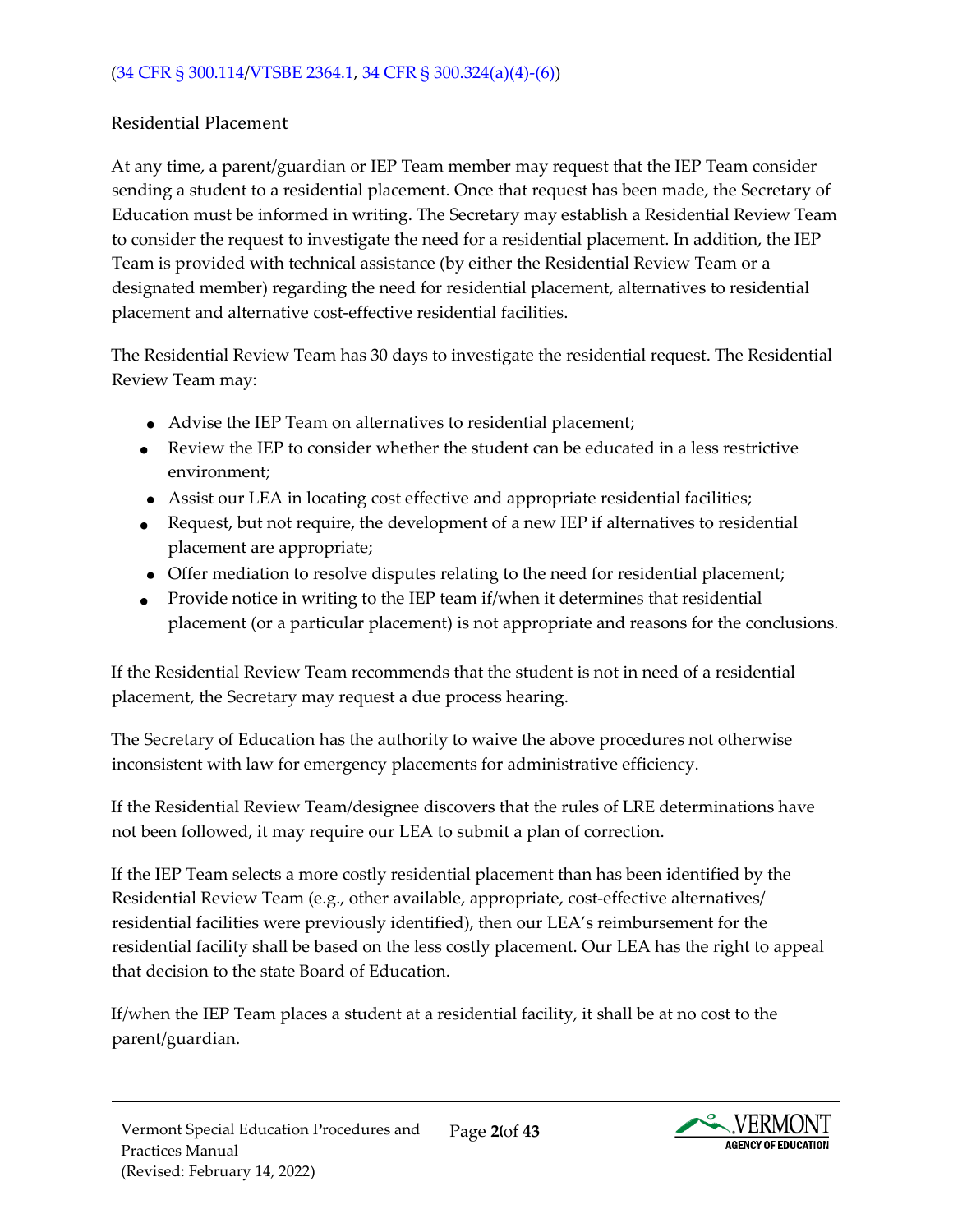The Agency of Education shall maintain a current list that identifies residential facilities, which may include: approved disability categories, approval status in the host state, costs for tuition and other services, and other information as deemed relevant and appropriate.

If the Residential Review Team recommends that a residential placement may be funded by another state agency (i.e., not placed by our LEA), the Residential Review Team/designee and IEP Team shall work with the other state agency in a timely manner in accordance with the Interagency Agreement.

Any time a student attends a residential placement (either placed by the IEP team or another state agency), the IEP will be amended to include goals and objectives that are designed to reintegrate the student back into the public-school placement. The IEP will also include a description of how those goals and objectives will support the student into returning to a less restrictive placement.

## <span id="page-20-0"></span>Parental Consent

Our LEA ensures the educational rights of parents and adult students to consent to the provision of special education services under federal [\(34 CFR § 300.300\)](https://sites.ed.gov/idea/regs/b/d/300.300) and stat[e](https://education.vermont.gov/sites/aoe/files/documents/edu-series-2360-special-education-rules.pdf#%5B%7B%22num%22%3A227%2C%22gen%22%3A0%7D%2C%7B%22name%22%3A%22Fit%22%7D%5D) [\(VTSBE](https://education.vermont.gov/sites/aoe/files/documents/edu-series-2360-special-education-rules.pdf#page=110) [2365.1.3\)](https://education.vermont.gov/sites/aoe/files/documents/edu-series-2360-special-education-rules.pdf#page=110) regulations.

Informed parental consent shall be required:

- 1. Before conducting an initial evaluation or reevaluation which consists of more than a review of existing data.
- 2. Before the initial provision of special education and related services. Consent for initial evaluation may not be construed as consent for initial provision of special education services.

Consent, where given:

- 1. Shall be after the parent has been fully informed of all information relevant to the activity for which consent is sought, in his or her native language, or other mode of communication.
- 2. Shall be in writing and shall indicate that it is given voluntarily with the knowledge that it may be revoked at any time, with the understanding that the revocation is not retroactive.

Parental consent is not required:

- 1. Before reviewing existing data as part of an evaluation or a reevaluation;
- 2. Before administering a test or other evaluation that is administered to all students unless, before administration of that test or evaluation, consent is required of parents of all students; or

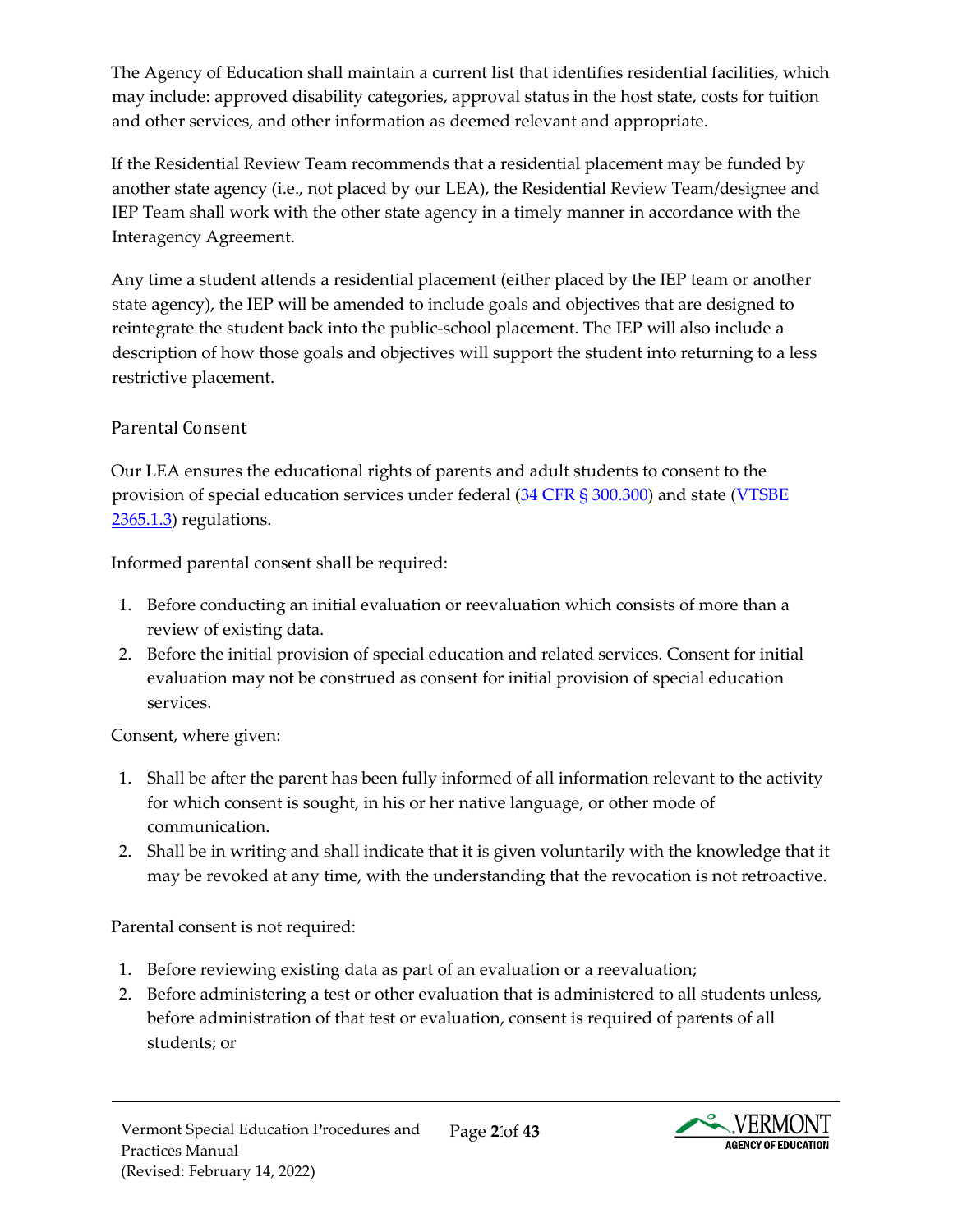3. Before a reevaluation, if our LEA can demonstrate that it has taken reasonable measures to obtain consent and the parent failed to respond.

If the parents of a student refuse consent for an initial evaluation or a reevaluation which includes the gathering of new information:

- 1. Our LEA may continue to pursue these evaluations by seeking mediation, using due process or reviewing existing data.
- 2. Our LEA may decide not to pursue the evaluation and shall document its justification for doing so in the student's record.
- 3. If the parent of a student enrolled in public school or seeking to be enrolled in public school does not provide consent for initial evaluation, or the parent fails to respond to a request to provide consent, our LEA may pursue the initial evaluation of the student by utilizing mediation or due process. The public school shall not have violated its obligation to locate, identify, and evaluate students suspected of being students with disabilities if it declines to pursue an evaluation to which a parent has failed to consent.
- 4. Except as otherwise provided in regulations, our LEA may not use a parent's refusal to consent to an initial evaluation to deny the parent or student any LEA service, benefit or activity outside of special education.

#### [\(34 CFR § 300.300](https://sites.ed.gov/idea/regs/b/d/300.300/b)[/VTSBE 2365.1.3\)](https://education.vermont.gov/sites/aoe/files/documents/edu-series-2360-special-education-rules.pdf#page=110)

#### <span id="page-21-0"></span>Parental Revocation of Consent

Our LEA ensures the educational rights of parents and adult students to revoke their consent to the provision of special education services under federal  $(\frac{5300.9(c)}{1-2})$  and state  $(\frac{52363.8(e)}{2})$ regulations.

If, at any time after the initial provision of special education and related services, the parent of a student revokes consent in writing for the continued provision of special education and related services, our LEA:

- 1. Will stop providing special education and related services to the student, but, before doing so, will provide prior written notice.
- 2. Will not use special education dispute resolution procedures, including mediation and due process, to obtain agreement or a ruling that the services may be provided to the student.
- 3. Is not considered to be in violation of the requirement to make FAPE available to the student because of the failure to provide the student with further special education and related services.
- 4. Is not required to convene an IEP team meeting or develop an IEP for the student for further provision of special education and related services.

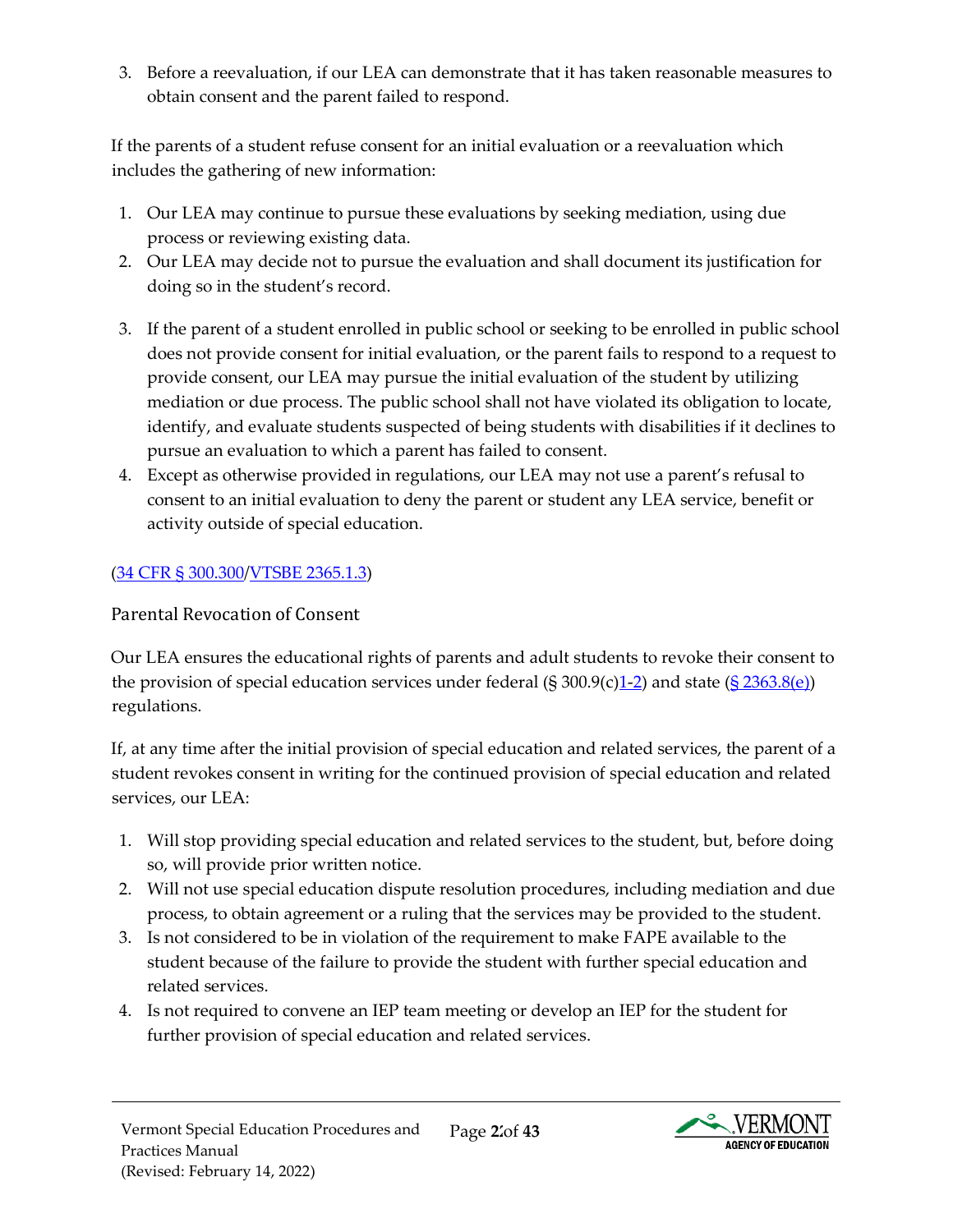5. Is not required to amend the student's education records to remove any reference to the student's receipt of special education and related services because of the revocation of consent.

#### Procedures:

- 1. Our Local Education LEA has/will adopt a written procedure for parents and adult students to revoke their consent to special education services and the written documentation must indicate the date of revocation. Our LEA will also include the date our LEA received the written revocation of consent form should it be presented to our LEA following the date the revocation was indicated to start.
- 2. Our LEA shall provide written notice to the parent that it is ceasing the provision of special education services and may not continue to provide special education and related services.
- 3. Our LEA may not use due process procedures or mediation to obtain an agreement or a ruling that allows the special education and related services be provided to the student.
- 4. Our LEA will not be considered in violation of the requirement of a free, appropriate public education for failure to provide the student with the special education and related services because the parent has withdrawn their consent to such services.
- 5. Our LEA is not responsible for convening an IEP Team meeting to review or develop an IEP for the student after date of the revocation of consent.
- 6. Our LEA is not required to amend the student's educational records or to remove any references to the student's receipt of special education and related services prior to the date of the revocation of consent.
- 7. Our LEA shall inform the parent that any referral for future special education and related services will be treated as an initial referral for a special education eligibility evaluation.

 $(34 \text{ CFR } $ 300.9(c) (1-2) / VTSBE 2363.8(e))$  $(34 \text{ CFR } $ 300.9(c) (1-2) / VTSBE 2363.8(e))$  $(34 \text{ CFR } $ 300.9(c) (1-2) / VTSBE 2363.8(e))$  $(34 \text{ CFR } $ 300.9(c) (1-2) / VTSBE 2363.8(e))$ 

# <span id="page-22-0"></span>IDEA Part C (Birth to Age 3) to Part B 619 (Ages 3 through 5) Transition

IDEA requires 100% of the children enrolled in Part C who are eligible for Part B to have Part B early childhood special education services in place by each child's third birthday.

This transition for children and their families as they leave Part C should be seamless, so they have timely access to appropriate services. With a transition plan and supports in place, families can move smoothly from one program or system to another, or among services within a program or system[.](https://ectacenter.org/topics/transition/stateex.asp) [Local structures, policies, agreements,](https://ectacenter.org/topics/transition/stateex.asp) personnel development processes, and other mechanisms must be in place within our LEA in order to support the transition process.

[Form 6B](https://education.vermont.gov/sites/aoe/files/documents/edu-form-6b-idea-part-c-to-part-b-transition.pdf) is a required Vermont Agency of Education form. It is as a guidance tool for Part B eligibility determination and a parent information and consent form. This document is to be completed by our LEA with the family during the transition meeting(s). Depending on the

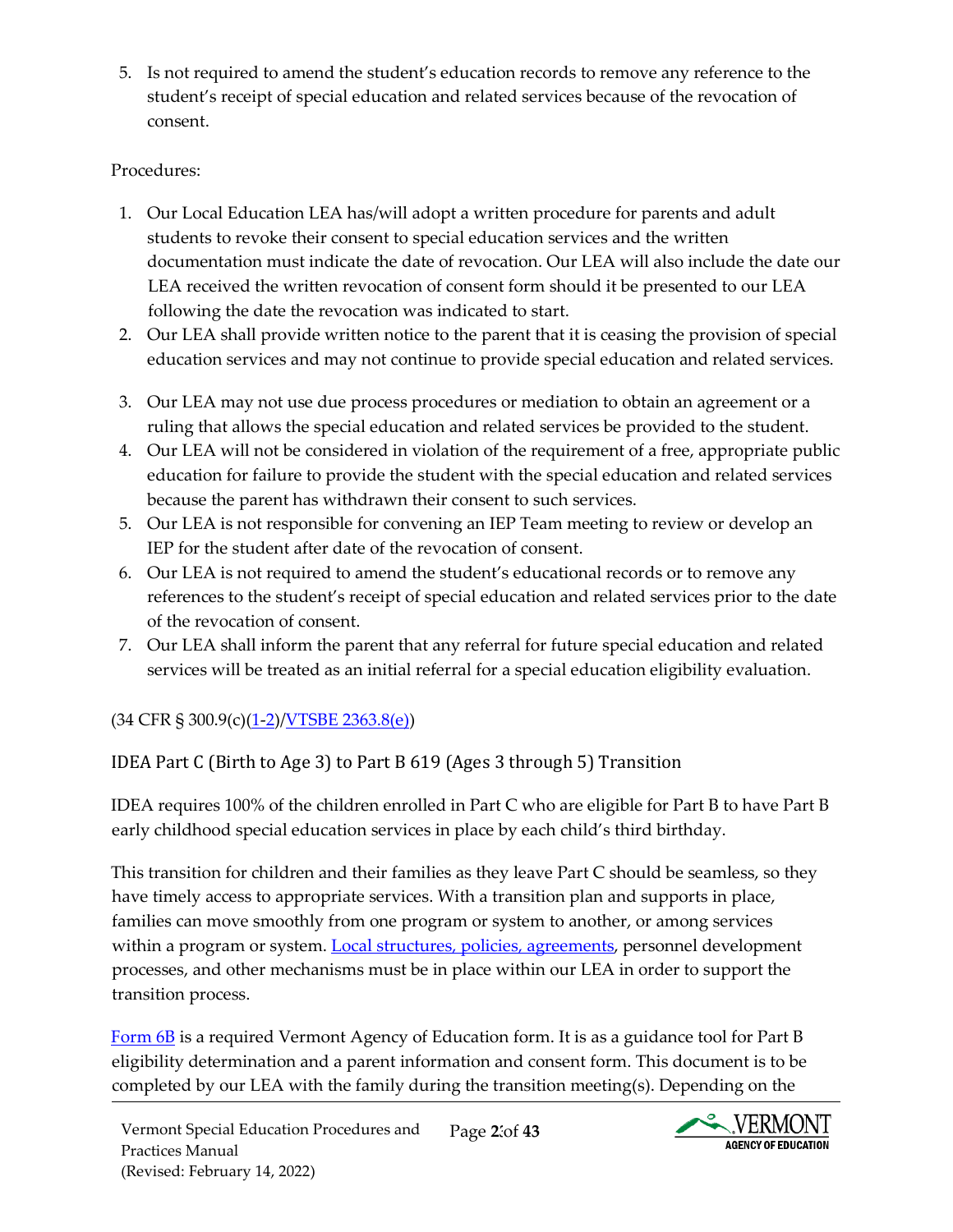family and student's needs, the transition meeting may be several meetings. Therefore, Form 6B should be seen as a document that is completed over a period leading to the student's third birthday and possible implementation of the ECSE IEP by the student's third birthday. The  $C$  to **B** Transition module provides more information.

# <span id="page-23-0"></span>Early Childhood Special Education Eligibility at Age Three

Only our LEA can determine the eligibility of a 3-year-old to receive ECSE services. Part C/EI can decide if a child is potentially eligible for ECSE services based on requirements in  $2360.5.10(c)$  and present this evidence to our LEA. It is up to our LEA to consider and review all evidence presented by Part C/EI to determine the child's ECSE services eligibility.

A meeting notice of the initial IEP meeting will be sent to their CIS/EI Part C Coordinator or designee at the request of the parent.

- 1. If our LEA determines the child eligible for early childhood special education services, an IEP must be developed and implemented by the child's third birthday [\(2360.5.10\).](https://education.vermont.gov/sites/aoe/files/documents/edu-series-2360-special-education-rules.pdf#%5B%7B%22num%22%3A107%2C%22gen%22%3A0%7D%2C%7B%22name%22%3A%22Fit%22%7D%5D) This will help ensure a seamless and effective transition for children with disabilities from Part C/EI to Part B ECSE within our LEA. The required components for an ECSE IEP are listed in [Rule 2363.7.](https://education.vermont.gov/sites/aoe/files/documents/edu-series-2360-special-education-rules.pdf#%5B%7B%22num%22%3A201%2C%22gen%22%3A0%7D%2C%7B%22name%22%3A%22Fit%22%7D%5D) For all children who transition from CIS/EI Part C to Part B ECSE, the IEP Team must consider the Individualized Family Service Plan (IFSP)/One Plan content when developing the initial IEP. This includes the natural environments statement. [Form 5: the](https://education.vermont.gov/documents/edu-form-5-early-childhood-special-education-ecse-ages-3-through-5-iep) [ECSE \(Ages 3 through 5\) IEP template](https://education.vermont.gov/documents/edu-form-5-early-childhood-special-education-ecse-ages-3-through-5-iep) is another important form in this process.
- 2. The IEP Team must develop the ECSE IEP prior to the end of our school year so that the child's IEP is in place at the beginning of the following school year. Furthermore, if the child is to receive uninterrupted services during the summer months, the IEP Team must determine the date when the child's services will begin.

<span id="page-23-1"></span>Early Childhood Special Education Eligibility from Age 3 until 6th Birthday

Essential Early Education (EEE) is IDEA Part B Early Childhood Special Education (ECSE) services for children ages three through five, inclusive. Special education and related services are provided by our LEA to ensure children receive age-appropriate services within inclusive environments to the fullest extent possible. Decisions on a child's environment are made individually by the IEP Team, including family members, and should be considered after our LEA determines special education and related services. For 3 through 5-year-olds, the family home is another appropriate environment.

A child age three years through five years shall be eligible for ECSE services if the child meets criteria set forth in Part [C Rule 2361.2.](https://education.vermont.gov/sites/aoe/files/documents/edu-series-2360-special-education-rules.pdf#%5B%7B%22num%22%3A135%2C%22gen%22%3A0%7D%2C%7B%22name%22%3A%22Fit%22%7D%5D) 

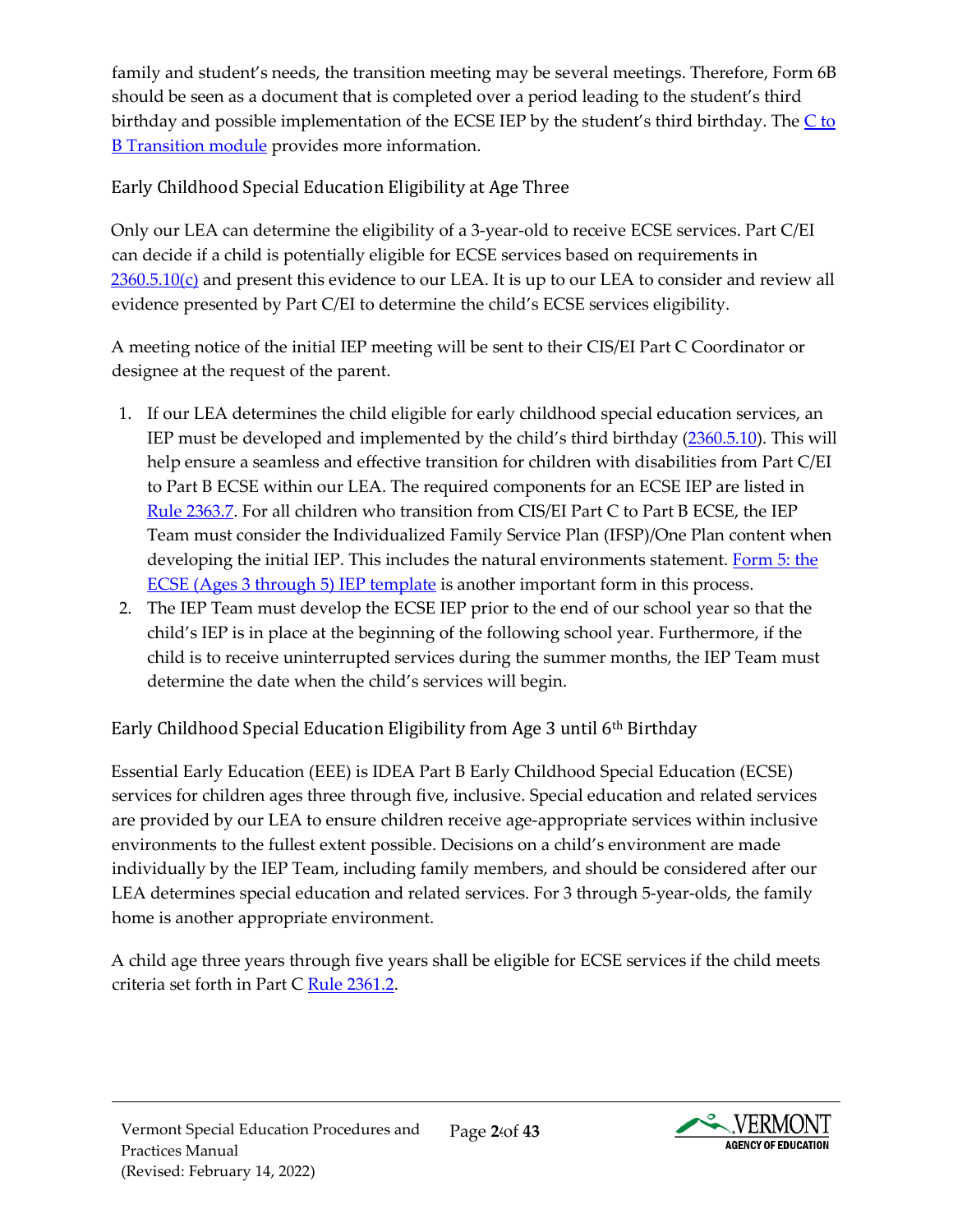#### <span id="page-24-0"></span>Evaluation and Developmental Delay

Developmental delay is determined through a comprehensive evaluation as measured by at least two appropriate assessment measures, one of which must be a standardized diagnostic instrument. Other measures may include, but are not limited to, observation of a student's function across daily routines and settings, interview with teachers, family and/or caregivers, review of ongoing assessment, and, if warranted, a functional behavior assessment.

To meet developmental delay criteria a student must demonstrate at least one of the following. Please note that using standard deviations is recommended over percentage delay:

- a 40% delay in one or more developmental domains;
- A 25% delay in two or more developmental domains;
- A 2.0 standard deviation at, or below the mean (2nd percentile) in one or more developmental domains; or
- A 1.5 standard deviation at, or below the mean (7th percentile) in two or more developmental domains.

Developmental Domains are defined as:

- Speech and language development, including receptive and/or expressive communication, articulation, fluency and/or voice;
- Adaptive development (self-help skills);
- Social or emotional development;
- Physical development, including gross or fine motor skills; or  $\bullet$ Cognitive skills such as perception, memory, processing and reasoning.

The administration of any assessments shall be in compliance with the evaluation requirements set forth in [Rule 2362.2.1.](https://education.vermont.gov/sites/aoe/files/documents/edu-series-2360-special-education-rules.pdf#%5B%7B%22num%22%3A159%2C%22gen%22%3A0%7D%2C%7B%22name%22%3A%22Fit%22%7D%5D) 

If the EPT has determined the student eligible to receive special education and related services an IEP shall be written within 30 days of the eligibility determination.

<span id="page-24-1"></span>Transition for Children Moving to Kindergarten

Our LEA will comply with [Rule 2361.4](https://education.vermont.gov/sites/aoe/files/documents/edu-series-2360-special-education-rules.pdf#%5B%7B%22num%22%3A139%2C%22gen%22%3A0%7D%2C%7B%22name%22%3A%22Fit%22%7D%5D) regarding how our LEA will support an IEP Team and

children moving to kindergarten.

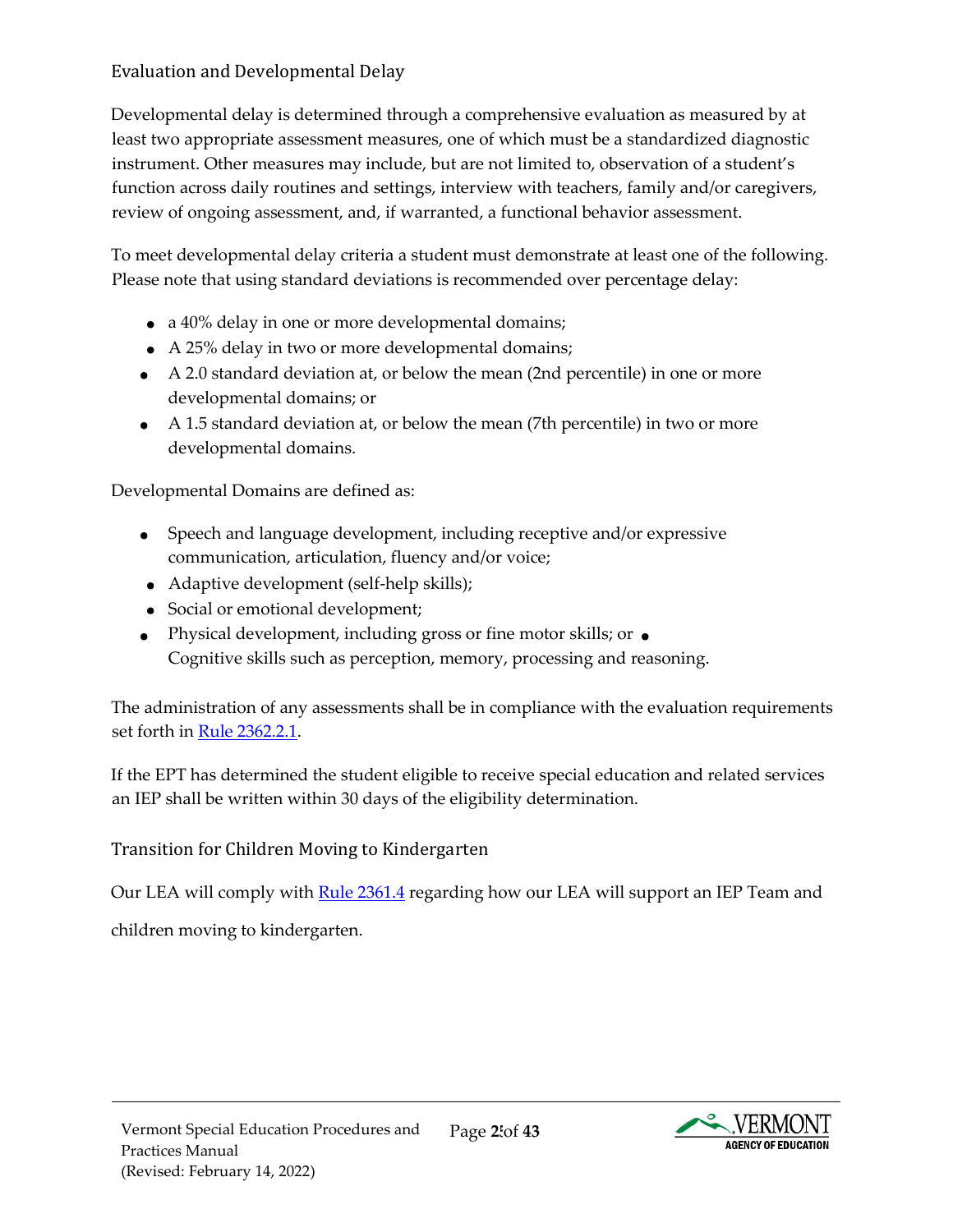# <span id="page-25-0"></span>Transfer Pupils

## <span id="page-25-1"></span>In-State Transfer Students

If a student moves to our LEA who was previously eligible for special education services, or who was being evaluated for special education in another Vermont LEA, we will either adopt the student's existing IEP, or develop a new IEP for the student. If our LEA develops a new IEP for the student, we will implement their existing IEP to the greatest extent possible until that time. In the absence of exceptional circumstances, a student's IEP services shall commence within one week of their enrollment.

#### [\(34 CFR § 300.323\(e\)\)](https://sites.ed.gov/idea/regs/b/d/300.323/e)

To make this transition as smooth as possible, both the previous and new LEA will have to take reasonable steps to send and receive all relevant documents in a timely fashion.

#### [\(34 CFR §§ 300.124,](https://sites.ed.gov/idea/regs/b/b/300.124) [300.101\(b\)\)](https://sites.ed.gov/idea/regs/b/b/300.101/b)

#### <span id="page-25-2"></span>Out-of-State Transfer Students

If a student eligible for special education services in another state moves into our LEA midschool year, our LEA, in consultation with the student's parent(s), shall provide a FAPE to that student, including services comparable to those described in the student's former IEP. This arrangement will continue until our LEA conducts an evaluation to determine initial eligibility in Vermont, and if eligible, until we develop and adopt a new IEP.

When a student eligible for special education transfers from another state to our LEA within the same school year, our LEA will conduct an evaluation as soon as possible to determine eligibility and, if appropriate, develop, adopt and implement a new IEP. Documentation of the evaluation shall include the evaluation's expected completion date, should it differ from the original expected date of completion.

To facilitate the transition of a student, the previous LEA and our LEA shall take reasonable steps to promptly send and receive, in accordance with the provisions of the Family Education Rights and Privacy Act (FERPA), the student's records, including the IEP, supporting documents, and any other records relating to the student's special education and related services. This rule may not be interpreted to limit either the previous LEA or our LEA's responsibilities pursuant to VTSBE Rule [2365.2.12](https://education.vermont.gov/sites/aoe/files/documents/edu-series-2360-special-education-rules.pdf#page=140) an[d 2365.2.13.](https://education.vermont.gov/sites/aoe/files/documents/edu-series-2360-special-education-rules.pdf#page=140)

[\(34 CFR § 300.323\(e\),](https://sites.ed.gov/idea/regs/b/d/300.323/e) [34 CFR § 300.323\(f\),](https://sites.ed.gov/idea/regs/b/d/300.323/f) [34 CFR § 300.323\(g\)\)](https://sites.ed.gov/idea/regs/b/d/300.323/g) 

# <span id="page-25-3"></span>Access Rights to Records

Our LEA ensures a parent's rights to inspect and review any education records relating to their students that are collected, maintained or used by our LEA under the IDEA.

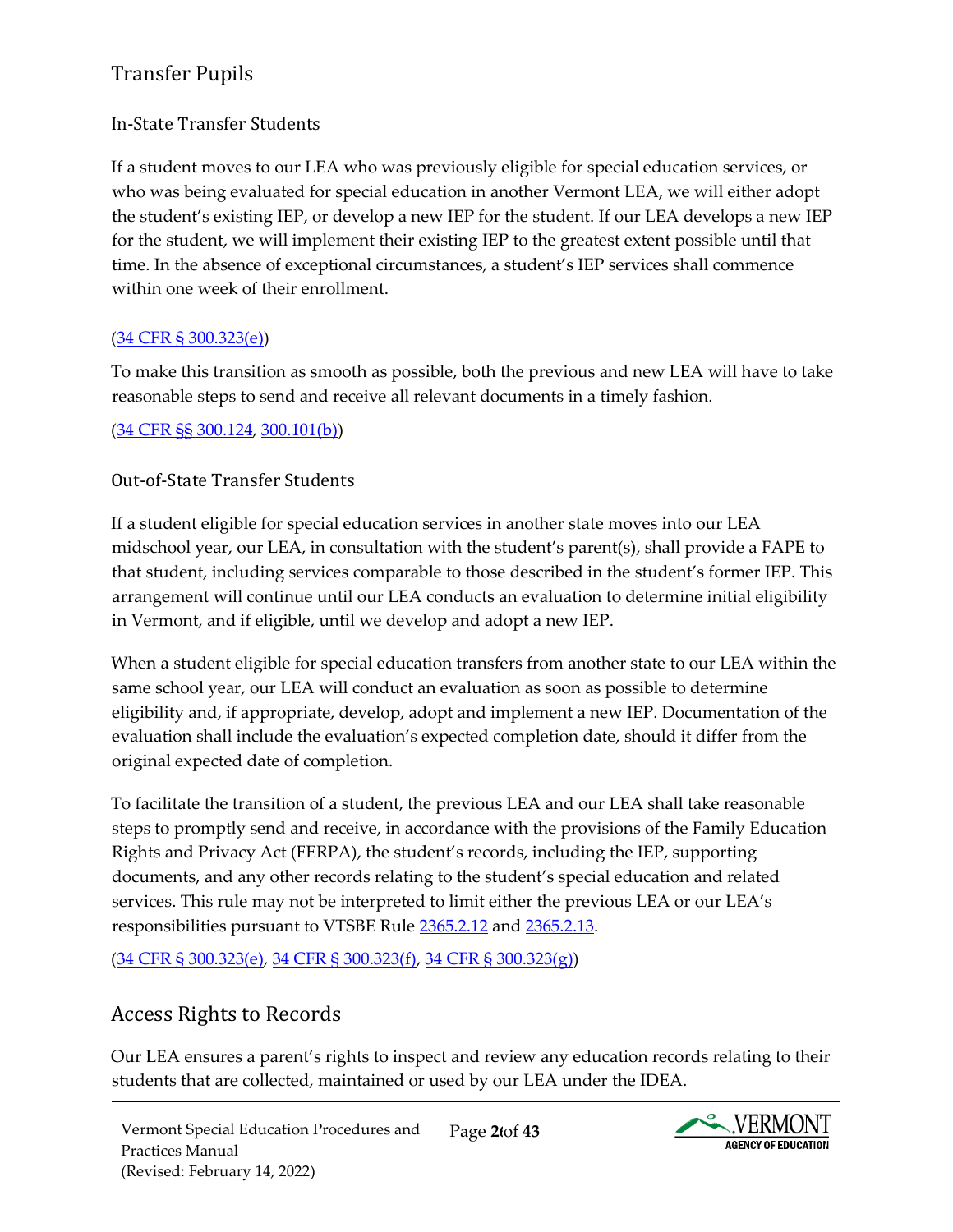#### [\(34 CFR § 300.612](https://sites.ed.gov/idea/regs/b/f/300.612)[/VTSBE 2365.2.2\)](https://education.vermont.gov/sites/aoe/files/documents/edu-series-2360-special-education-rules.pdf#page=136)

#### Procedures:

Our LEA will comply with a parent's request to inspect and review their student's educational records without unnecessary delay:

- Before any meeting regarding an IEP; or
- Before any administrative complaint, mediation, resolution session, due process hearing or expedited hearing.
- In no case will records be provided more than 45 days after the parents' request has been made;
- Our LEA may charge a fee for copies if the fee does not prevent the parent(s) from exercising their right to review and inspect records;
- Our LEA has a process to record access to records, limit records to only a student's parent(s), and to provide location and types of records maintained upon request by parent(s);
- Our LEA has a procedure for parents to request amendment of educational records.

Our LEA must provide a procedure and an opportunity for a hearing for a parent or adult student to challenge information in the educational records that is inaccurate, misleading, or otherwise in violation of the privacy or other rights of the student.

## <span id="page-26-0"></span>Dispute Resolution Procedures

The AOE provides dispute resolution processes and procedures for parents of students with disabilities and LEAs.

Our LEA's policy is to ensure parents are made aware of their rights to dispute resolution options by providing parents with a copy of their notice of procedural safeguards at least annually, as well as upon initial referral for special education, upon parent request for evaluation, upon request, and not later than the date on which the decision to take disciplinary action against a student eligible for special education is made.

## <span id="page-26-1"></span>Due Process Procedures

<span id="page-26-2"></span>Opportunity To Examine Records and Parent Participation in Meetings

The parents of a student with a disability are afforded, in accordance with the policies in the section of this document titled Confidentiality of Information, an opportunity to:

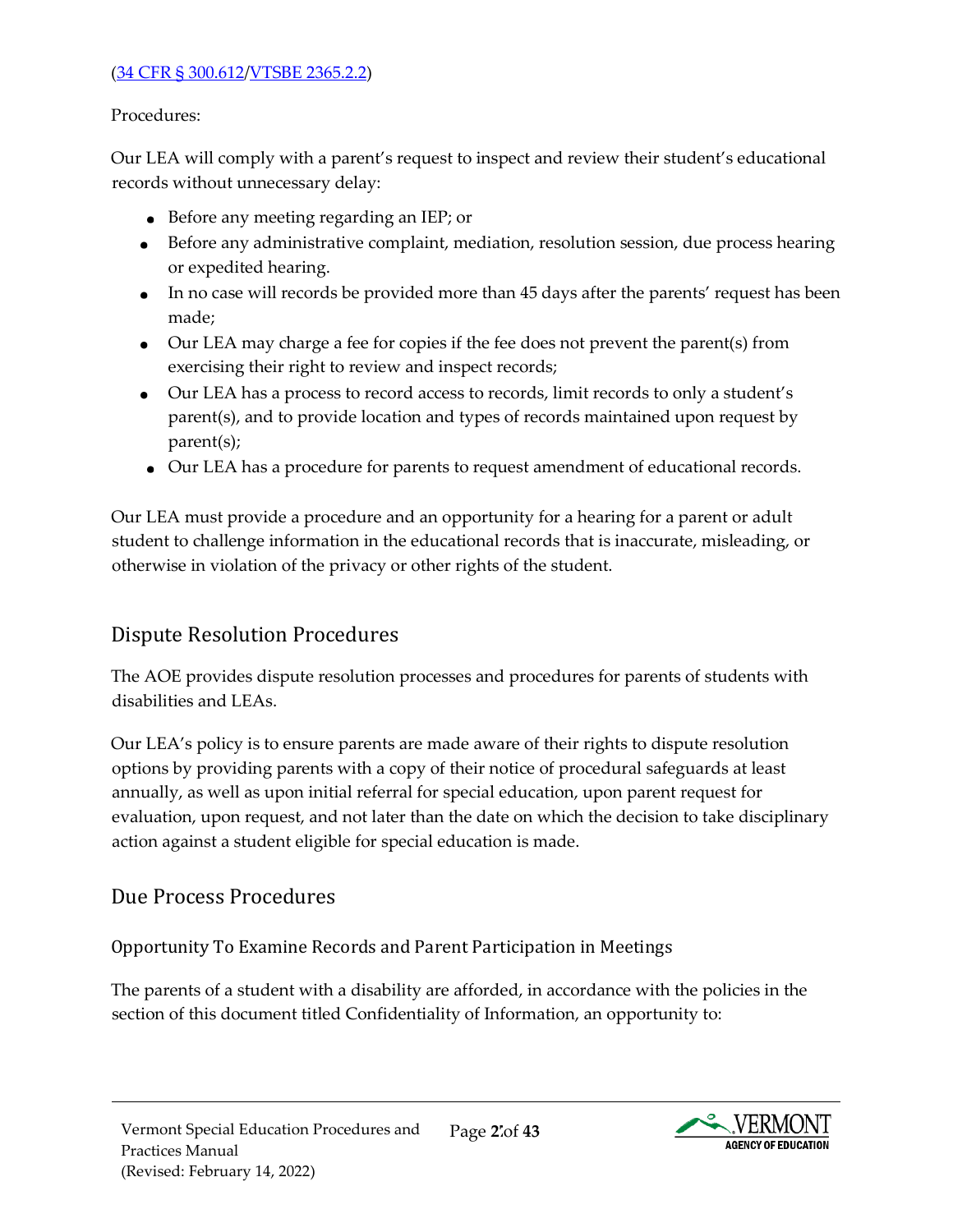- Inspect and review all education records with respect to the identification, evaluation, and educational placement of the student and the provision of a free appropriate public education to the student, and:
- Participate in meetings with respect to the identification, evaluation, and educational placement of the student and the provision of a free appropriate public education to the student.

Our LEA will provide parents of students with disabilities notification to ensure they have the opportunity to participate in meetings. The term "meeting" in this policy does not include informal or unscheduled conversations involving public agency personnel and conversations on issues such as teaching methodology, lesson plans or coordination of service provision. A meeting also does not include preparatory activities that LEA personnel engage in to develop a proposal or response to a parent proposal that will be discussed at a later meeting.

The IEP Team, which includes the parent, makes decisions on the educational placement of the student. In implementing this policy, our LEA uses procedures consistent with the policies described above.

If neither parent can participate in a meeting in which a decision is to be made relating to the educational placement of their student, our LEA uses other methods to ensure their participation, including individual or conference telephone calls or video conferencing. A placement decision may be made by the IEP Team without the involvement of the parent if our local educational agency is unable to obtain the parent's participation in the decision. In this case, our LEA must have a record of its attempt to ensure parent involvement.

## (34 CFR §§ 300.501[,](https://sites.ed.gov/idea/regs/b/d/300.322/e) [300.322\(e\)\)](https://sites.ed.gov/idea/regs/b/d/300.322/e)

## <span id="page-27-0"></span>Independent Educational Evaluations

Parents or adult students have the right to ask for an independent evaluation if they don't agree with the results of the evaluation that was obtained by our LEA. The independent evaluation:

- Is conducted by a qualified examiner who is not employed by our LEA;
- Is at no cost to the parent;
- May be requested one time for each evaluation completed by our LEA if the parent disagrees.

After the parent/guardian requests the evaluation, our LEA must (without unnecessary delay) either initiate a hearing to show that the evaluation was appropriate or ensure that the independent evaluation is at no cost to the parent.

Our LEA is required to provide parents information about where they may obtain the independent evaluation including location of the evaluation and the qualification of the examiner (the qualifications must be the same as the criteria that our LEA uses). If our LEA

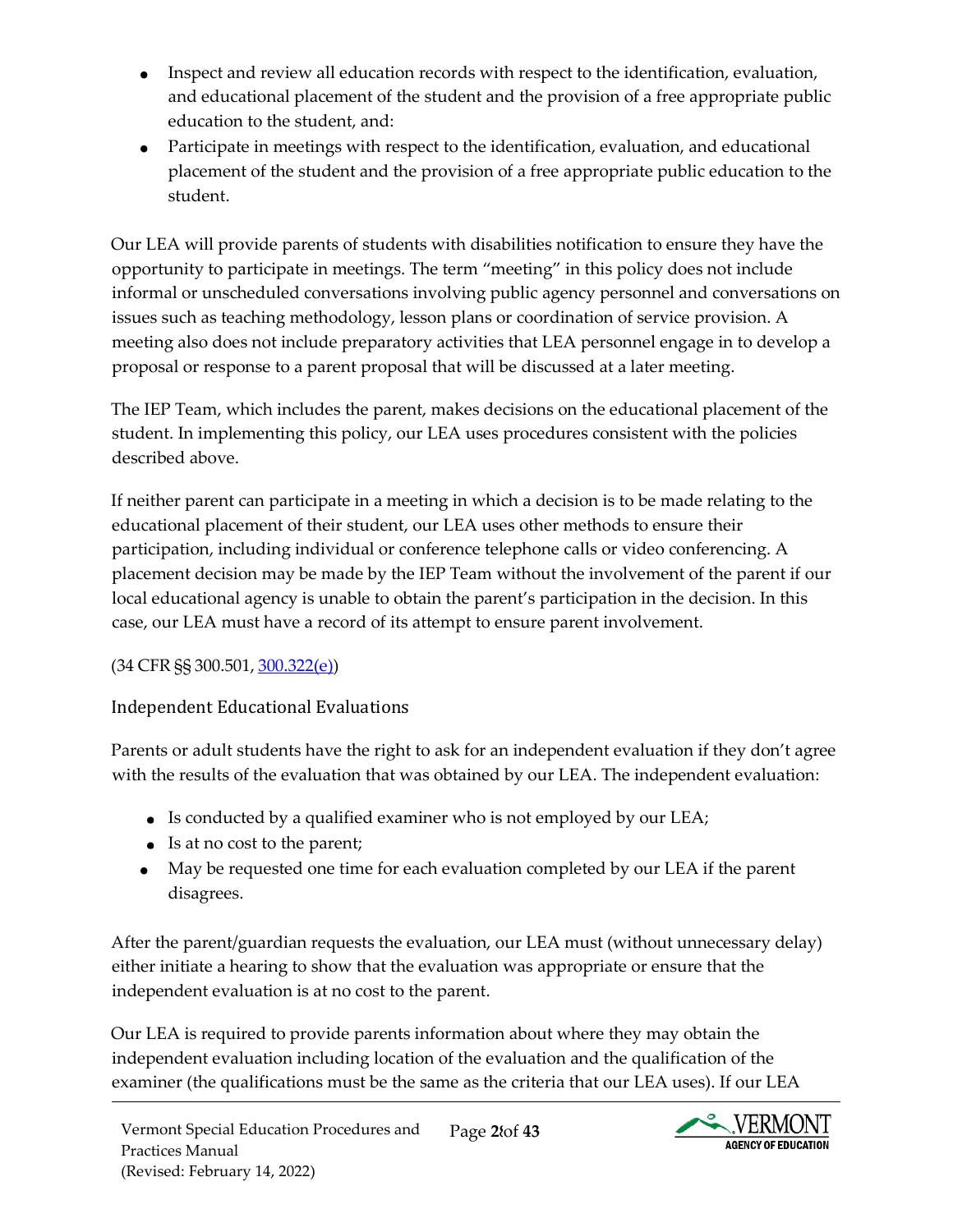criteria is not met for the independent evaluation, our LEA may call for mediation or a due process hearing. Parents are not required to tell our LEA why they want an independent evaluation.

Parents have the right to pay for their own independent evaluation, which may be presented as evidence at a hearing. Our LEA must consider the results of the parent/guardian's evaluation (if it meets our LEA's criteria) and make decisions based on the provisions of FAPE. If a hearing officer orders an independent evaluation, it must be at no cost to the parent.

#### [\(34 CFR § 300.502\)](https://sites.ed.gov/idea/regs/b/e/300.502)

<span id="page-28-0"></span>Educational Surrogate Parent Policy and Procedures

It is the policy and responsibility of our LEA to ensure that the educational rights of children and students are protected under federal  $(S\,300.519)$  and state (VTSBE 2369\*) regulations regarding the identification and appointment of an educational surrogate parent to children and students either receiving special education services or being evaluated for special education eligibility. This includes children and students in the state's foster care system, homeless youth without a parent to reside with, and when the parents of a child/student are not known or cannot be located (unaccompanied youth). *\*Under the new rules, will be listed as VTSBE 2368)* 

#### Procedures:

- 1. The Department for Children and Families (DCF) caseworker, our LEA or other appropriate entity shall identify children/students eligible for an educational surrogate parent.
- 2. The responsible LEA or designated individual shall submit to the Vermont Agency of Education (AOE) a prescribed intake form requesting an educational surrogate parent be appointed to a student eligible, or being evaluated for, special education services.
	- To be eligible for an educational surrogate parent, the student must be in state custody, a homeless student without a parent residing with them or an unaccompanied youth (McKinney-Vento Act).
	- A student in conditional state custody, on a Section 504 Plan or being evaluated for Section 504 Plan, is not eligible to have an educational surrogate parent appointed to them.
	- A copy of the current prescribed intake form may be obtained by emailing AOE.SpecialEd@vermont.gov.
- 3. The intake form allows for the referring agency, LEA, or other entity to recommend an educational surrogate to the AOE. If a recommendation cannot be determined, it should be noted on the intake form and the AOE will attempt to locate an individual to be appointed.

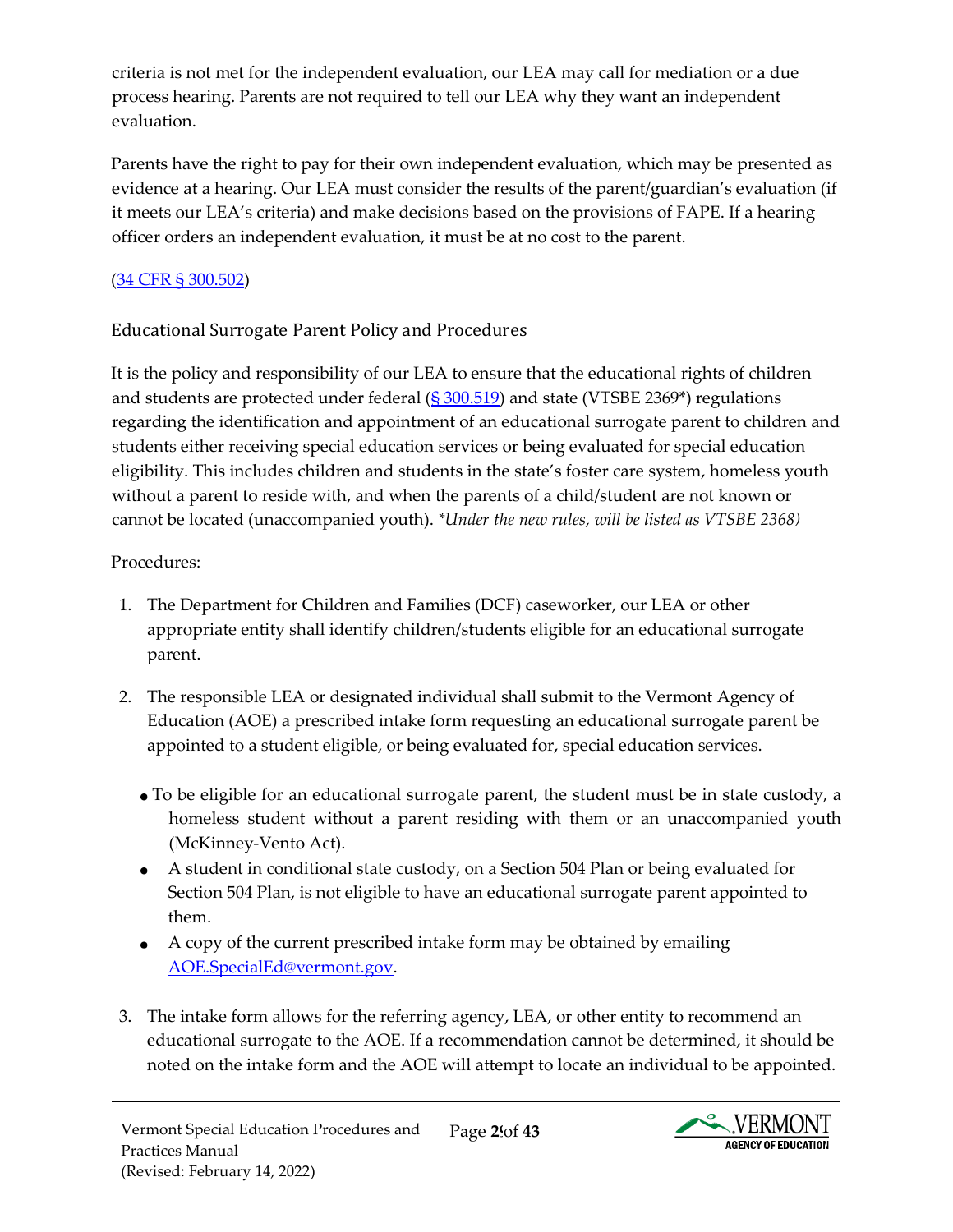- 4. The Vermont Secretary of Education, or their designee (the Vermont Educational Surrogate Parent Program), shall assign an individual to act as the educational surrogate parent. The educational surrogate parent may represent the student in all matters related to:
	- The identification, evaluation and educational placement of a student; and:  $\bullet$ The provision of a Free Appropriate Public Education to the student.
- 5. The Vermont Educational Surrogate Parent Program shall make reasonable efforts to ensure the assignment of an educational surrogate parent within 30 days after the appropriate entity has determined a student requires an educational surrogate parent and the entity has submitted the required intake form to **AOE.SpecialEd@vermont.gov**.
- 6. Before making the appointment, the Vermont Educational Surrogate Parent Program shall assure that the individual appointed as the educational surrogate parent:
	- Has no personal or professional interest that conflicts with the interests of the child/student to whom they are assigned;
	- Has the knowledge and skills to ensure adequate representation of the student;
	- Is not an employee of the AOE the student's LEA, or any other agency involved in the education or care of the student.
		- o In the case of a student who is an unaccompanied youth, appropriate staff of the emergency shelter, transitional shelter, independent living programs or street outreach programs may be appointed as a temporary educational surrogate parent by the Vermont Educational Surrogate Parent Program.
- 7. Our LEA shall inform the Vermont Educational Surrogate Parent Program of any current status, or future changes in status, that would create a conflict of interest for the educational surrogate parent, as described in parts above.
- 8. Copies of the appointment letters will be provided by the Vermont Educational Surrogate Parent Program to the educational surrogate parent, the referring entity, and to the special education administrator for the responsible LEA unless otherwise determined by our LEA. 9. All letters of appointment as the educational surrogate parent must be maintained by our LEA for inspection upon request of the Vermont Agency of Education Monitoring Team or any other agency/legal entity with a legitimate interest in the student's special education programming and services.
- 10. Our LEA shall ensure that the special education documents for the student shall identify the educational surrogate parent as the individual serving the role of the parent in meetings of the Individual Education Program Team, the Evaluation Planning Team and on the current Individualized Education Program for the student.
- 11. The educational surrogate parent shall be afforded the same rights as a parent to inspect or receive copies of any LEA information that would assist them in their role as the

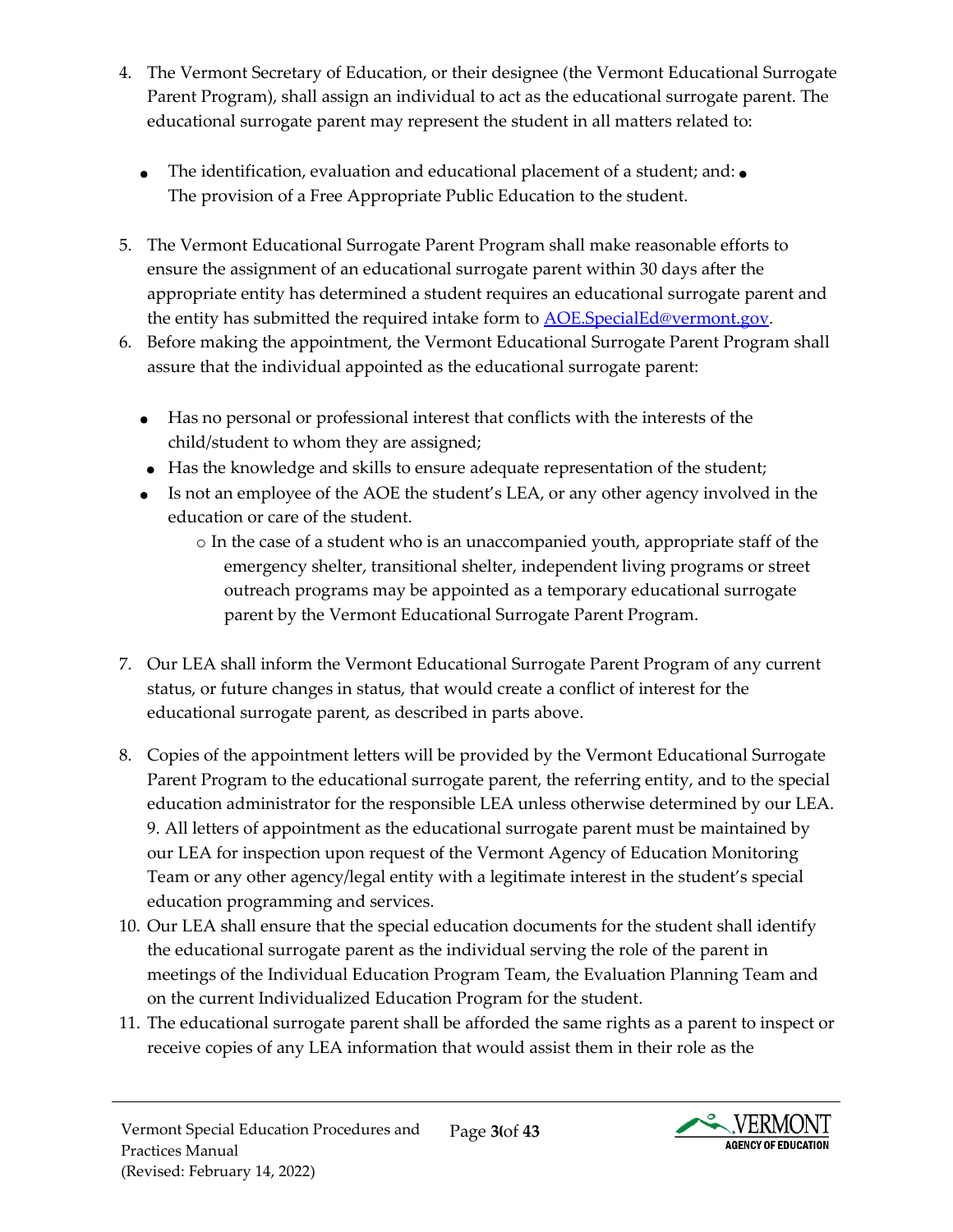educational surrogate parent and would enable them to advocate for a Free Appropriate Public Education to the student for whom they are assigned.

#### [\(34 CFR § 300.519\)](https://sites.ed.gov/idea/regs/b/e/300.519)

#### <span id="page-30-0"></span>Mediation

Our LEA may file a request for mediation to resolve a special education dispute, or our LEA and the parents may file a joint request for mediation. Our LEA assures that the use of mediation requested by our LEA will be only used if parents participate voluntarily and will not be used to deny or delay a parent's right to file a due process request or right to a due process hearing. Our LEA will not request mediation to obtain an agreement from the parent to provide special education and related services to the student if the parent has revoked consent for special education.

If the parties resolve the dispute or a portion of the dispute through the mediation process, the parties must execute a legally binding agreement. The agreement is reduced to writing, signed by the parties and a copy is given to each party. The agreement states that all discussions that occurred during mediation are confidential and may not be used as evidence in any hearing or civil proceeding. The agreement is legally binding upon the parties and is enforceable in circuit court. The agreement is signed by a representative of our LEA who has the authority to bind our LEA.

The mediation system is voluntary on the part of the parties and our LEA will not use it to deny or delay a parent's right to a hearing on the parent's due process complaint, or to deny any other rights afforded under the IDEA and state special education rules.

Additional notes:

- Mediation sessions are not recorded unless both parties and the mediator agree;
- Our LEA may be represented by two individuals, unless the parties agree to additional representatives;
- Our LEA may withdraw from mediation at any time; and
- Our LEA may recess a mediation session to consult advisors, if present, or to consult privately with the mediator.

#### [\(34 CFR § 300.506\)](https://sites.ed.gov/idea/regs/b/e/300.506)

#### <span id="page-30-1"></span>Due Process Hearings

Our LEA ensures that while an LEA or a parent may file a due process complaint on any matter regarding the identification, evaluation or placement of a student or the provision of a free appropriate public education, our LEA will not use due process procedures or mediation to

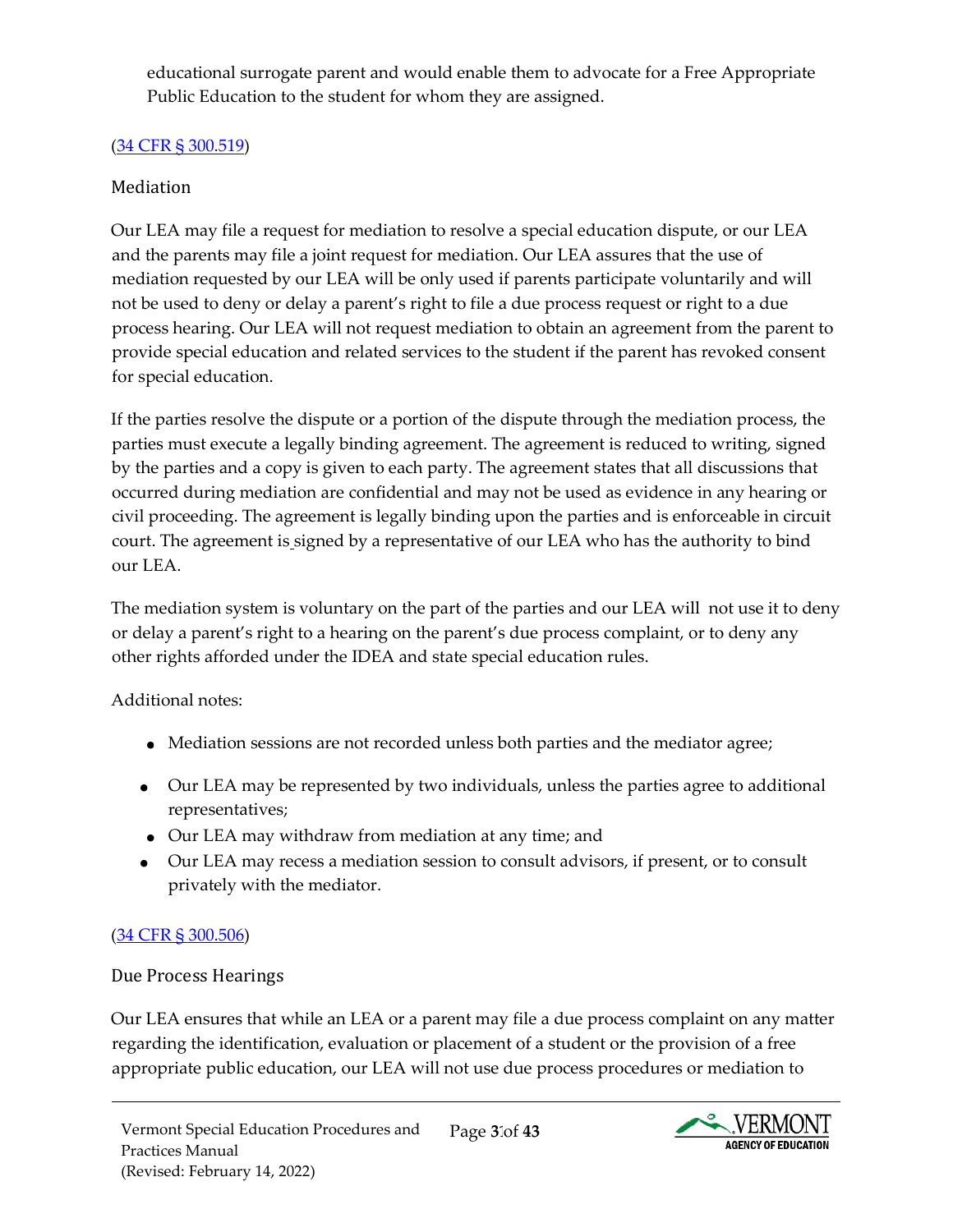order or obtain and agreement or a ruling that services may be provided to the student if the parent has revoked consent for the provision of special education and related services.

Procedures

- Our LEA will request a due process in accordance with VTSBE 2365.1.6.2;
- Our LEA will not raise issues at the due process hearing that were not raised in the complaint;
- our LEA will respond in good faith to make a complete response to requests for the voluntary production of information as soon as practical;
- Our LEA will provide parents with a copy of the Procedural Safeguards Notice.

[Link to Vermont Agency of Education information on Mediation, Due Process, and](https://education.vermont.gov/student-support/vermont-special-education/resources-for-families/dispute-resolution#due-process) [Administrative Complaints](https://education.vermont.gov/student-support/vermont-special-education/resources-for-families/dispute-resolution#due-process)

[Link to Vermont Special Education Rules \(section 2365.1.6\) on Due Process Complaint](https://education.vermont.gov/sites/aoe/files/documents/edu-series-2360-special-education-rules.pdf#%5B%7B%22num%22%3A239%2C%22gen%22%3A0%7D%2C%7B%22name%22%3A%22Fit%22%7D%5D) **[Procedures](https://education.vermont.gov/sites/aoe/files/documents/edu-series-2360-special-education-rules.pdf#%5B%7B%22num%22%3A239%2C%22gen%22%3A0%7D%2C%7B%22name%22%3A%22Fit%22%7D%5D)** 

[Link to Vermont Special Education Rules \(section 2365.1.6.7\) regarding scheduling of resolution](https://education.vermont.gov/sites/aoe/files/documents/edu-series-2360-special-education-rules.pdf#%5B%7B%22num%22%3A247%2C%22gen%22%3A0%7D%2C%7B%22name%22%3A%22Fit%22%7D%5D) [session, mediation, prehearing conference, and due process hearing](https://education.vermont.gov/sites/aoe/files/documents/edu-series-2360-special-education-rules.pdf#%5B%7B%22num%22%3A247%2C%22gen%22%3A0%7D%2C%7B%22name%22%3A%22Fit%22%7D%5D)

(34 CFR §§ [300.507,](https://sites.ed.gov/idea/regs/b/e/300.507) [300.508,](https://sites.ed.gov/idea/regs/b/e/300.508) [300.510\)](https://sites.ed.gov/idea/regs/b/e/300.510) 

<span id="page-31-0"></span>Transfer of Rights at Age of Majority

Our LEA affords rights of privacy to students similar to those afforded to parents, taking into consideration the age of the student and type or severity of disability.

Please note:

- 1. The rights of parents regarding education records under FERPA transfer to the student at age 18.
- 2. Our LEA provides notice of transfer of rights to both the student and their parents.
- 3. If the rights accorded to parents under Part B of the IDEA are transferred to a student who reaches the age of majority (age 18 in Vermont), the rights regarding education records also transfer to the student.
- 4. Once a student reaches the age of 17, the IEP must include a statement that the student has been informed regarding this transfer of rights.
- 5. When a student with a disability reaches the age of 18, unless he or she has been determined to be incompetent as defined by state law, our LEA transfers the rights of parents under the IDEA to the individual adult student.

## [\(34 CFR § 300.520](https://sites.ed.gov/idea/regs/b/e/300.520)[/VTSBE 2365.1.12\)](https://education.vermont.gov/sites/aoe/files/documents/edu-series-2360-special-education-rules.pdf#page=134)

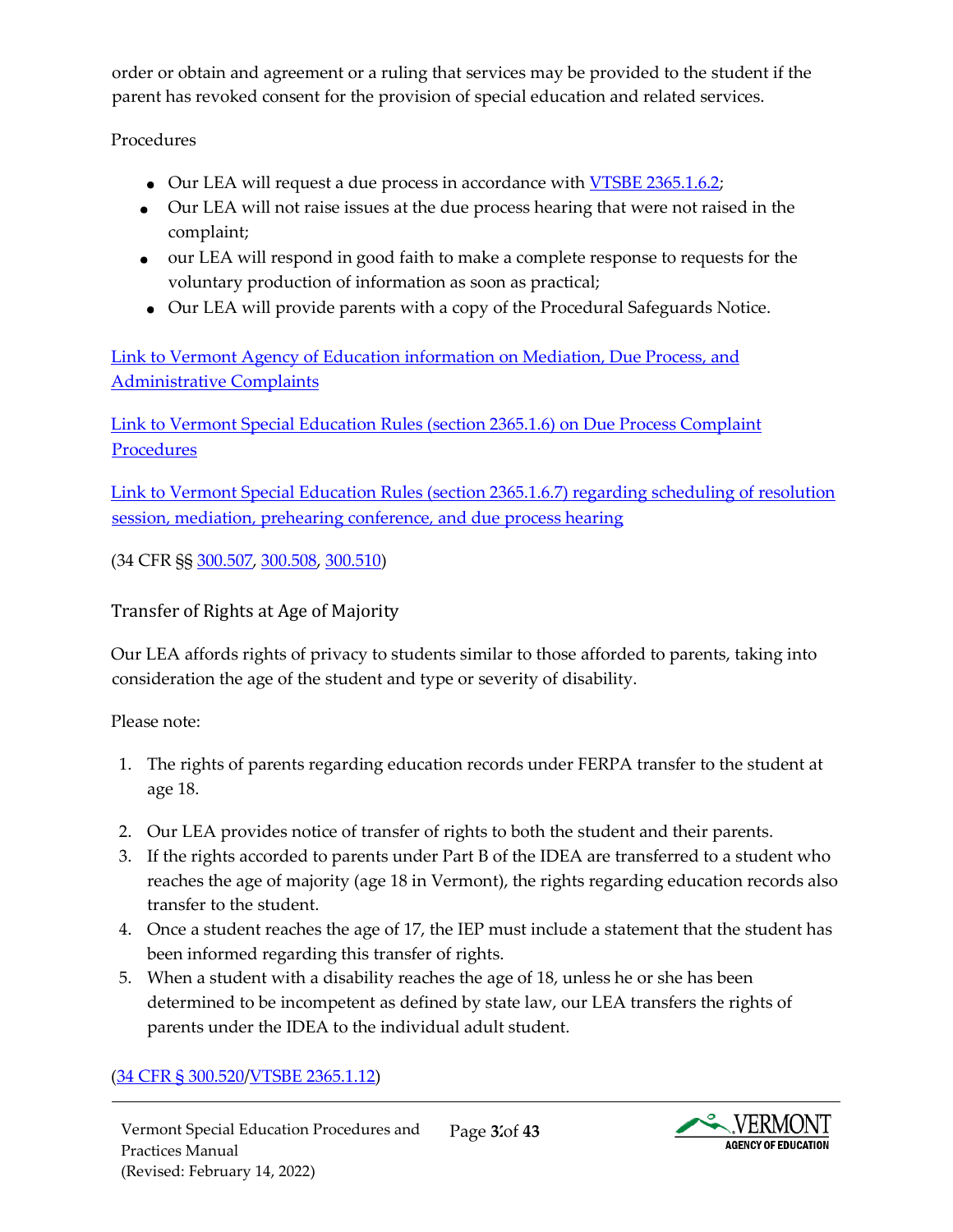# <span id="page-32-0"></span>Discipline Procedures

## <span id="page-32-1"></span>Preliminary Information

- 1. Multi-Tiered System of Supports:
	- Vermont state statues (16 VSA § 2902) mandate that each public school shall develop and maintain a tiered system of academic and behavioral supports.
	- The tiered systems of behavioral supports shall be designed to provide the necessary supports promptly and to identify and respond to students in need of support for emotional or behavioral challenges, including individualized behavioral supports.
	- The school will provide all students with a continuum of evidence-based positive behavioral practices that promote social and emotional learning, including traumasensitive programming, that are both school-wide and focused on specific students or groups of students.
- 2. Equity:
	- Our LEA takes actions to prevent significant disproportionality for students of all races and ethnicities in special education.
	- Federal law requires that our LEA corrects this disproportionality when it does occur.
- 3. Act 35 of 2021:
	- Act 35 of 2021 is intended to reduce the incidence of suspension and expulsion in public schools and ensure that, where disciplinary exclusion is necessary, it is applied equitably across Vermont school systems.
	- Effective September 10, 2021, suspension and expulsion of students under eight years old is banned, except in the very rare occurrences when the student poses an imminent harm or danger to others in the school.

# <span id="page-32-2"></span>Authority of School Personnel

School personnel will consider any unique circumstances on a case-by-case basis when determining whether a change in placement is appropriate for a student with a disability who violates the school's code of student conduct. Those determinations will be consistent with the discipline procedures of the Individuals with Disabilities Education Act (IDEA).

# <span id="page-32-3"></span>General

The school principal or their designee, in consultation with the student's special education case manager, are authorized to remove a student with a disability who violates a code of student conduct from the student's current placement to an appropriate interim alternative educational

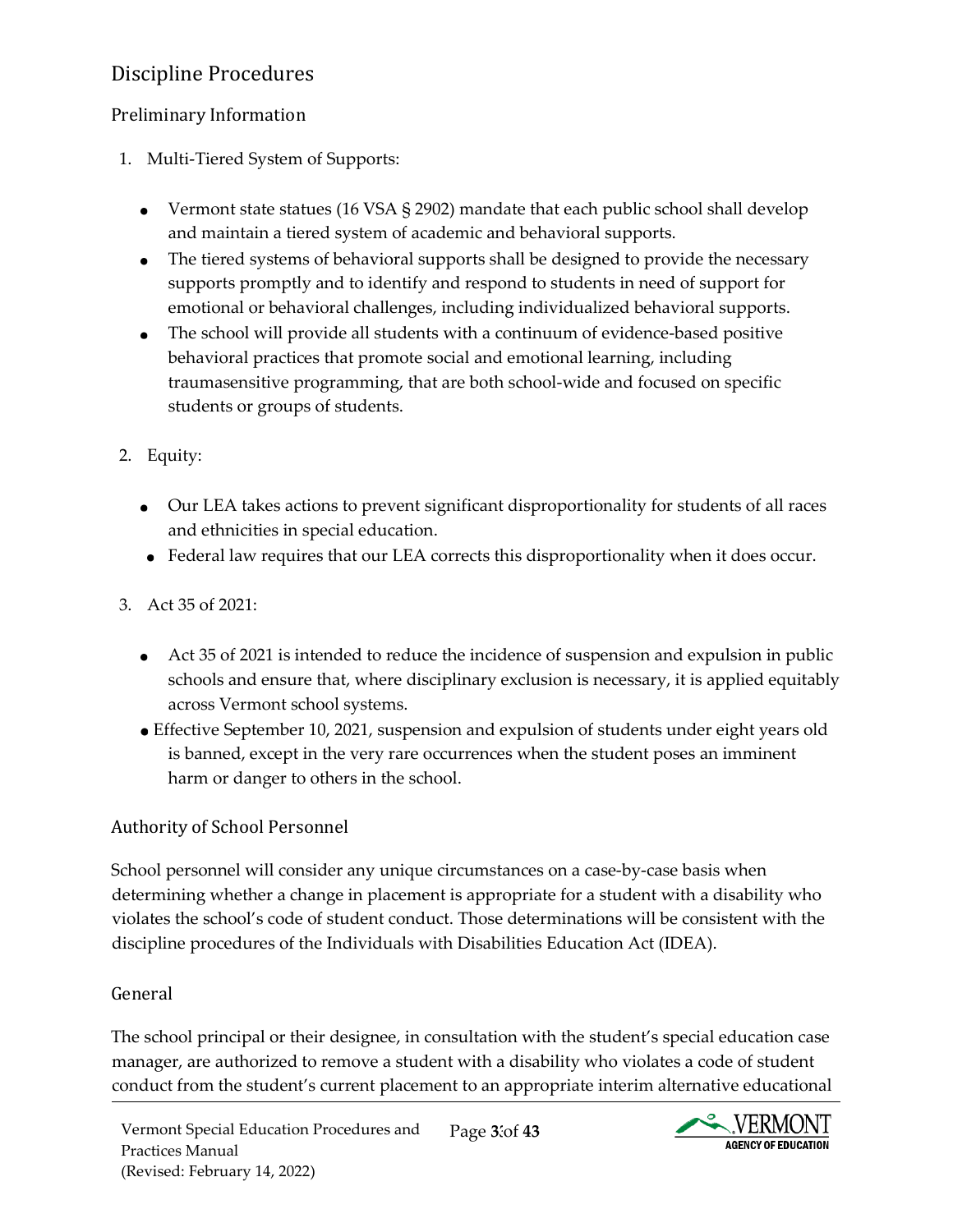setting (IAES) for not more than ten consecutive school days (to the extent those alternatives are applied to students without disabilities). The principal/designee, in consultation with the student's special education case manager, may also remove the student for additional period of not more than ten consecutive school days in that same school year for separate incidents of misconduct, as long as those removals do not constitute a change in placement (see section titled change of placement below).

After a student with a disability has been removed from their placement for ten school days in the same school year, the school will provide services for any subsequent days of removal to the extent required under the services section of this policy.

#### <span id="page-33-0"></span>Additional Authority

Only in some circumstances shall disciplinary procedures for students with disabilities be applied in the same manner and for the same duration as the procedures would be applied to students without disabilities. School personnel in consultation with the special education administrator shall make those decisions.

#### <span id="page-33-1"></span>Services

A student with a disability who is removed from their current placement shall:

- Continue to receive educational services so as to enable them to continue to participate in the general education curriculum (although in another setting) and to progress toward meeting the goals set out in their IEP, and:
	- o Receive, as appropriate, a functional behavioral assessment and behavioral intervention services and modifications, which are designed to address the behavior violation so it does not recur.
	- o These services may be provided in an interim alternative educational setting.

The school is not required to provide services during periods of removal to a student with a disability who has been removed from their current placement for ten school days or less in one school year if services are not provided to students without disabilities who have been similarly removed.

After a student with a disability has been removed from their current placement for ten school days in the same school year, school personnel, in consultation with the student's special education case manager, will determine the extent to which services are needed and, if any, the location in which those services will be provided.

However, if the removal is for more than ten consecutive school days or is a change of placement, it is the student's IEP Team that will determine appropriate services and the location in which services will be provided.

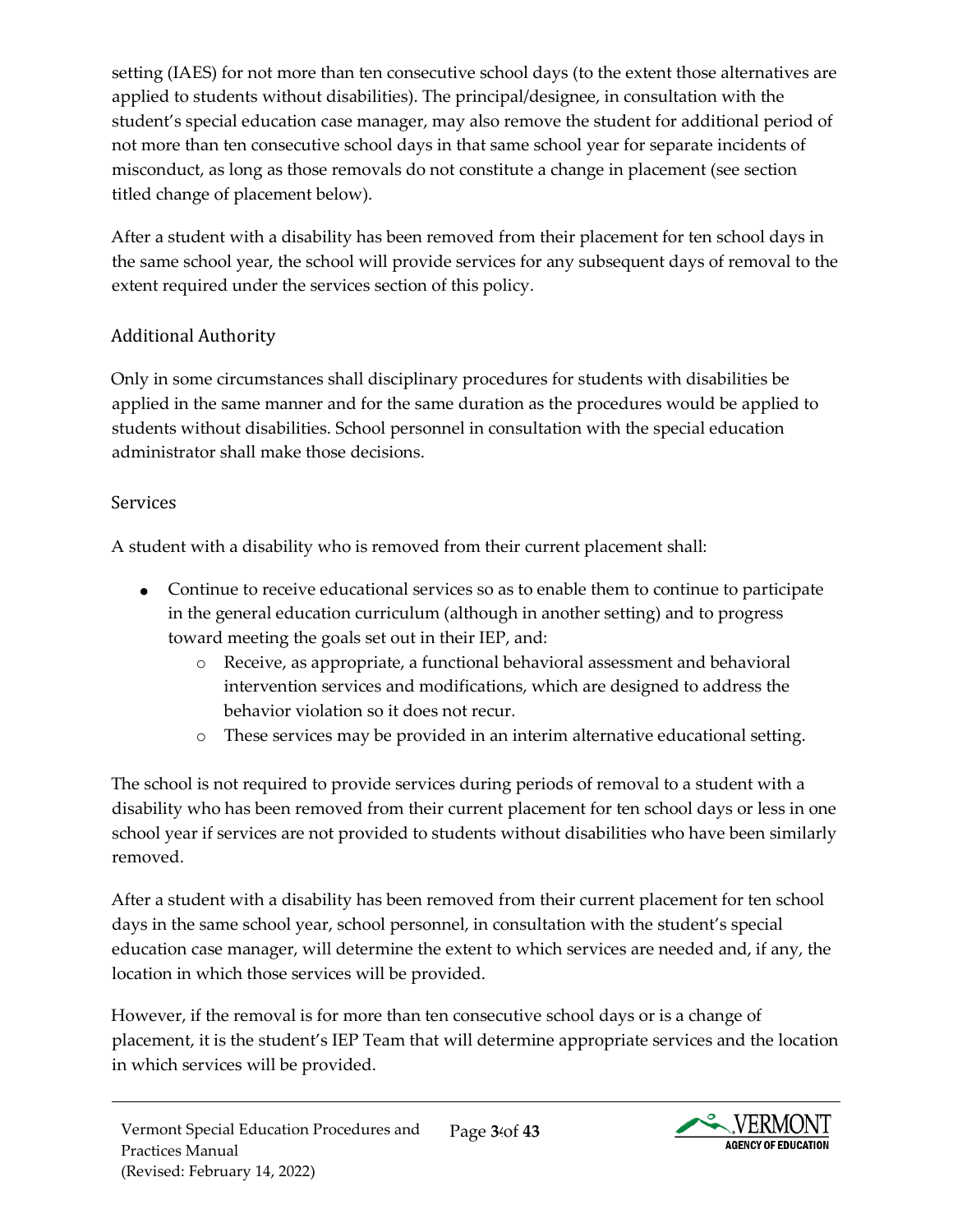#### (34 CFR § [300.530,](https://sites.ed.gov/idea/regs/b/e/300.530) [300.536\)](https://sites.ed.gov/idea/regs/b/e/300.536)

#### <span id="page-34-0"></span>Placement in Interim Alternative Educational Settings

School personnel are authorized to remove a student with a disability to an interim alternative educational setting for not more than 45 school days without regard to whether the behavior is determined to be a manifestation of the student's disability if:

- The student carries a weapon to or possesses a weapon at school, on school premises, or to or at a school function under the jurisdiction of the state or a local educational agency.
- The student knowingly possesses or uses illegal drugs, or sells or solicits the sale of a controlled substance, while at school, on school premises, or at a school function under the jurisdiction of the state or a local educational agency, or:
- The student has inflicted serious bodily injury upon another person while at school, on school premises, or at a school function under the jurisdiction of the state or a local educational agency.

The IEP Team determines the interim alternative educational setting and the appropriate services to be provided. A student placed in an interim alternative educational setting:

- Continues to receive educational services to enable the student to continue to participate in the general curriculum, although in another setting, and to progress toward meeting the goals set out in the student's IEP, and:
- If the behavior is not a manifestation of the student's disability, the student receives (as appropriate) a functional behavioral assessment, behavioral intervention services and modifications, that are designed to address the behavior violation so that it does not recur.
- If the behavior is a manifestation of the student's disability, the student receives either:
	- o A functional behavior assessment, unless our LEA had conducted a functional behavioral assessment before the behavior that resulted in the change of placement occurred, and implemented a behavioral intervention plan, or:
	- o If a behavioral intervention plan already has been developed, a review of the behavioral intervention plan, and modifications to it (as necessary) to address the behavior.

On the date on which the decision is made to place the student in an interim alternative educational setting or to make a removal that constitutes a change of placement for violating a code of conduct, our LEA notifies the parents of that decision and provides the parents a procedural safeguards notice.

When our LEA determines that maintaining the current placement of a student with a disability is substantially likely to result in injury to the student or others, the LEA may request an

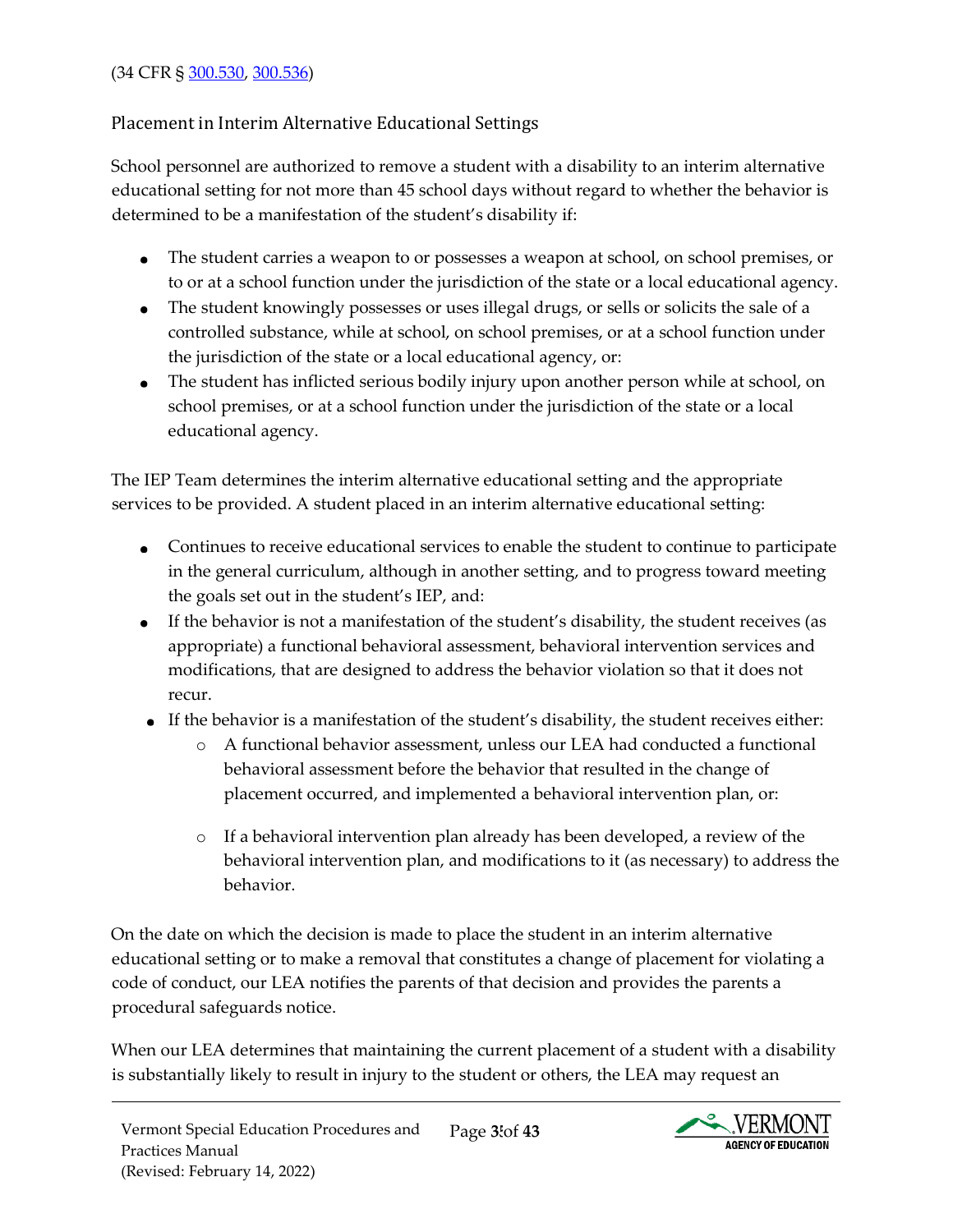expedited due process hearing to change the student's placement to an appropriate interim alternative educational setting for not more than 45 school days. The request for a due process hearing may be repeated if our LEA believes that returning the student to the original placement is substantially likely to result in injury to the student or others.

## (34 CFR §§ [300.530,](https://sites.ed.gov/idea/regs/b/e/300.530) [300.530\(g\),](https://sites.ed.gov/idea/regs/b/e/300.530/g) [300.530\(h\),](https://sites.ed.gov/idea/regs/b/e/300.530/h) [300.531,](https://sites.ed.gov/idea/regs/b/e/300.531) [300.532\)](https://sites.ed.gov/idea/regs/b/e/300.532)

## <span id="page-35-0"></span>Manifestation Determination Reviews

Within 10 school days of any decision to change the placement of a student with a disability because of a violation of a code of student conduct, our LEA, the parent, and relevant members of the student's IEP Team (as determined by the parent and our local educational agency) review all relevant information in the student's file, including the student's IEP, any teacher observations and any relevant information provided by the parents.

The conduct is determined to be a manifestation of the student's disability if our local educational agency, the parent and relevant members of the student's IEP Team determine that either:

- The conduct in question was caused by, or had a direct and substantial relationship to, the student's disability, or
- The conduct in question was the direct result of our LEA's failure to implement the IEP.

If our LEA, the parent, and relevant members of the student's IEP Team determine the conduct in question was the direct result of our LEA's failure to implement the IEP, we will take immediate steps to remedy those deficiencies.

If the conduct was a manifestation of the student's disability, the IEP Team returns the student to the placement from which the student was removed unless the student has been placed in an interim alternative educational setting or the parent and local educational agency agree to a change of placement as part of the modification of the behavioral intervention plan, and either:

- Conducts a functional behavioral assessment, unless our LEA had conducted a functional behavioral assessment before the behavior that resulted in the change of placement occurred, and implements a behavioral intervention plan for the student, or
- If a behavioral intervention plan already has been developed, the IEP Team reviews the behavioral intervention plan, and modifies it, as necessary, to address the behavior.

If the conduct was not a manifestation of the student's disability, the student receives (as appropriate):

 A functional behavioral assessment and behavioral intervention services and modifications that are designed to address the behavior violation so that it does not recur, and

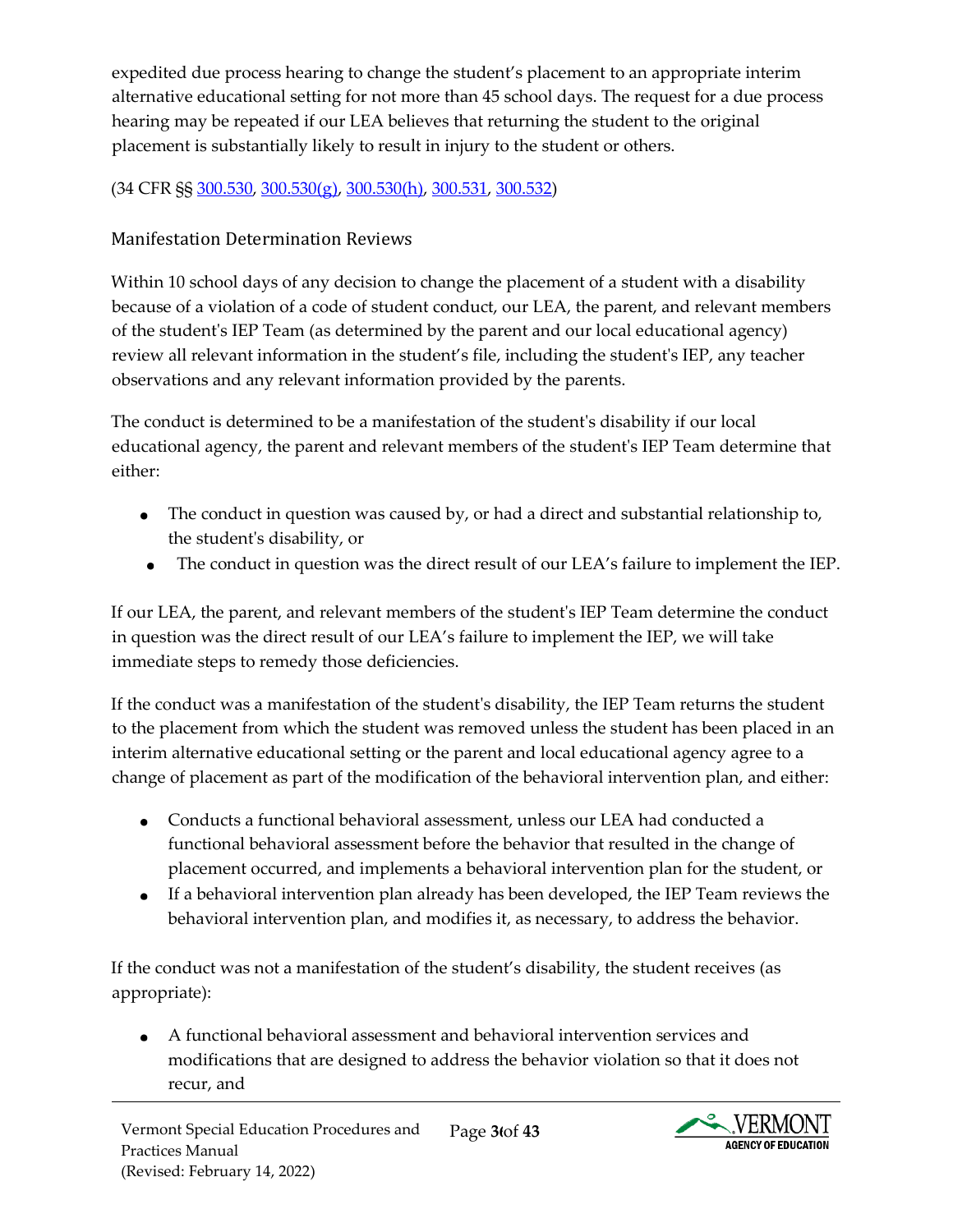Educational services to enable the student to continue to participate in the general education curriculum, although in another setting, and to progress toward meeting the goals set out in the student's IEP.

#### <span id="page-36-0"></span>Change of Placement

The following events constitute a change in educational placement for students with disabilities:

- The removal is for more than ten consecutive school days, or:
- The student has been subjected to a series of removals that constitute a pattern:
	- o Because the series of removals total more than ten cumulative school days in a school year, or:
	- o Because the student's behavior is substantially similar to their behavior in previous incidents that resulted in the series of removals that, taken cumulatively, have been determined to have been a manifestation of the student's disability, and:
	- o Because of additional factors such as the length of each removal, the total amount of time the student has been removed, and the proximity of the removals to one another.

## <span id="page-36-1"></span>Referral to Law Enforcement and Judicial Authorities

When our LEA reports a crime committed by a child with a disability, it ensures copies of the child's special education and disciplinary records are transmitted for consideration by the appropriate authorities to whom it reports the crime. Our LEA transmits copies of the child's special education and disciplinary records only to the extent that the Family Educational Rights and Privacy Act permits transmission.

## [\(34 CFR § 300.535\)](https://sites.ed.gov/idea/regs/b/e/300.535)

## <span id="page-36-2"></span>Placement During Appeals

If a parent of a student with a disability disagrees with any decision regarding a disciplinary change in placement or a manifestation determination, they may appeal the decision by requesting a hearing. If our LEA believes that maintaining the current placement is substantially likely to result in injury to the student or others, they may also appeal a decision by requesting a hearing. During such appeal, the student will remain in the placement to which the student was removed pending the decision of the hearing officer or until the expiration of the disciplinary placement, whichever occurs first. The parent and our LEA may agree to a different placement during the appeal.

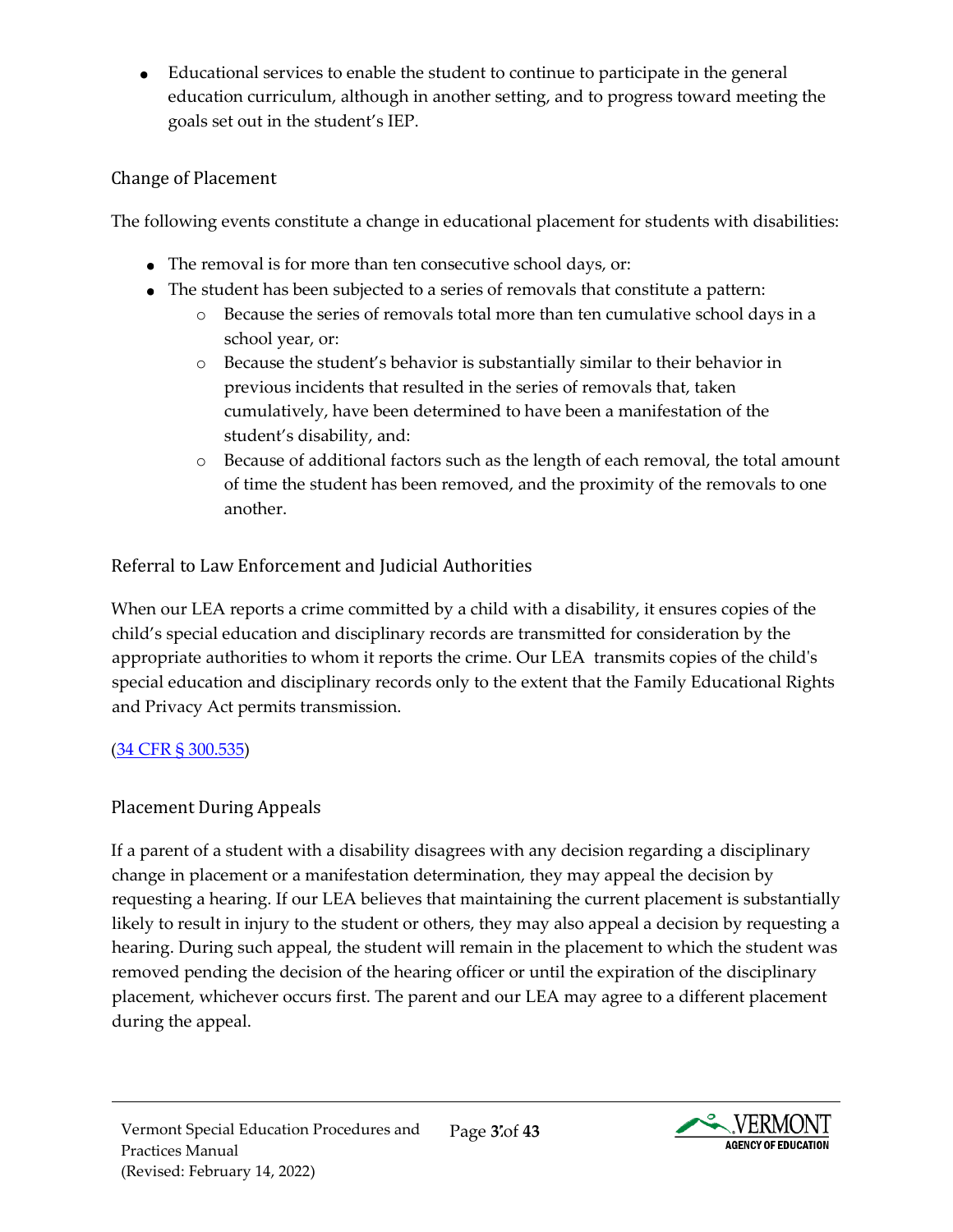Unless our LEA and the parents agree in writing to waive the resolution meeting or agree to use the mediation process, our LEA will conduct a resolution meeting within seven days of receiving notice of the parent's due process complaint.

## (34 CFR § [300.532,](https://sites.ed.gov/idea/regs/b/e/300.532) [300.533\)](https://sites.ed.gov/idea/regs/b/e/300.533)

<span id="page-37-0"></span>Protections for Students Not Yet Eligible for Special Education and Related Services

Our LEA provides the protections asserted for a student under the Individuals with Disabilities Education Act (Part B) to a student who has not been determined to be eligible for special education and related services, who has engaged in behavior that violated a code of conduct of our LEA, if our LEA had knowledge (as determined in accordance with the provisions below) that the student was a student with a disability before the behavior that precipitated the disciplinary action occurred.

Our LEA has knowledge that a student is a student with a disability if before the behavior that precipitated the disciplinary action occurred:

- The parent of the student expressed concern in writing to supervisory or administrative personnel of the appropriate educational agency, or a teacher of the student, that the student needs special education and related services;
- The parent of the student requested an IEP Team evaluation of the student; or
- The teacher of the student, or other personnel of our LEA, expressed specific concerns about a pattern of behavior demonstrated by the student directly to the director of special education of the LEA or to other supervisory personnel of the LEA.

Our LEA does not have knowledge that a student is a student with a disability if:

- The parent of the student has not allowed a special education evaluation of the student or has refused special education services; or
- Our LEA conducted an IEP Team evaluation and determined that the student was not a student with a disability.

If our LEA does not have knowledge that a student is a student with a disability prior to taking disciplinary measures against the student, the student may be subject to the same disciplinary measures as measures applied to students without disabilities who engaged in comparable behaviors.

If a request is made for an evaluation of a student during the time period in which the student is subjected to disciplinary measures, the evaluation is conducted in an expedited manner. Until the evaluation is completed, the student is maintained in the educational placement determined by school authorities, which can include suspension or expulsion without educational services.

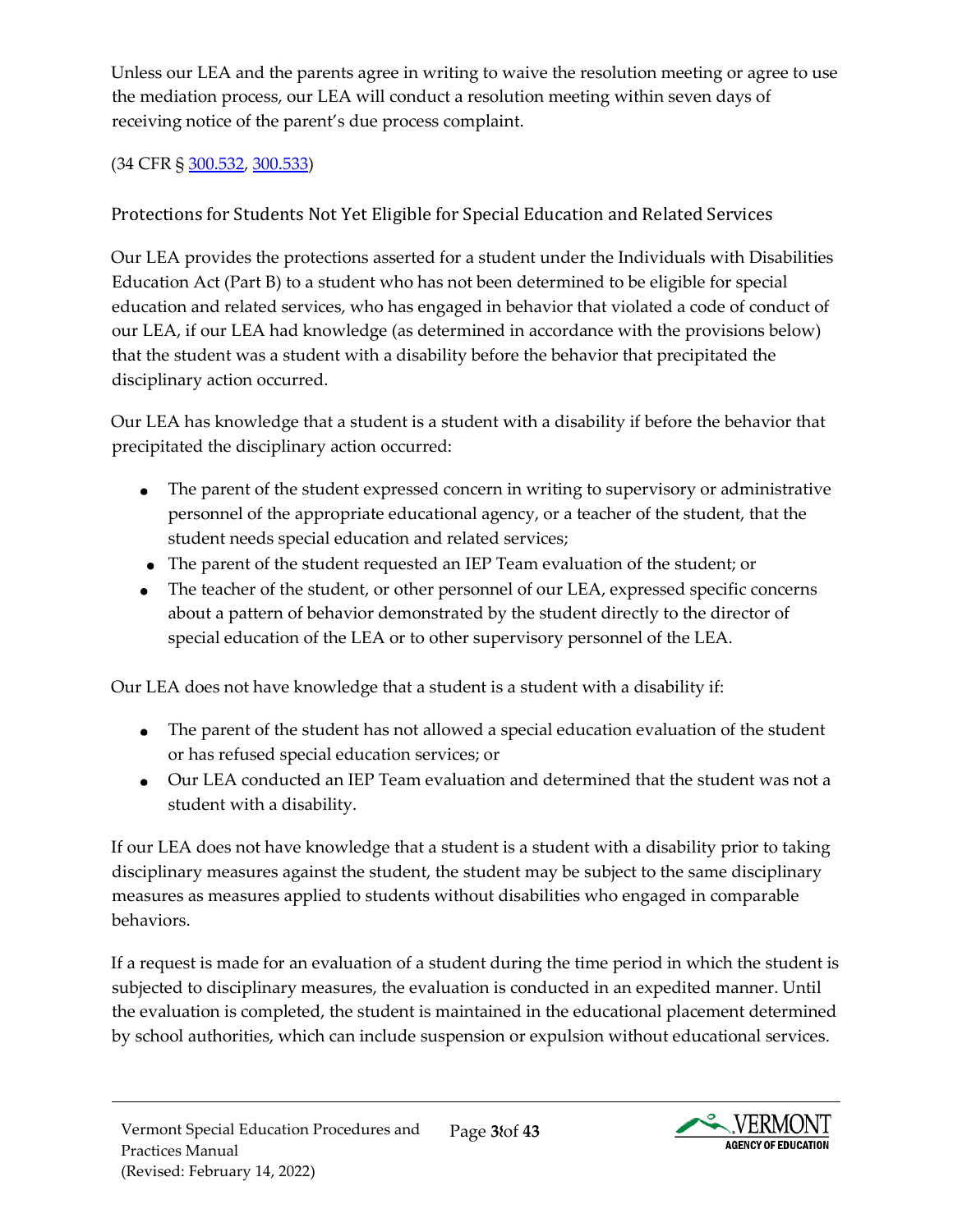If the student is determined to be a student with a disability, taking into consideration information from our evaluation and information provided by the parents, we will provide special education and related services in accordance with the Individuals with Disabilities Education Act (Part B) and state law, including legal requirements relating to discipline and the provision of a free appropriate public education to students with disabilities.

#### [\(34 CFR § 300.534\)](https://sites.ed.gov/idea/regs/b/e/300.534)

# <span id="page-38-0"></span>Confidentiality of Information

## <span id="page-38-1"></span>Confidentiality of Educational Records/Information Policy and Procedures

Our LEA will ensure the confidentiality of educational records and the disclosure of the personally identifiable information of students, adult students and families. These rights regarding the collection, storage and destruction of educational records and personally identifiable information as developed under the Individuals with Disabilities Education Act (IDEA) are protected under the Federal Educational Records Privacy Act (FERPA) (20 U.S.C. § 1232g; 34 CFR 99) and state regulations [\(VTSBE Rule 2365.2\).](https://education.vermont.gov/sites/aoe/files/documents/edu-series-2360-special-education-rules.pdf#page=135)

#### Procedures

- 1. Parents are permitted to inspect and review any education records related to their children that are collected, maintained or used by our LEA under the IDEA.
- 2. Our LEA will comply with a request to inspect and review without unnecessary delay and in no case more than 45 days after the request has been made.
	- a. The request includes a right to a response from the LEA for explanations and interpretations of records;
	- b. Request copies if failure to provide copies would effectively prevent the parent from exercising their right to inspect and review records; and
	- c. Parent's representative has a right to inspect and review records.
- 3. Our LEA maintains a record of parties obtaining access to education records excepting parents and authorized employees of the LEA.
- 4. Parents are only entitled to inspect and review information pertaining to their child when records include information on more than one child.
- 5. Our LEA will provide parents a written list of the types and locations of education records upon parental request.
- 6. A parent may not be charged a fee for copies if the fee prevents the parents from exercising their right to inspect and review.
- 7. A parent may request amendment of education records the parent believes are inaccurate or misleading and our LEA will decide whether to amend the records in a reasonable period of time of receipt of the request. If our LEA refuses to amend the records as

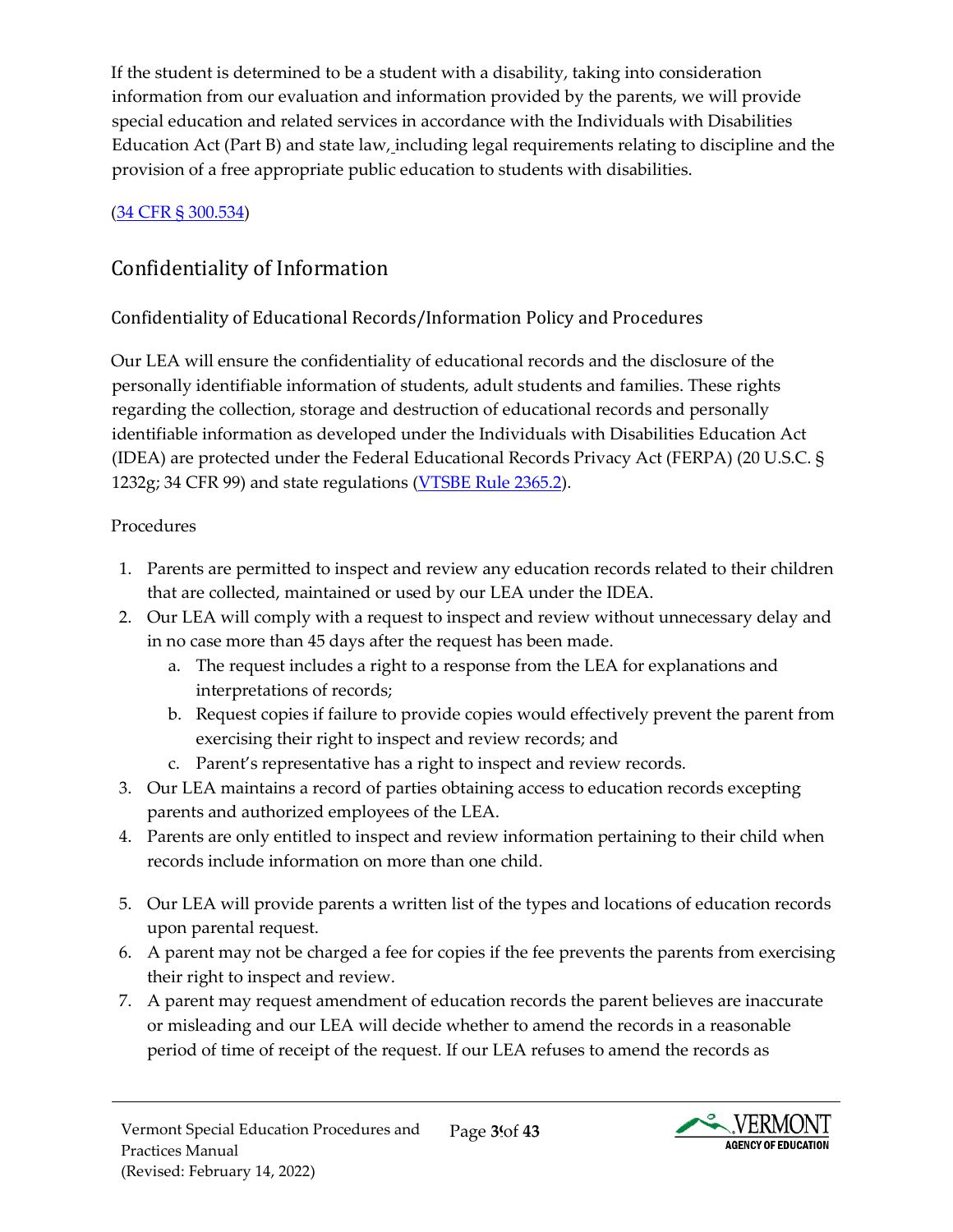requested, the parents are given notice of their right to a hearing under VTSBE [Rule](https://education.vermont.gov/sites/aoe/files/documents/edu-series-2360-special-education-rules.pdf#page=138)  [2365.2.8](https://education.vermont.gov/sites/aoe/files/documents/edu-series-2360-special-education-rules.pdf#page=138) and [2365.2.9.](https://education.vermont.gov/sites/aoe/files/documents/edu-series-2360-special-education-rules.pdf#page=138) 

- 8. If the result of the hearing is that the information to be amended is determined to be inaccurate, misleading or otherwise in violation of the privacy or other rights of the student, our LEA will amend the records as requested and inform the parents in writing.
- 9. If the result of the hearing is that the information is not inaccurate, misleading or otherwise in violation of privacy or other rights of the student, our LEA will inform the parent of their right to place a statement commenting on the information or setting forth their disagreement with the decision of the LEA.
- 10. Our LEA will obtain parental consent prior to disclosing PII to anyone other than officials of participating agencies using the information subject to 1) the participating agency may not further release the information without parental consent or 2) disclosure is otherwise permitted by law:
	- a. Pursuant to a lawful subpoena, provided our LEA makes reasonable attempts to notify parents in advance who may seek a protective order limiting the scope of the subpoena or quashing it;
	- b. The subpoena mandating disclosure specifies the existence or the contents of or the information furnished in response to such subpoena or court order should not be disclosed by the receiving party;
	- c. Disclosure is to law enforcement and the information sought is needed in connection with an emergency or necessary to protect the health and safety of the student or other individuals; and
	- d. If a parent refuses disclosure, our LEA may seek an order from a due process hearing officer permitting disclosure.
- 11. Safeguards. Our LEA will protect the confidentiality of PII at collection, storage, disclosure and destruction. One LEA official shall be identified as responsible for ensuring confidentiality. Employees collecting or using PII shall be trained or instructed regarding FERPA and Vermont's policies and procedures for the protection of PII. Our LEA shall maintain for public inspection a current listing of names and positions of employees who may have access to PII.
- 12. For auditing or monitoring purposes, our LEA follows record schedules addressing the life cycle management, retention, and disposition of school-related records [as defined by](https://sos.vermont.gov/vsara/manage/retention-disposition/agency-record-schedules) [Vermont State Archives and Records Administration \(VSARA\).](https://sos.vermont.gov/vsara/manage/retention-disposition/agency-record-schedules)
- 13. For auditing or monitoring purposes, our LEA is required to retain copies of Individualized Educational Programs, Evaluation Plan and Reports, and other material maintained in an educational record for a minimum period of five years from the end of the school year where the document was in effect.
- 14. Our LEA shall inform parents or the adult student when educational records (exceeded the five-year requirement above) containing personally identifiable information are no longer needed in the provision of special education services to the student and are to be destroyed. Educational records exceeding the five-year requirement may also be destroyed upon request of the parent or adult student.

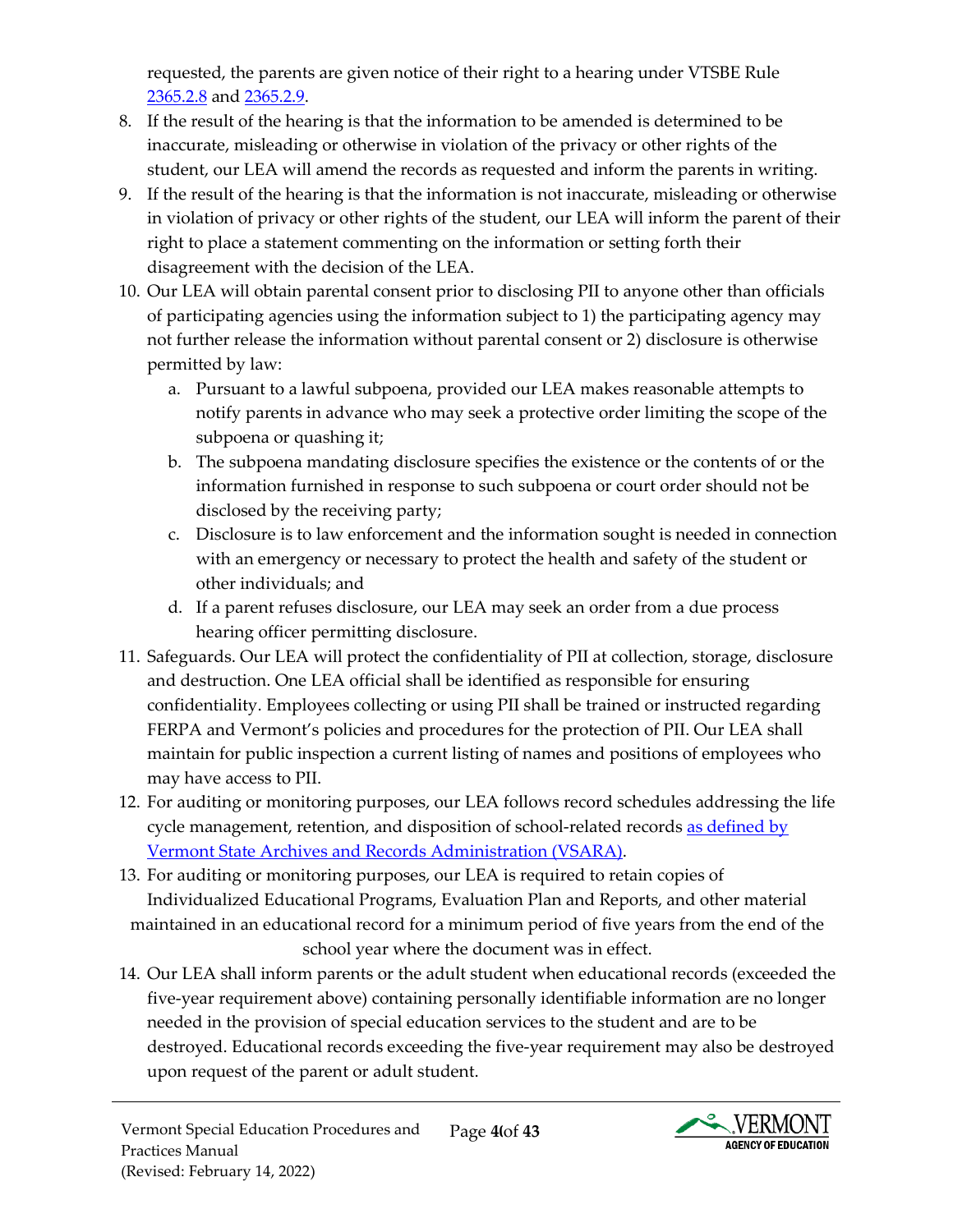15. A permanent record of student's name, address, phone number, the years that special education services were provided, and the last IEP and Evaluation Plan and Report should be maintained by our LEA in case of a later need by the student for documentation of a school age disability.

# <span id="page-40-0"></span>Students with Disabilities Parentally Placed in Independent Schools or Home Study Programs

Our LEA follows the requirements concerning students parentally placed in independent schools or home study programs as described in the [Vermont Agency of Education's](https://education.vermont.gov/sites/aoe/files/documents/edu-proportionate-share-requirements-2021_0.pdf) [proportionate share requirements.](https://education.vermont.gov/sites/aoe/files/documents/edu-proportionate-share-requirements-2021_0.pdf) 

## <span id="page-40-1"></span>School Districts Without a Public School

Please refer to **VTSBE Rule 2368.2** regarding school districts without a public school.

# <span id="page-40-2"></span>Local Educational Agency Reporting to State

Our LEA, in providing for the education of students with disabilities within its jurisdiction, has established and implemented policies, procedures and programs that are consistent with state and federal special education requirements, policies and procedures. Our LEA will modify them to the extent necessary to ensure compliance with the law if the provisions of federal or state rules or regulations are amended, if there is a new interpretation of Individuals with Disabilities Education Act by federal or state courts, or if there is an official finding of noncompliance with federal or state rules or regulations.

## [\(34 CFR § 300.201\)](https://sites.ed.gov/idea/regs/b/c/300.201)

Our LEA files with the Vermont Agency of Education (AOE) information to demonstrate all personnel necessary to carry out the requirements of state and federal special education rules are appropriately and adequately prepared, subject to the requirements of the personnel requirements of the Individuals with Disabilities Education Act and the Elementary and Secondary Education Act. Our LEA provides to the AOE information needed for the AOE to meet its responsibilities under state and federal special education rules, including information related to the performance of students with disabilities participating in our LEA special education programs.

Our LEA provides statements of assurances as required by applicable federal law, including assurances that our LEA, in providing for the students with disabilities within its jurisdiction, has in effect policies, procedures and programs that are consistent with applicable federal law.

[\(34 CFR § 300.211,](https://sites.ed.gov/idea/regs/b/c/300.211) [300.207\)](https://sites.ed.gov/idea/regs/b/c/300.207) 

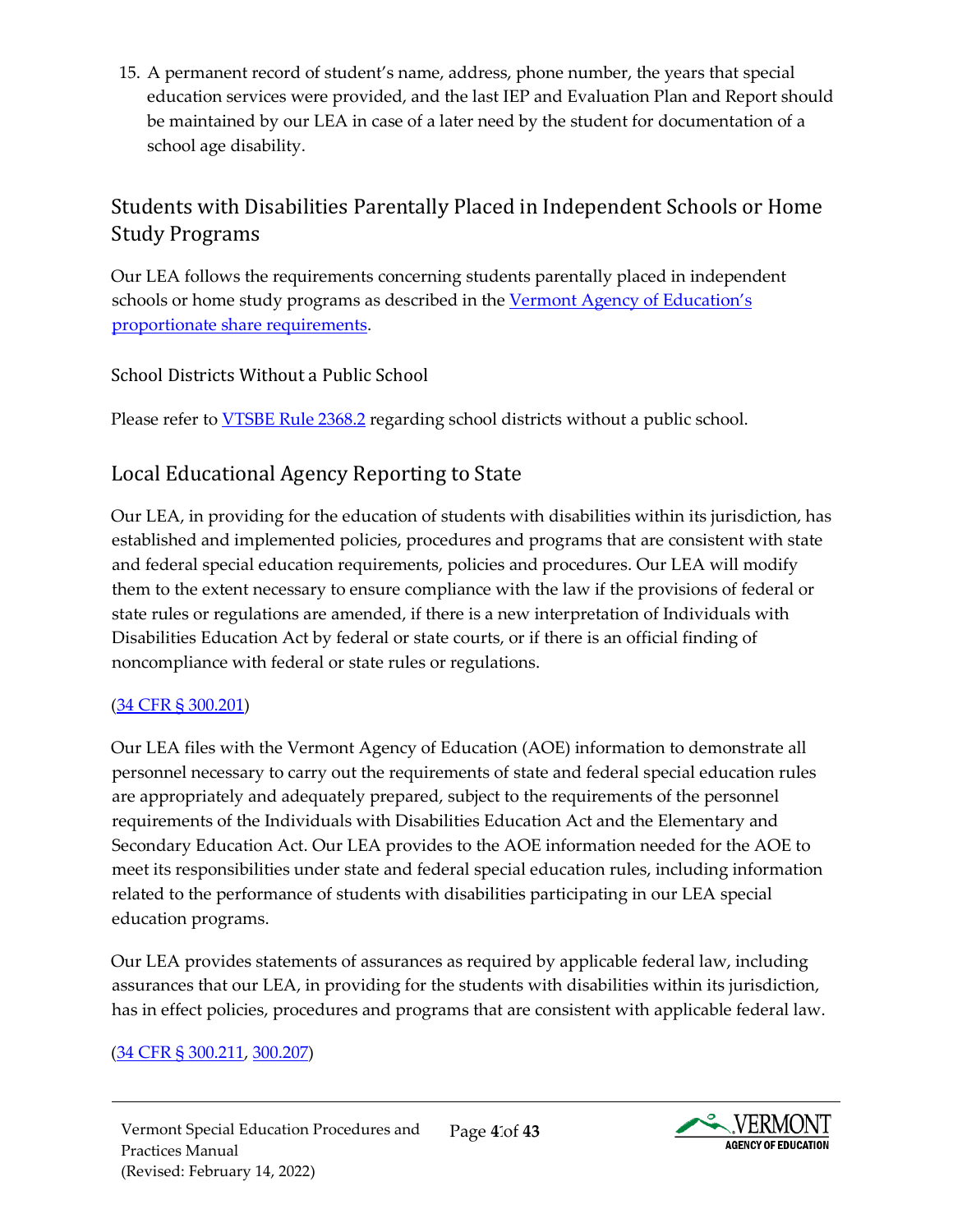## <span id="page-41-0"></span>Required Data Collection for General Supervision and Monitoring

Our LEA maintains an education management information system and submits data to the VT Agency of Education. Our LEA's recorded data includes information needed to fulfill reporting requirements for biannual [Child Count collections,](https://education.vermont.gov/calendar/child-count) [Act 173 Special Education Plans,](https://education.vermont.gov/student-support/vermont-special-education/funding) disciplinary actions, and statewide assessments. Additionally, our LEA maintains data necessary to determine if significant disproportionality based on race and ethnicity is occurring in our LEA with respect to the identification of students with disabilities, the placement of students in educational settings and the incidence, duration and type of disciplinary actions.